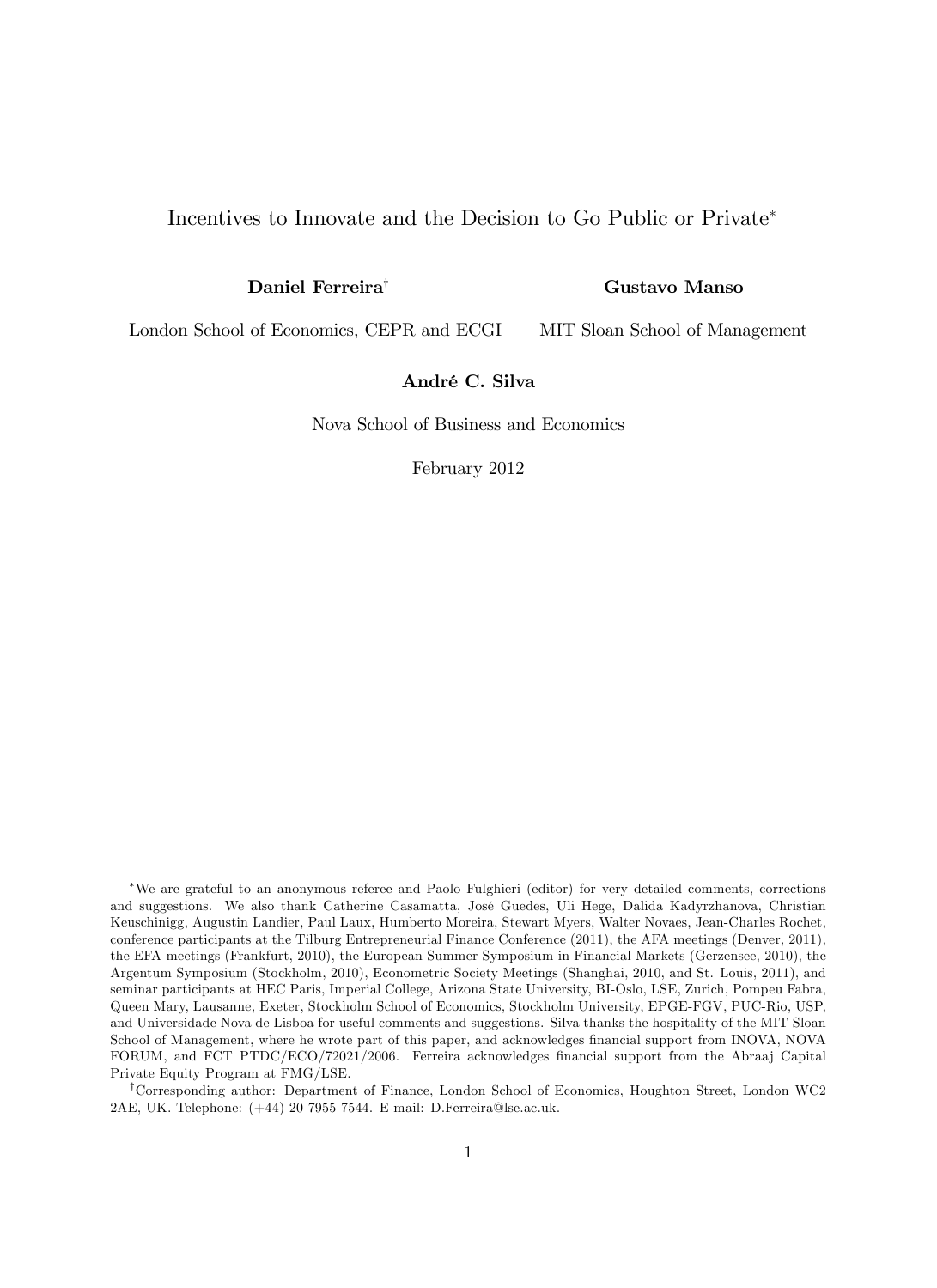#### Abstract

We model the impact of public and private ownership structures on firms' incentives to invest in innovative projects. We show that it is optimal to go public to exploit existing ideas and optimal to go private to explore new ideas. This result derives from the fact that private firms are less transparent to outside investors than public firms. In private firms, insiders can time the market by choosing an early exit strategy if they receive bad news. This option makes insiders more tolerant of failures and thus more inclined to invest in innovative projects. In contrast, the prices of publicly traded securities react quickly to good news, providing insiders with incentives to choose conventional projects and cash in early.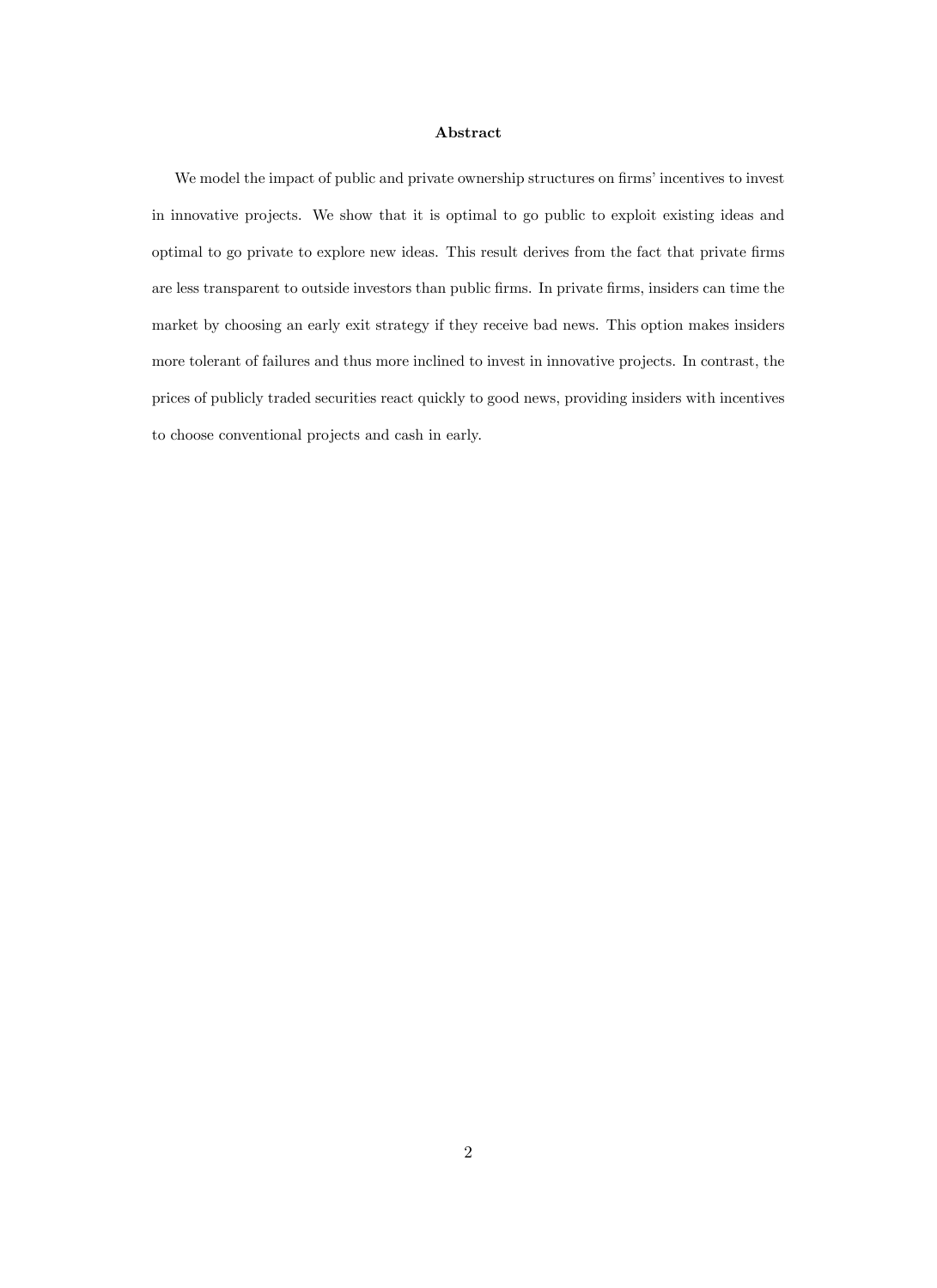We introduce a model in which the form of equity financing—either public or private—affects managers' incentives to innovate. Our main contribution is to show that private ownership creates incentives for innovation, while public ownership disincentivizes innovation. As we allow for an endogenous choice of ownership structure, the model also provides a novel explanation for the decision to go public or private. We find that this decision is affected by the relative profitability of innovative and conventional projects.

The logic of our model is as follows. A risk-neutral insider chooses between a conventional project and an innovative project. Following March (1991), we call the conventional project the exploitation of existing ideas and the innovative project the exploration of new ideas. Both projects generate cash áows in two consecutive periods. The insider has an option to liquidate his stake early by selling shares in the first period. Under private ownership, if the insider can time the market by choosing an early exit after receiving bad news, the insider becomes more tolerant of early failures and thus more inclined to invest in the innovative project. This *tolerance-for-failure* effect is the key determinant of innovation in private companies.

Under public ownership, cash flows are observable and thus an early exit after receiving bad news is not profitable. Therefore, there is no tolerance for failures in public companies. Furthermore, the market prices of public securities react quickly to good news. This rapid incorporation of good news into market prices creates incentives for short-termist behavior. Thus, the insider may prefer the conventional project because it has a higher probability of early success. We show that the equilibrium under public ownership implies a positive probability of investment in the conventional project, even if innovation is ex ante efficient.

In sum, our model shows that the incentives in public firms are biased towards conventional projects, while the incentives in private Örms are biased towards innovative projects. Consequently, holding all else constant, the optimal structure of ownership—public or private—changes with the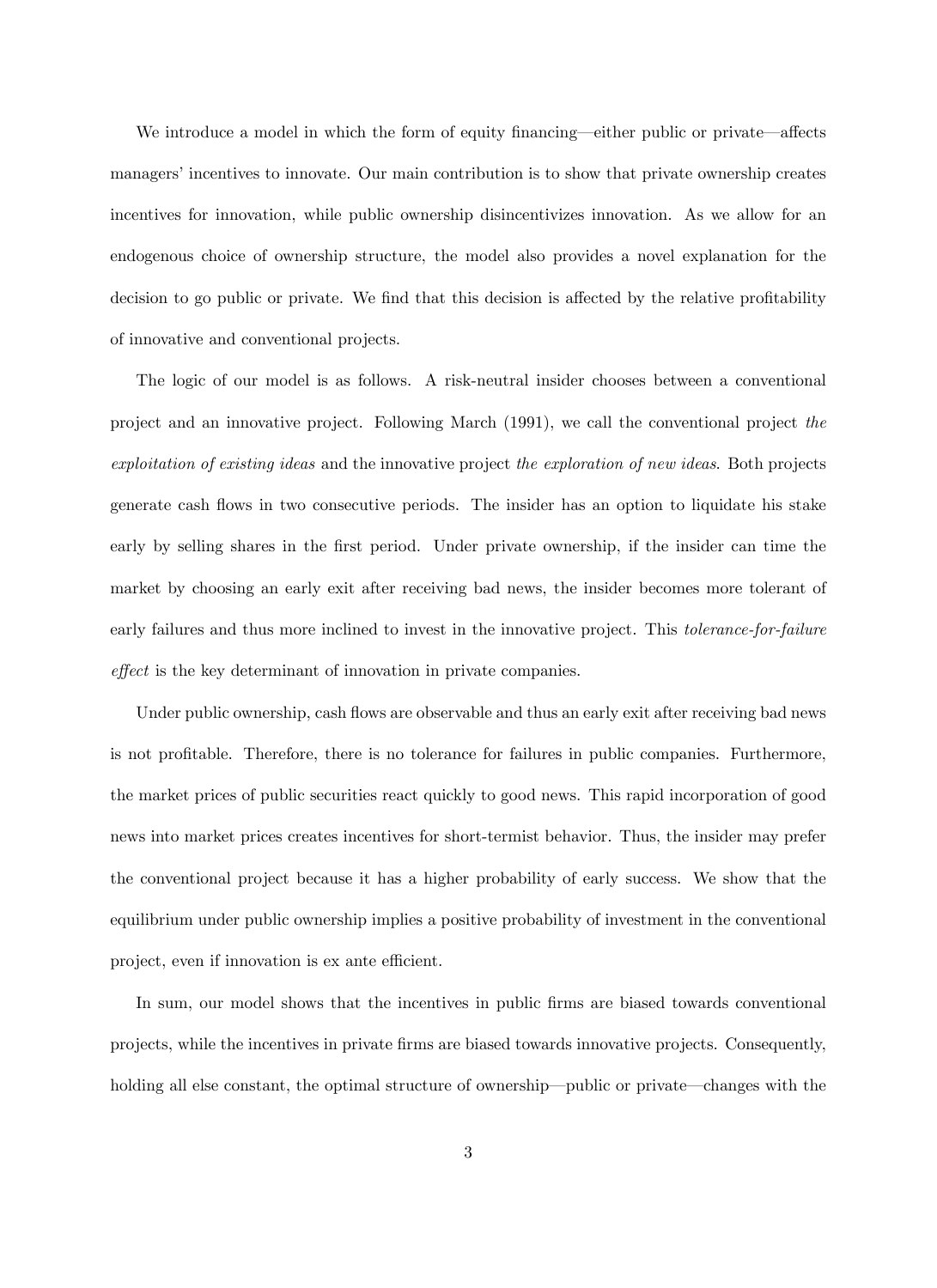firm's life cycle and depends on whether the exploitation of existing ideas or the exploration of new ideas is optimal.

We interpret our model as a theory of the evolution of ownership structures. Innovation is very important early in the life of a firm or industry. In an emerging industry, firms experiment with different varieties of products (Keppler, 1996). Our model predicts that firms should start under private ownership to provide incentives for exploration and experimentation. Our model also predicts that Örms should go private when they need to undertake risky restructurings. Whenever a firm needs to reinvent itself, it makes sense to do so out of the public eye. Major restructurings involving radical changes in strategy are more properly motivated under private ownership.<sup>1</sup>

There is evidence that private firms are more innovative than public firms. Using patent citation data, Lerner, Sorensen, and Strömberg (2011) find that firms invest in more influential innovations after being acquired by private equity (PE) funds. Although most PE targets in their sample were already private, some of the most significant improvements in patent quality were associated with public-to-private transitions. For example, Seagate Technologies, which is the largest patentee in their sample of PE targets, was initially a public company. Lerner, Sorensen, and Strömberg (2011) show that Seagate lagged behind its competitors in terms of the number of patents and citations in the years before they were bought by Silver Lake Partners. Seagate's innovative position improved significantly after the buyout.

Our model also has implications for the empirical literature on the real effects of venture capital and buyout investments. Kaplan and Strömberg (2009) review this literature and conclude that private equity investment creates value, not only because of tax benefits and the exploitation of mispricings in the debt and equity markets, but also by affecting corporate behavior, such as operations and investments. Our model suggests that PE funds can affect innovative investments via the decision of going public or private. Furthermore, our theory suggests that controlling for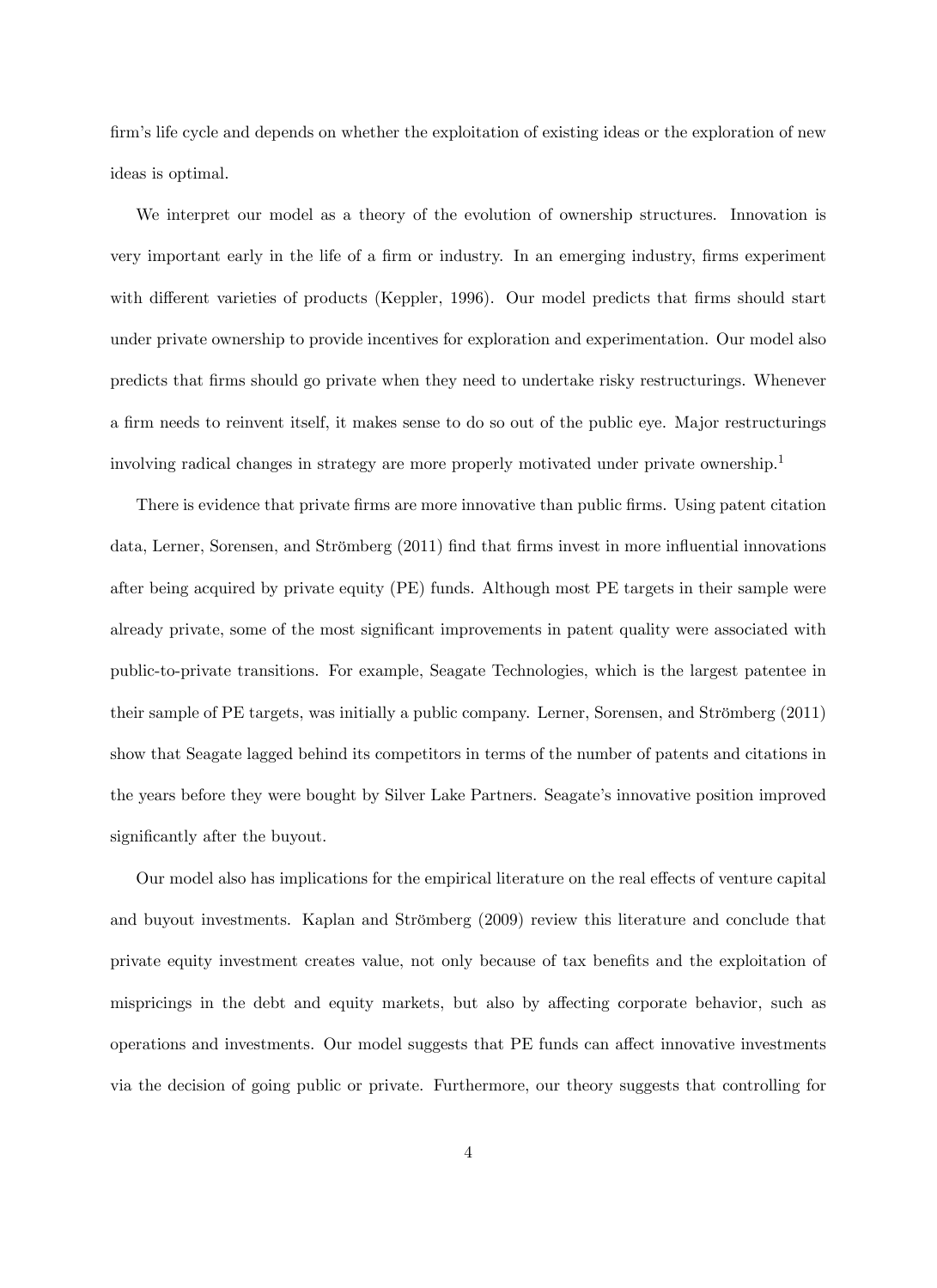the type of transition (e.g., public-to-private versus private-to-private) is at least as important in empirical work as controlling for the type of investment (buyout versus venture capital).<sup>2</sup>

The paper is structured as follows. After discussing the related literature in Section 2, we present the model setup in Section 2 and discuss the private and public cases separately in Sections 3 and 4. We then bring these two cases together and discuss the choice between going public or private in Section 5. We discuss the case of illiquid private securities in Section 6 and conclude with a discussion of the empirical implications in Section 7, to which we add some final remarks in Section 8. All proofs are in the Appendix.

# 1. Related literature

Our work fits into an emerging theoretical and empirical literature on the roles of ownership structures and financing choices in corporate innovation. An early example is Aghion and Tirole (1994); more recent works include Aghion, Van Reenen, and Zingales (2009), Atanassov, Nanda, and Seru (2007), Belenzon, Berkovitz, and Bolton (2009), Bhattacharya and Guriev (2006, 2009), and Fulghieri and Sevilir (2009). These papers focus on related but different questions, such as the impacts of capital structure, governance, organization, and ownership concentration on corporate innovation.

Our model is closely related to four different theoretical literatures:

(1) Interactions between stock prices and investment in Örms. An extensive literature examines the role of stock prices in guiding corporate investment decisions and affecting insiders' incentives more generally. An incomplete list includes Holmström and Tirole (1993), Khanna, Slezak, and Bradley (1994), Dow and Gorton (1997), Faure-Grimaud and Gromb (2004), Almazan, Banerji, and Motta (2008), and Edmans (2009).

Our model is particularly related to models of managerial short-termism. Stein (1989) develops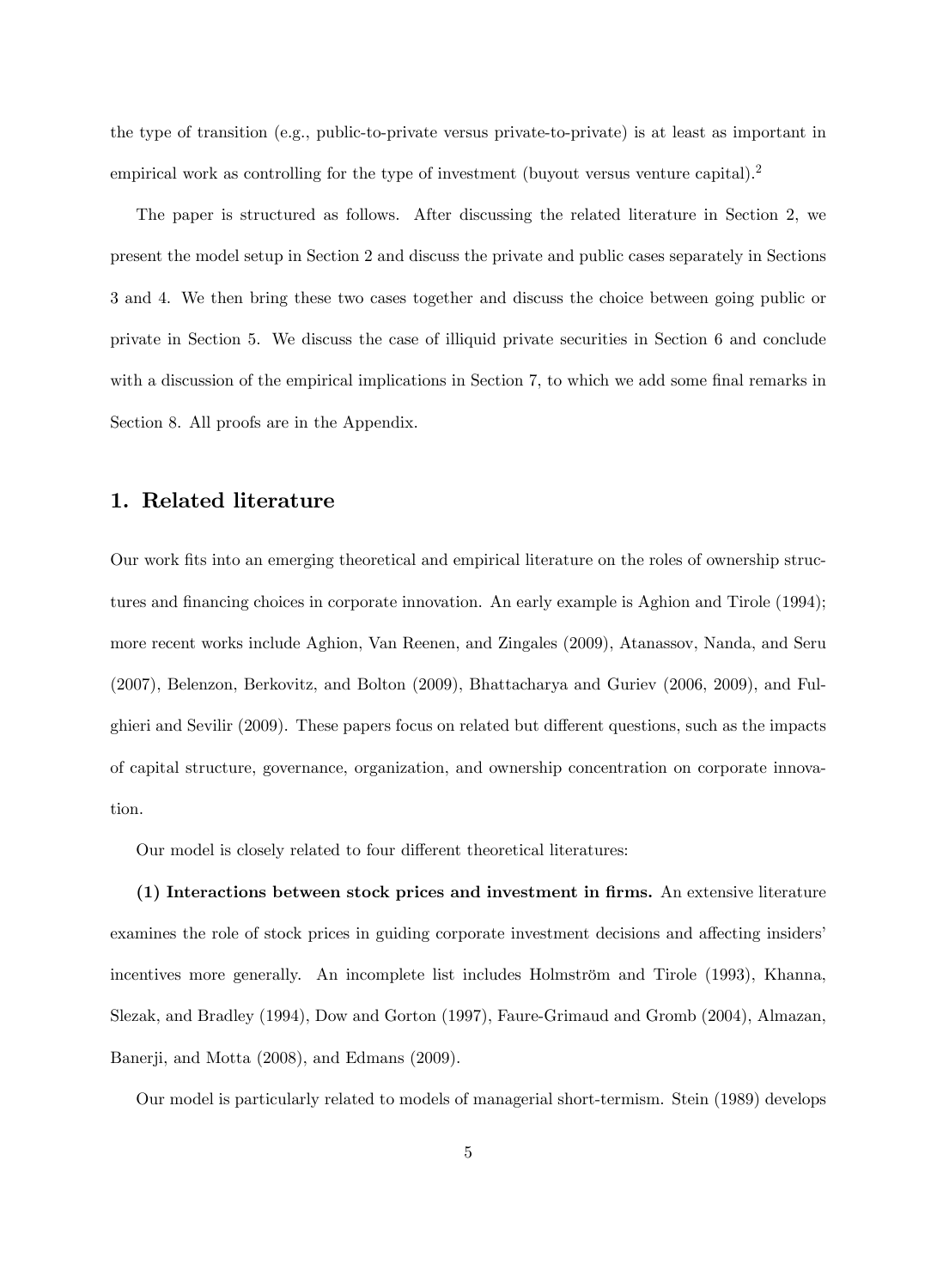a model of rational short-termism driven by the stock market. In his model, firms take actions to boost current earnings, at the cost of lower future earnings, in an attempt to mislead the market. In equilibrium, the market is not fooled and managers are stuck with an inefficient strategy. In a similar vein, Chemmanur and Jiao (2007) develop a model of the choice of security-voting structure, in which market driven short-termism plays a key role. In their model, entrepreneurs may prefer to go public with a dual-class share structure to commit to pursuing long-term strategies. By selling equity without votes, the entrepreneur can insulate himself from short-term market pressure. This form of managerial entrenchment can be beneficial in situations in which agency costs are low.

Our model has similar implications. If the Örm is public, a manager may choose the conventional project even if the innovative project has a higher net present value, because the former has a higher probability of generating high earnings in the short run. However, our model also depicts the alternative situation. If the firm is private, and thus free from pressure to boost current earnings, the manager puts too much emphasis on future cash flows. Without the stock market punishing short-term declines in earnings, managers become rationally biased towards innovative projects, which are risky but very profitable if successful. This bias gives rise to the phenomenon of inefficient long-termism: innovation may be chosen even if it is inferior to conventional methods. Thus, our model provides a more balanced view of market incentives: while managers of public firms may excessively focus on current earnings, managers of private firms may excessively focus on future earnings. The best structure thus depends on the nature of the projects available to the Örm.

(2) Information disclosure and innovation. Bhattacharya and Ritter (1983) were the first to propose a model in which firms may compromise their ability to innovate if they disclose information to outside investors. In their model, an innovative firm in need of external finance faces a trade-off when choosing whether to disclosure private information about its innovative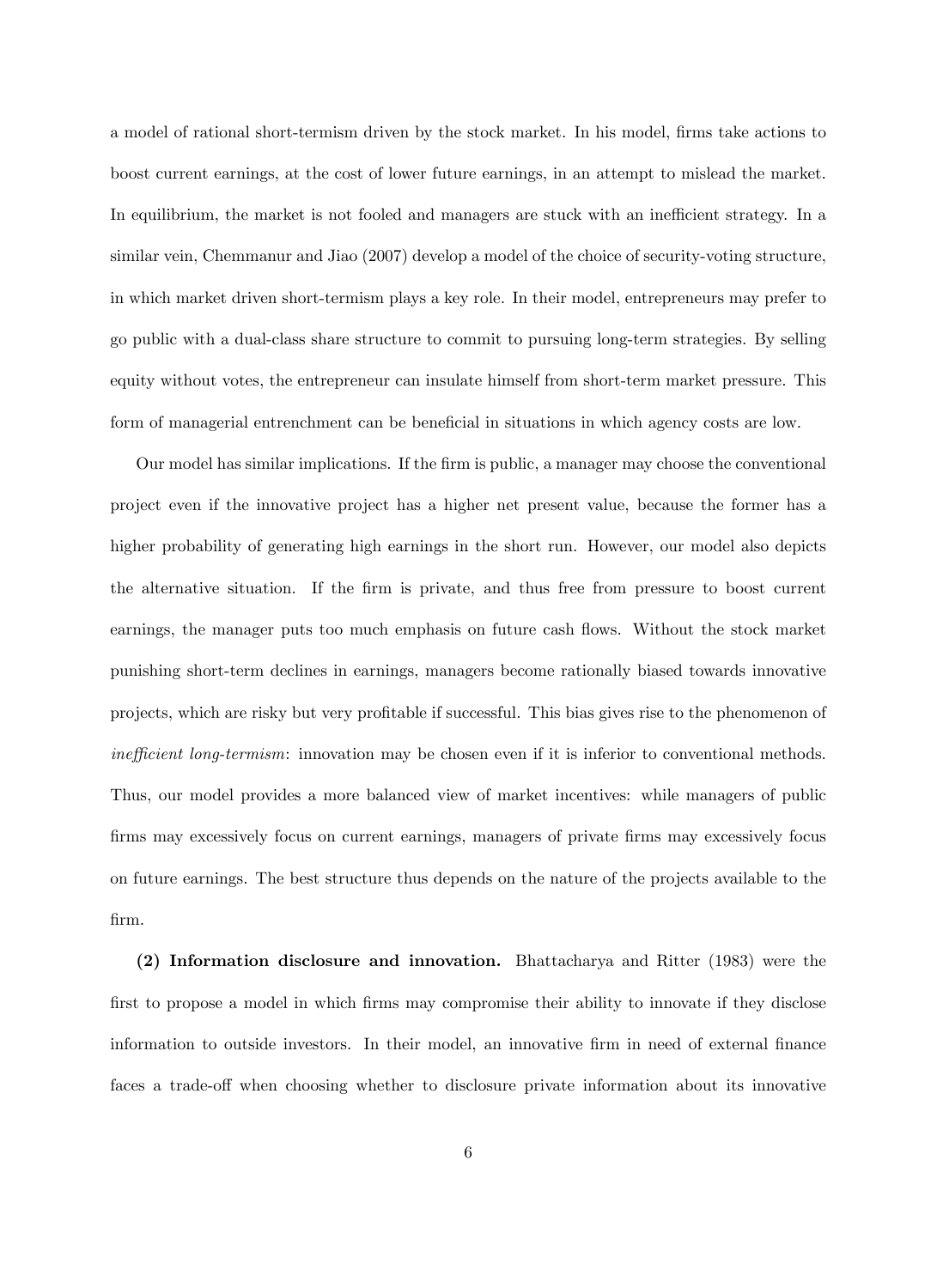capabilities. One the one hand, information disclosure allows the Örm to obtain external funds with more advantageous terms. On the other hand, disclosure reveals crucial information to competitors and reduces the firm's initial advantage in a patent race. Maksimovic and Pichler (2001) develop a model that is based on a similar trade-off. In their model, firms choose between a new or existing technology and then decide whether to finance future rounds of investment with either public or private offerings. Public offerings are assumed to be cheaper, but they reveal information about industry profitability to potential competitors. Thus, firms may strategically delay financing or resort to private offerings to prevent entry. In a more recent paper, Spiegel and Tookes (2009) develop and estimate a dynamic oligopoly model that incorporates some of the trade-offs originally highlighted in Bhattacharya and Ritter (1983) and in Maksimovic and Pichler (2001), and they also analyze a number of new trade-offs. For example, their duopoly model generates predictions concerning the impact of the competitive environment on innovation and financing decisions. Large firms facing small rivals have more incentives to innovate, because small firms find it too costly to compete by producing their own innovations. This effect affects the perceived costs and benefits of acquiring market share.

Our model differs from this literature because of our focus on the role of information asymmetry on the incentives to innovate. In particular, our model is concerned with the effect of the way in which firms are financed on their internal incentives to choose between different technologies. Thus, our model allows us to address a different question: should the decision to go public or private depend on the relative profitability of innovative versus old technologies?

(3) Insider trading and incentives to innovate. In a seminal paper, Hirshleifer (1971) shows that the option to trade on the basis of private information can provide additional incentives for engaging in innovative activities. He distinguishes between the *technological benefits* of innovations—the value created by the technological improvements made possible by an innovation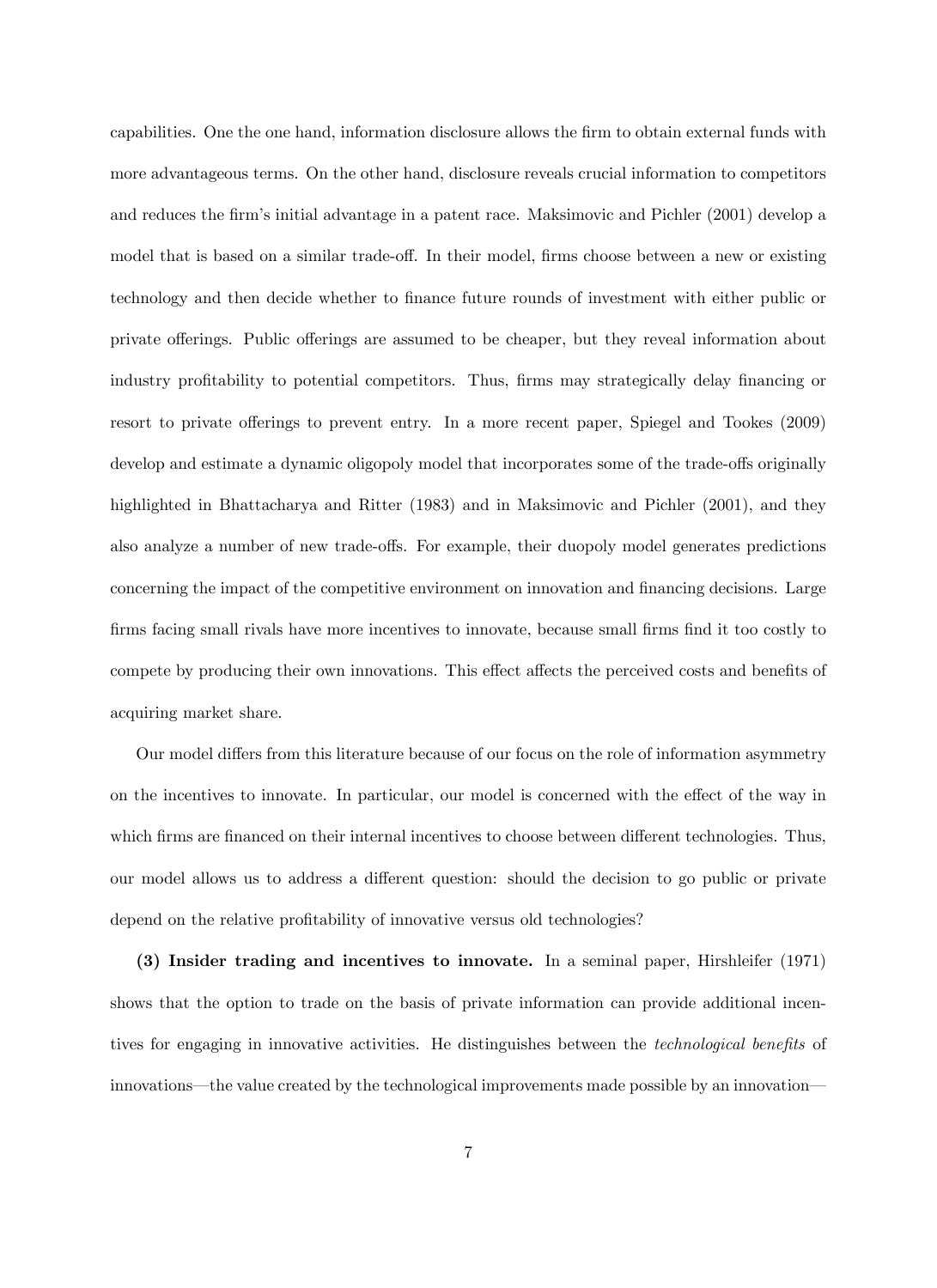and their *pecuniary benefits*, which are the gains to the innovator from his ability to speculate in markets that will be affected by a particular innovation. If the pecuniary benefits are large, entrepreneurs may wish to pursue innovations even when the social value of those innovations is negative. A similar logic is present in our model. In opaque firms, insiders may choose to innovate mainly for the pecuniary benefits of innovation. Thus, private firms may innovate excessively.

Another paper that is particularly related to ours is that of Bebchuk and Fershtman (1994). They show that the ability to trade on the basis of private information provides managers with incentives to undertake risky projects. The ability to sell shares before information about low profitability becomes public works as put option that convexifies the payoffs enjoyed by insiders, which makes risky projects more attractive. The same effect is present in our model, but only in some cases. Our analysis is different in that we compare different levels of information asymmetry, so that we can characterize the conditions under which the opposite result obtains: insider trading may also lead to the selection of safer projects.

(4) The decision to go public or private. Our paper is also related to a large literature on the choice between public and private structures. Examples include Shah and Thakor (1988), Zingales (1995), Pagano and Roel (1998), Chemmanur and Fulghieri (1999), and Boot, Gopalan, and Thakor (2006), among many others. None of these papers consider the incentives for innovation as a determinant of ownership structures.

# 2. Model setup

A risk-neutral insider initially holds all of the shares of a firm. The insider has no initial wealth, is protected by limited liability, and has outside utility normalized to zero. We view the insider as a manager-entrepreneur who founded the firm and initially owns it fully. Because the identity of the manager is not important in our model, we assume that the founder remains the manager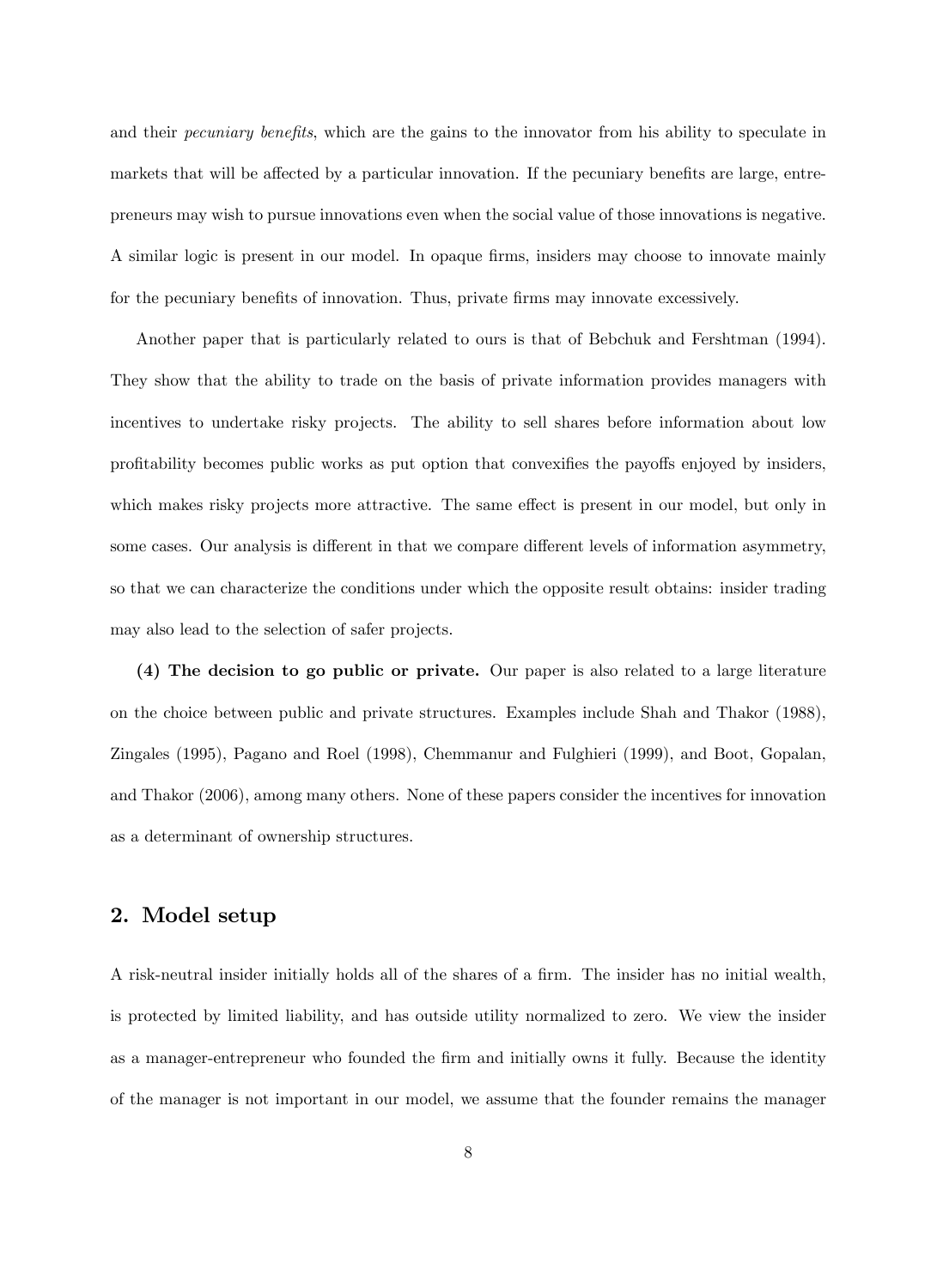regardless of how many of the initial shares the founder sells to other investors. All results are unchanged if the founder is replaced by a newly-hired professional manager.

#### 2.1. Technology

The insider has to choose between two projects, projects 1 and 2, at two consecutive dates, dates 0 and 1. Each project has two possible outcomes: success or failure. Success yields payoff  $S$ , and failure yields payoff  $F, S > F$ . We call project 1 the exploitation of existing ideas and project 2 the exploration of new ideas. This setup is similar to that in Manso (2011).

If the insider chooses project 1, the conventional project, the probability of success is  $p > 0$ . The probability  $p$  is known to everyone. If the insider chooses project 2, the innovative project, the probability of success is  $q > 0$ , which is unknown. It is only possible to learn about q if the insider chooses project 2. We assume that  $E[q|F] < E[q] < E[q|S]$ . That is, the expectation of success increases if project 2 is successful at date 1 and decreases if project 2 fails at date 1.

The insider will only consider choosing the innovative project if it has a chance of delivering higher payoffs than the conventional project. Thus, we also assume that  $E[q|S] > p$  to eliminate the trivial case in which project 1 strictly dominates project 2. Conversely, the insider would always choose the innovative project if  $E[q]$ , the unconditional probability of success, was higher than p. We only consider the more interesting case in which  $E[q] < p$ . To economize on algebra and notation, we define  $\delta$  and  $\theta$  such that  $\delta p = E[q]$  and  $\theta p = E[q|S]$ . Our assumptions imply that  $0 < \delta < 1$  and  $1 < \theta < 1/p$ . To summarize,

$$
\delta p = E\left[q\right] < p < E\left[q|S\right] = \theta p. \tag{1}
$$

Equation (1) encapsulates all of the characteristics of project 2. Project 2 is exploratory because it is only possible to learn about the new method by trying it out. Project 2 is promising because,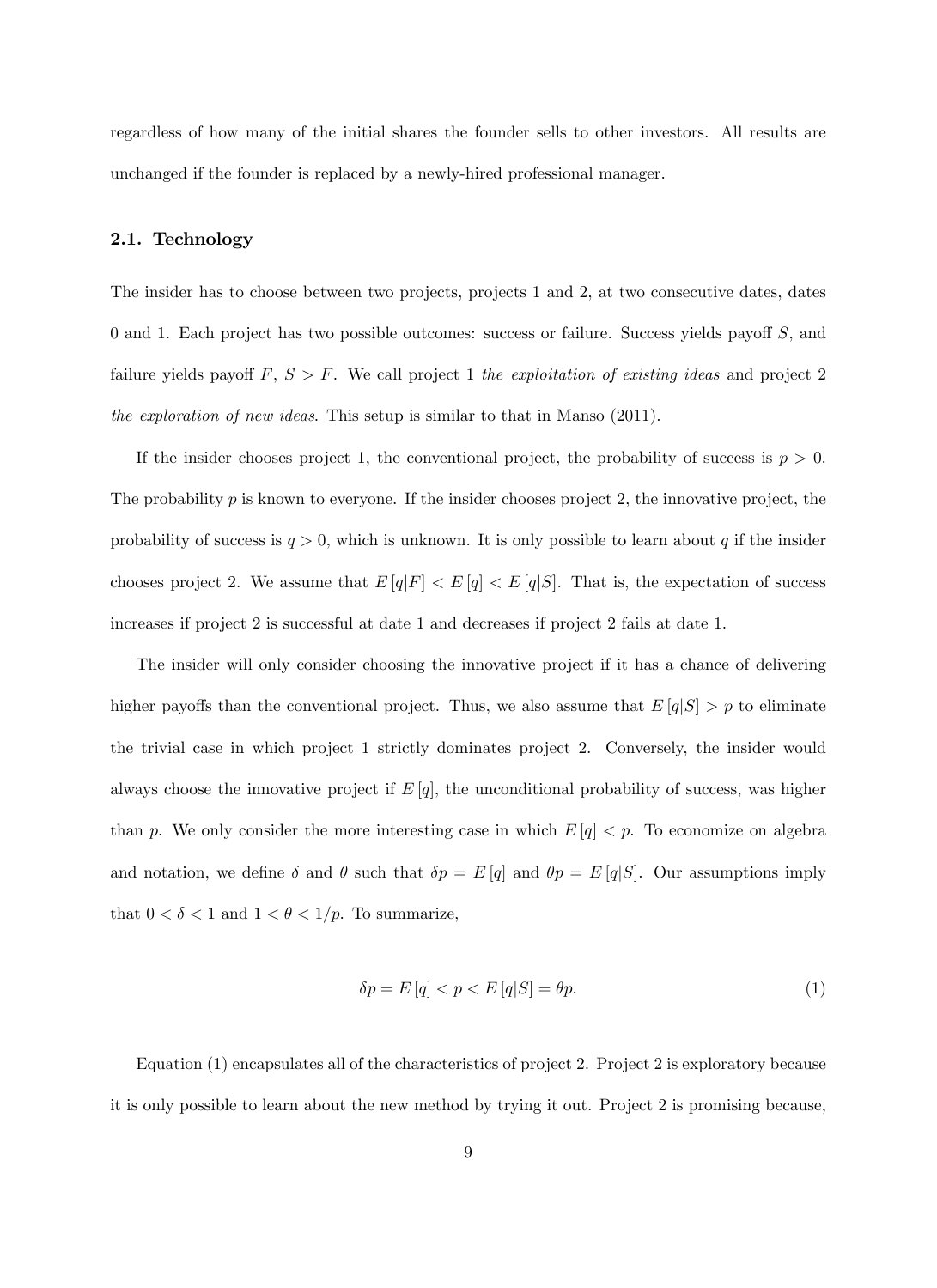conditional of being successful at date 1, its probability of success is higher than the probability of success associated with project 1. We can think of radical methods that seem unlikely to work but would greatly improve upon current methods if they did work. The interpretation of  $\delta$  and  $\theta$ is that a method is more radical the smaller  $\delta$  is and the higher  $\theta$  is.

The total profit (gross of any initial investment costs) is given by the undiscounted sum of payoffs,  $\pi = x_1 + x_2$ , where  $x_t$  is equal to F or S. We call  $x_t$  earnings. We assume that earnings are only liquid at date 2. That is, earnings  $x_1$  are realized at date 1 but dividends based on  $x_1$  are paid at date 2. More generally, we wish to capture a situation in which it is possible to observe a signal  $x_1$  at date 1 about future profits. We call  $x_1$  earnings at date 1 to simplify exposition, but it can also be understood as "a signal at date  $1$  about the profit at date  $2$ ."

The insider makes an initial investment  $I$ , paid in cash, to produce positive earnings by investing in either project. Without this initial investment, all earnings are equal to zero regardless of the project chosen.

The insider may switch from one project to the other after observing  $x_1$ . If the insider initially chooses to exploit the old method, the option to switch has zero value. If the initial choice is to explore the new method, however, to maximize firm value the insider switches to project 1 after observing  $x_1 = F$ . The option to switch is valuable under exploration. If the new method is tried out but fails, the insider returns to the old method. Figure 1 provides a visual summary of the technology, taking into account the option to switch.

#### $-$  Figure 1 about here  $-$

To simplify the notation, we make  $F = 0$  and  $S = 1$ , without loss of generality. Under exploitation (project 1), the ex ante value of the firm, gross of the initial investment cost, is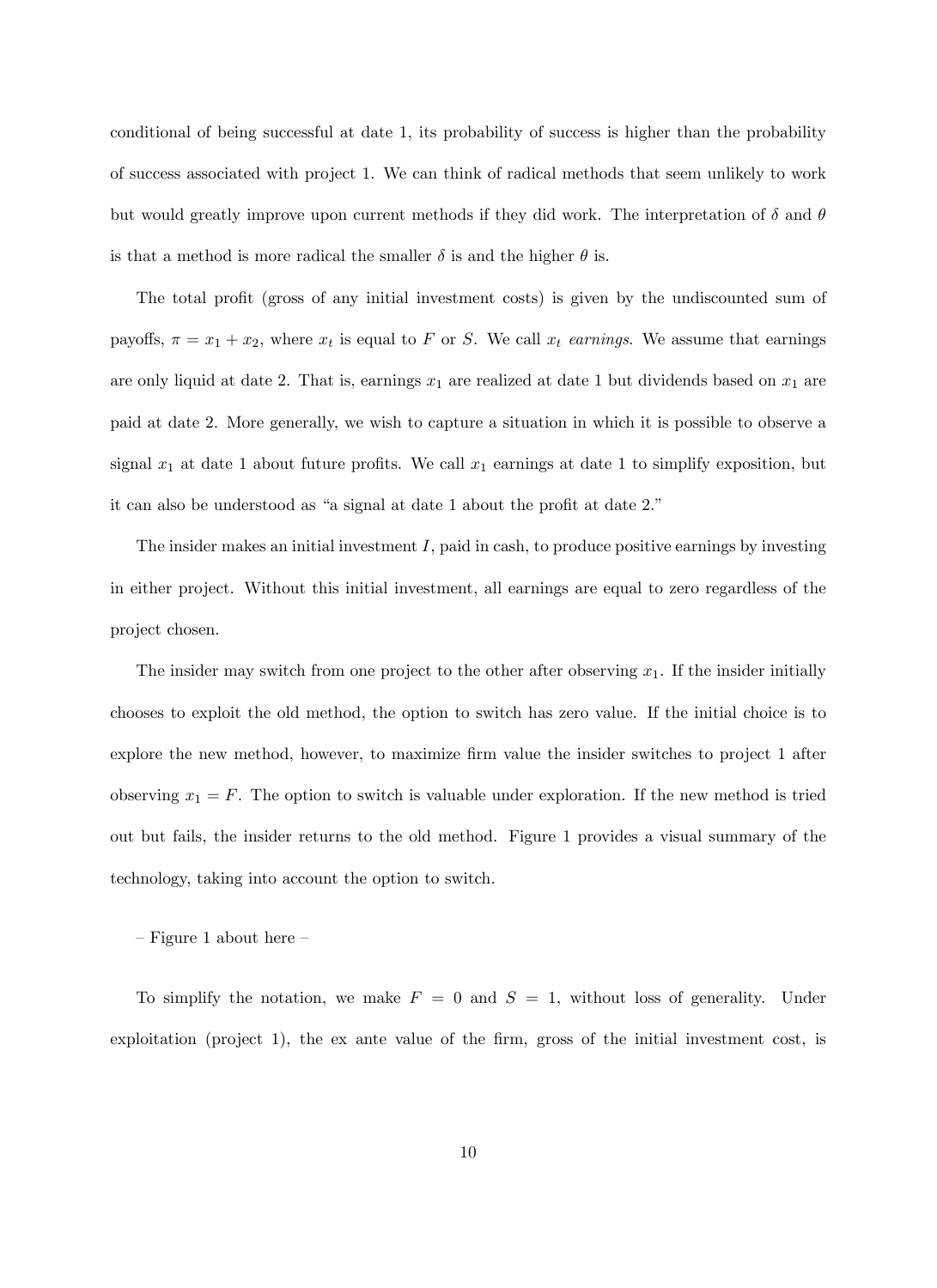$v_1 = p(1+p) + (1-p)p$ . This expression implies

$$
v_1 = 2p.\t\t(2)
$$

If the insider chooses exploration (project 2), the firm continues to use the innovative method in the case of a success at date 1. In the case of failure, the firm returns to the old method (project 1). The ex ante value of the firm under exploration is then  $v_2 = \delta p (1 + \theta p) + (1 - \delta p) p$ , or

$$
v_2 = p\left\{1 + \delta\left[1 + p(\theta - 1)\right]\right\}.
$$
 (3)

The innovative project (project 2) is ex ante preferable to the conventional project (project 1) if and only if  $v_2 - v_1 \geq 0$ . We have

$$
v_2 - v_1 > 0 \text{ if and only if } \delta [1 + p(\theta - 1)] > 1.
$$
 (4)

## 2.2. Liquidity and financial market frictions

The key financial market friction in our model is the existence of a demand for liquid assets caused by (unmodeled) borrowing constraints. The insider has a utility function, as in Diamond and Dybvig (1983), of

$$
U(c_1, c_2) = \begin{cases} c_1 & \text{with probability } \mu, \\ c_2 & \text{with probability } 1 - \mu, \end{cases}
$$
 (5)

where  $c_t$  is consumption at date t. This reduced-form approach is common in microeconomic models of liquidity shocks (see e.g., Freixas and Rochet, 1997). With probability  $\mu$ , a liquidity shock forces the insider to consume at date 1. With probability  $1 - \mu$ , there is no liquidity shock and dividends and consumption are synchronized at date 2. We can think of liquidity shocks as representing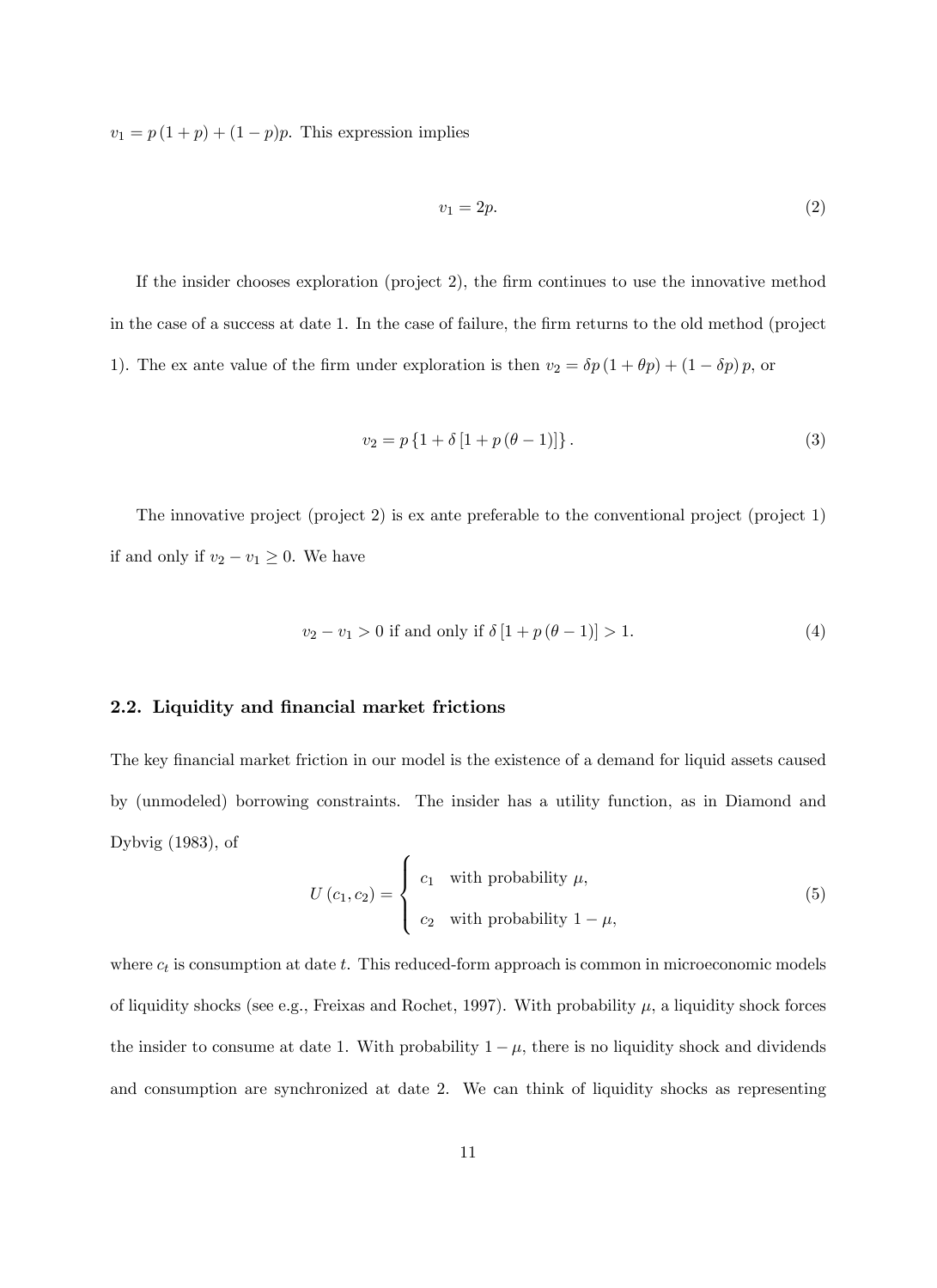different types of consumers. Insiders that do not suffer a liquidity shock are called *late consumers*. Insiders that suffer a liquidity shock are *early consumers*.<sup>3</sup>

For liquidity shocks to have an impact on decisions, we need to assume that the insider faces borrowing constraints. The assumption of limited liability eliminates uncollateralized borrowing. The assumption of zero initial wealth implies that the insider has no initial collateral. We need to assume further that the insider cannot borrow by using his own shares as collateral.

Liquid securities such as cash can be stored from one period to the following period at no cost. There is no discounting or systematic risk in the economy.

### 2.3. Project financing

The insider must sell securities backed by future earnings to finance the initial investment  $I$ , as the insider has no initial wealth. The insider may sell securities to either private or public investors. The initial investment  $I$  is observable to all and is contractible. Thus, the insider must pay  $I$  to undertake one of the projects if he sells securities to raise funds. The insider cannot run away with the money or invest in a third project.

We assume that share contracts are the only securities available. This assumption is for the simplicity of exposition. Capital structure choices are relevant in our model (that is, the model does not exist in a Modigliani-Miller world), but they do not change the qualitative results regarding the choice between private and public ownership structures.<sup>4</sup>

#### 2.4. Investor types

There are two types of investors: sophisticated and unsophisticated. Both types of investors are fully rational. Unsophisticated investors only observe publicly available information. There are a large number of such investors in the economy, thus these investors behave competitively and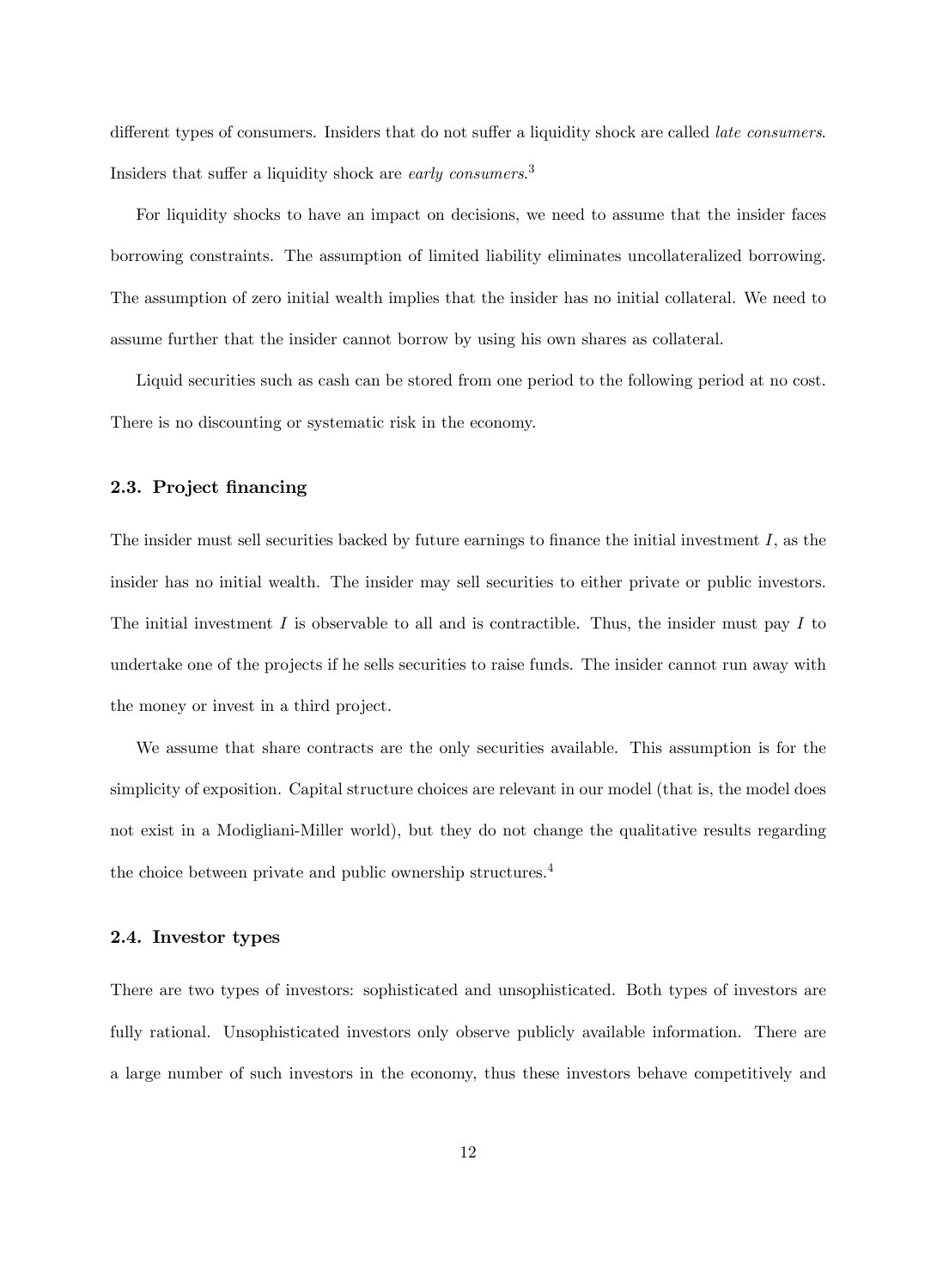their trades are zero net present value transactions, conditional on all public information available at the time they occur. Sophisticated investors can observe inside information at the time they trade. That is, sophisticated investors always have the same information as the insider. Consistent with the idea that information and expertise are costly to acquire, we assume that sophisticated investors are in short supply.

We define the *fundamental value* of shares as the value that shares would have if kept until the end of date 2. The fundamental value of shares may differ from the *market value* of shares, which is what unsophisticated investors would pay for the shares in equilibrium.

If the insider wishes to sell some of his shares, he can either sell them to some of the unsophisticated investors or search for a sophisticated investor who is willing to buy shares. Because sophisticated investors are in short supply (or equivalently, they have shallow pockets), the insider can only find a sophisticated investor with some positive probability  $e < 1$ . With probability  $1 - e$ the insider has no other option but to trade with unsophisticated investors. Once the insider meets a sophisticated investor, they bargain over the price of the shares to be sold. The surplus from trading with the sophisticated investor is  $\Sigma \equiv v - V$ , where v is the fundamental value of the shares being traded and V is the market value of those shares. The fraction of the surplus captured by the sophisticated investor is  $\beta$ , which measures the bargaining power of sophisticated investors. For simplicity, we assume that the market does not observe the negotiations between insiders and sophisticated investors.

Our assumptions about investor heterogeneity are standard. For example, Bolton, Santos, and Scheinkman (2011) similarly assume that informed investors are in short supply while uninformed investors are in infinite supply. We interpret informed, sophisticated investors as venture capitalists or private equity investors who would only invest in businesses that they understand well. As it might not be possible for the insider to find an informed private buyer for his shares, sometimes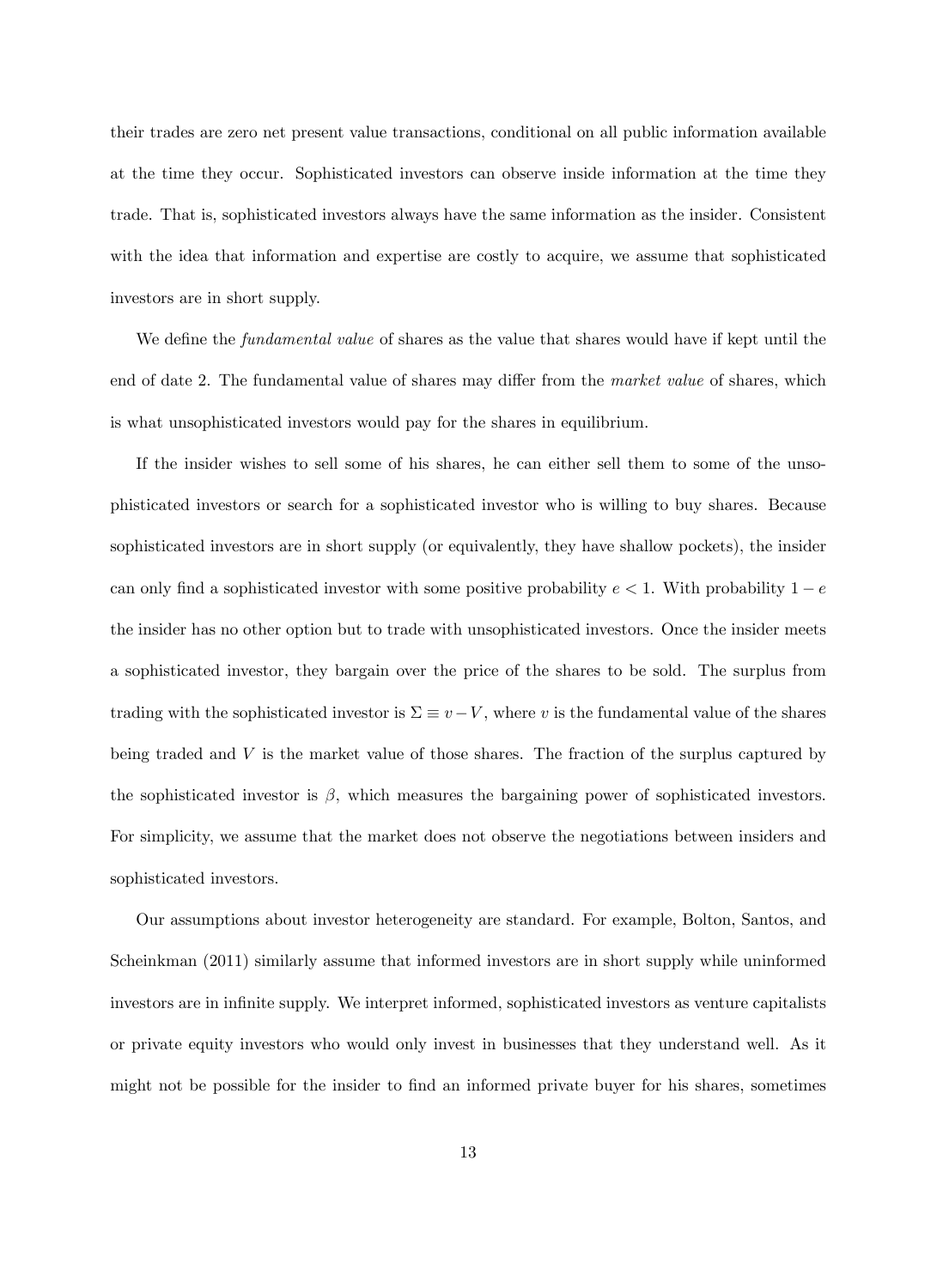the only option is to sell to small, retail investors.

## 2.5. Differences between private and public ownership structures

The key results of our model depend only on one difference between private and public ownership: the ability of outsiders to observe the interim earnings  $x_1$  of a public firm but not of a private firm. Under public ownership, we assume that the interim earnings  $x_1$  are observable by everyone. Under private ownership, in contrast, only the insider, the current private investors, and future sophisticated investors observe  $x_1$ . These assumptions capture the fact that public companies are more transparent than private companies. Public companies are subject to tighter disclosure requirements, such as quarterly earnings reports and comprehensive annual reports, to analyst coverage, and to the aggregation of dispersed information into the stock price via trading.

For the sake of realism and to permit the analysis of different trade-offs, we also allow for other differences between the two structures, such as the cost of capital and liquidity costs. These enrich the model but are not necessary for any of the qualitative results linking innovation incentives and the choice between going public or private.

We assume that there are transaction costs associated with raising funds for investment through public offerings.<sup>5</sup> We capture the costs of issuing public equity by parameter  $c_{pub} \in (0, 1)$ , such that each dollar sold in public offerings yields only  $c_{pub}$  to the firm. A large  $c_{pub}$  implies a small discount.

Raising capital through private sales also involves transaction costs. We denote by  $c_{priv} \in (0, 1)$ the discount factor associated with private securities. This parameter is likely to change with changes in the institutional environment and the state of the economy. For example, when interest rates are relatively low, private equity funds can borrow cheaply, and thus going private becomes less costly for the firm. Private equity booms are thus associated with high levels of  $c_{priv}$ .<sup>6</sup>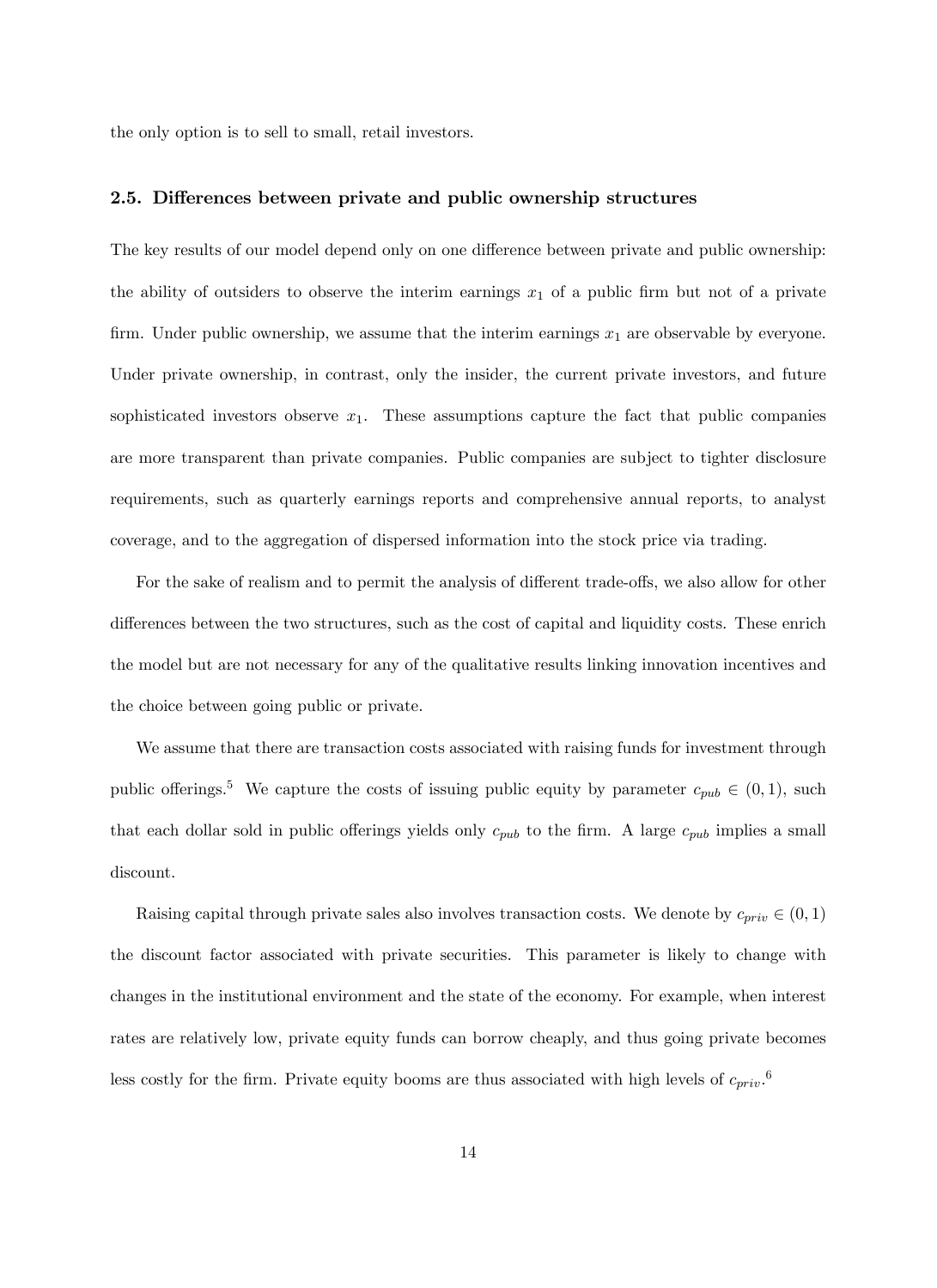We make no assumptions with respect to the relative cost of public equity capital  $c_{priv} - c_{pub}$ . Thus, our model allows for situations in which funds for investment are cheaper if financed by public securities  $(c_{pub} > c_{priv})$  and cases in which being private reduces the cost of capital  $(c_{pub} < c_{priv})$ .

One justification for going public is to improve the liquidity of insider shareholdings (Chemmanur and Fulghieri, 1999; Ritter and Welch, 2002). For example, consider the case of a founder that suffers a liquidity shock and needs to sell shares quickly. If the firm is privately held, the founder may have to negotiate with a limited number of private investors. In contrast, under public ownership the founder may be able to sell his shares more easily through organized markets. To capture a potential liquidity advantage of public equity, we assume that each dollar in shares sold by the insider at date 1 (the liquidity shock period) yields only  $k \leq 1$  if the company is private. No such a discount happens if the firm is public. To focus on the main mechanism that explains our key results, we initially assume that there is no liquidity discount if the insider sells his own shares,  $k = 1$ . In Section 6, we analyze the case in which  $k < 1$ .

## 2.6. The structure of information and timing of events

At date 0, the insider decides to sell either a fraction  $1-\alpha_{priv}$  of the shares to private investors or a fraction  $1 - \alpha_{pub}$  to public markets. We assume that public investors are unsophisticated. Private investors can be either sophisticated or unsophisticated. However, at date 0, this distinction is irrelevant because information is symmetric. The insider needs to raise at least  $I$  in cash to pay for the initial investment cost. After paying  $I$ , the insider chooses either project 1 or project 2. Outside investors cannot observe which project was chosen. Private investors, in contrast, have the same information as the insider.

At date 1, the insider observes the first realization of earnings  $x_1 \in \{0, 1\}$  and then chooses project 1 or project 2, again this choice is unobservable to outsiders. The insider then learns about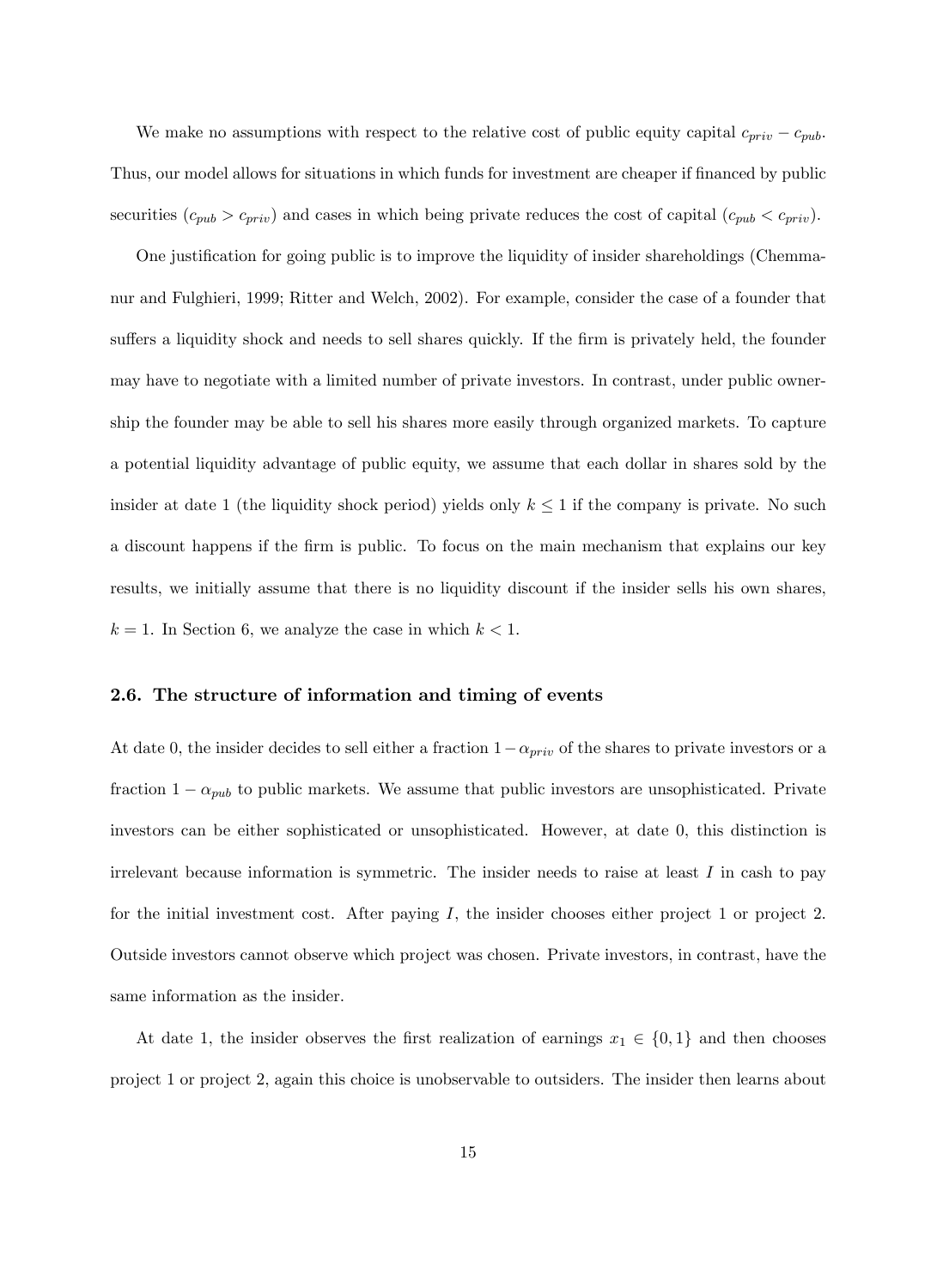his liquidity needs. If the insider is an early consumer, he sells all of the shares that he owns. With probability e the insider has the option to sell his shares either to a sophisticated private investor or to the public market, where prices are determined by perfect competition among unsophisticated investors. Because sophisticated investors know everything that the insider knows, the insider may prefer to sell to public markets even if private buyers are available. With probability  $1 - e$ , the insider has no other option but to sell to public investors regardless of the market valuation of the shares. If the insider is instead a late consumer, he may sell some of the shares or keep them until date 2. After observing whether the insider places orders to sell the shares, the market forms a price for the shares.

At date 2, the second-period earnings  $x_2 \in \{0,1\}$  are realized, shareholders receive dividends  $x_1 + x_2$ , and the firm is liquidated. The liquidation value is normalized to zero. Figure 2 shows the time line.

 $-Figure 2$  about here

## 2.7. Equilibrium

The game is played by one insider and infinitely many potential investors. Unsophisticated investors (also referred to as "the market") are in unlimited supply. Sophisticated investors are available with probability  $e$ . At date 0, before decisions are made, there is no meaningful difference between the two types of investors. All investors, regardless of type, become fully informed after buying shares in a private firm. At date 1, all sophisticated investors have the same information set as the insider. The market only observes public information.

The insider takes actions at dates 0 and 1. At date 0, the insider first chooses between a private structure and a public structure,  $\varphi \in \{priv, pub\}$ . All of the actions that follow are conditional on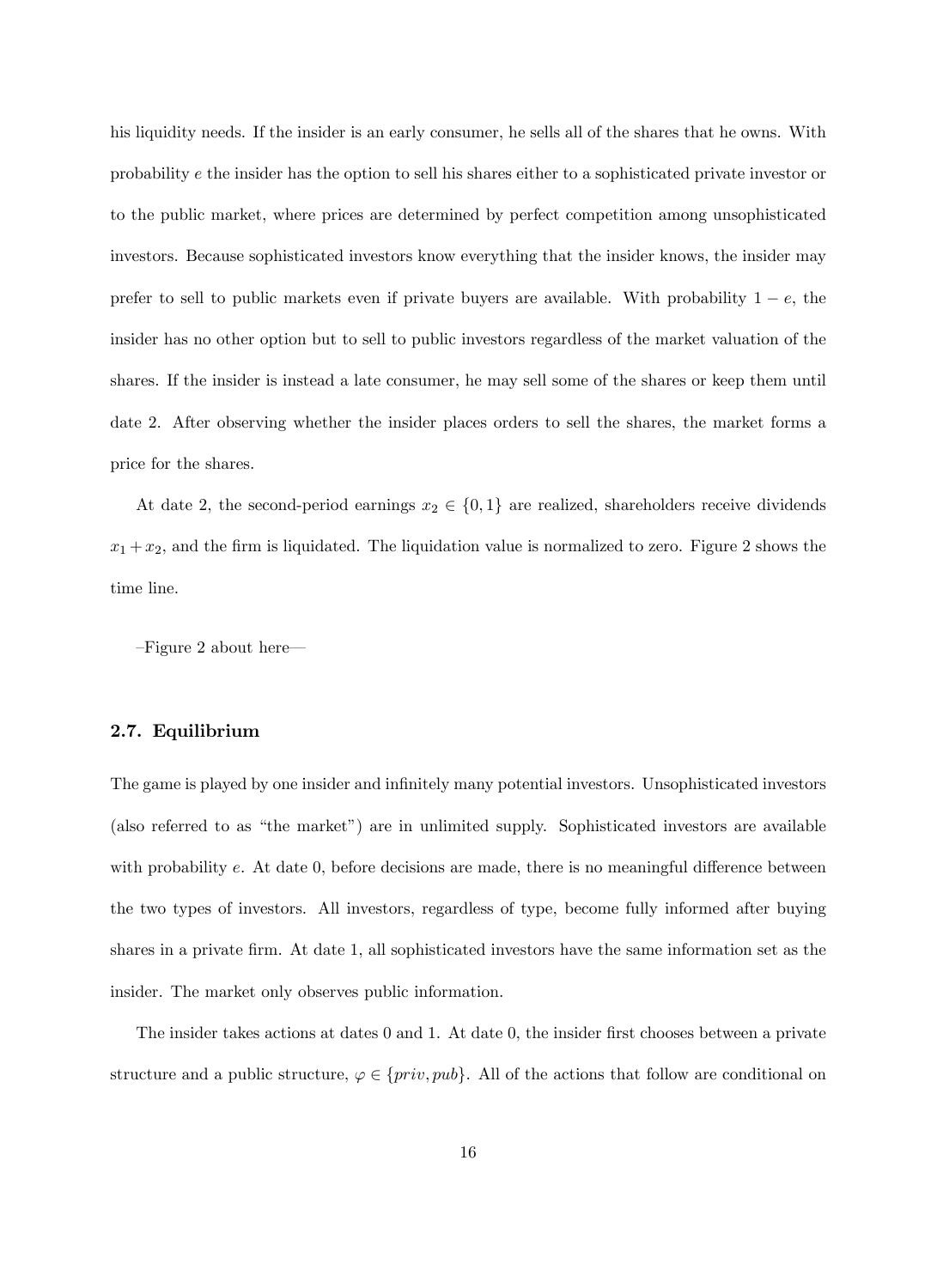the choice of  $\varphi$ . The insider also chooses the fraction of shares sold to investors,  $\alpha_{\varphi} \in [0, 1]$ . Finally, the insider chooses project 2 with probability  $\sigma_{\varphi} \in [0, 1].$ 

At date 1, the insider learns his type  $\tau \in \{early \ consumer, \ late \ consumer\}$  and whether sophisticated investors are available  $\varepsilon \in \{available, not available\}$ . The insider also learns  $x_1 \in \{0, 1\}$ . The insider knows which project was chosen,  $\pi \in \{1, 2\}$ . The insider sells shares to the market with probability  $b_{\varphi}(x_1, \pi, \tau, \varepsilon) \in [0, 1]$  and to sophisticated investors with probability  $l_{\varphi}(x_1, \pi, \tau, \varepsilon) \in [0, 1]$ .

At date 0, the investors value the shares of the firm at  $u_{\varphi}$ . At date 1, the market observes whether the insider sells shares to the public,  $n \in \{Sale, No \ Sale\}$ . The market only observes the value of  $x_1 \in \{0, 1\}$  if the firm is public. To summarize, the market's information set at date 1 is  $(n, \eta) \in \{Sale, No\ Sale\} \times \{x_1 = 0, x_1 = 1, (x_1 = 0) \cup (x_1 = 1)\}.$  The market values the shares of the firm at date 1 at  $V_{\varphi}(n, \eta)$ . Because of perfect competition,  $V_{\varphi}(n, \eta)$  is also the price that the market pays for each share. The sophisticated investors value the shares of the firm at date 1 at  $\Lambda_{\varphi}(x_1,\pi,\tau,\varepsilon)$ , that is, they have the same information set as the insider. They are willing to pay  $V_{\varphi}(n,\eta) + (1-\beta) \left( \Lambda_{\varphi}(x_1,\pi,\tau,\varepsilon) - V_{\varphi}(n,\eta) \right)$  for each share, where  $\beta \in [0,1]$  denotes the fraction of the surplus that is captured by the sophisticated investors, which is exogenously given.

The investors form beliefs about how the game is played in equilibrium. Without loss of generality, let all investors share the same beliefs  $\rho \equiv (\sigma, b, l)$  about the unobservable choices made by the insider. Let  $\nu$  denote the (stochastic) value of the company to shareholders.

**Definition 1** For each set of parameters  $(p, \delta, \theta, k, \mu, e, c_{priv}, c_{pub}, I, \beta)$ , an equilibrium is a profile of strategies, valuations, and beliefs such that:

- 1. At date 1,  $b^*_{\varphi}(x_1,\pi,\tau,\varepsilon)$  and  $l^*_{\varphi}(x_1,\pi,\tau,\varepsilon)$  maximize the insider's expected payoff given  $V^*_{\varphi}(n,\eta)$  and  $\Lambda^*_{\varphi}(x_1,\pi,\tau,\varepsilon)$ .
- 2. At date 0,  $\varphi^*$ ,  $\alpha^*_{\varphi}$ , and  $\sigma^*_{\varphi}$  maximize the insider's expected payoff given  $u^*_{\varphi}$ ,  $b^*_{\varphi}(x_1, \pi, \tau, \varepsilon)$ ,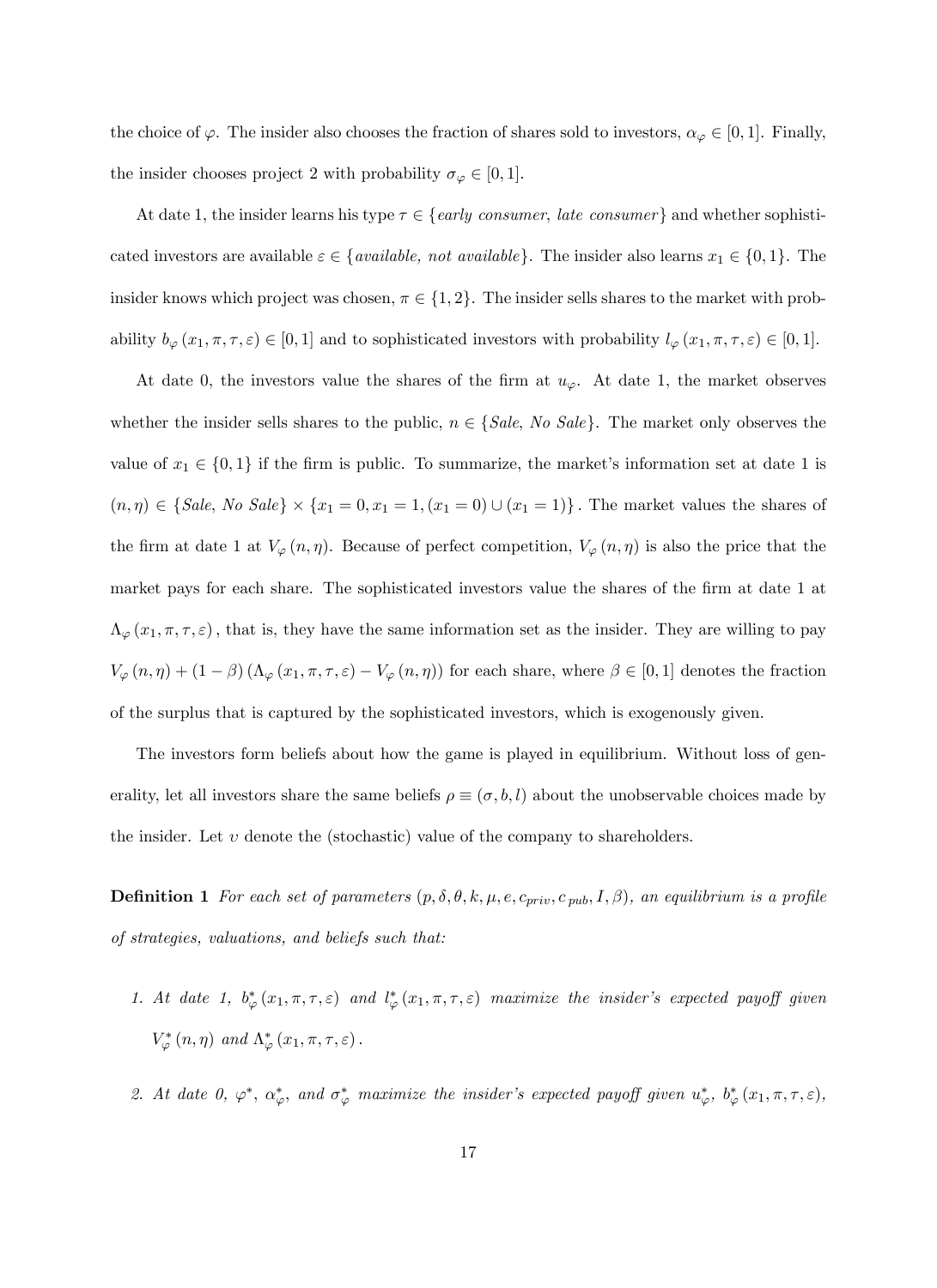$l_{\varphi}^{*}(x_{1},\pi,\tau,\varepsilon), V_{\varphi}^{*}(n,\eta), \text{ and } \Lambda_{\varphi}^{*}(x_{1},\pi,\tau,\varepsilon).$ 

- 3. New investors' valuations of shares are given by  $V^*_{\varphi}(n,\eta)=E[v\mid n,\eta,\varphi,\rho^*]$  ,  $\Lambda^*_{\varphi}(x_1,\pi,\tau,\varepsilon)=$  $E[v \mid x_1, \pi, \tau, \varepsilon, \varphi, \rho^*]$  and  $u_{\varphi}^* = E[v \mid \varphi, \rho^*].$
- 4. Beliefs are consistent with equilibrium play:  $\rho^* = (\sigma^*_{\varphi}, b^*_{\varphi}(x_1, \pi, \tau, \varepsilon), l^*_{\varphi}(x_1, \pi, \tau, \varepsilon))$ .
- 5. Probabilities are always updated according to Bayes' rule.

This is a Perfect Bayesian-Nash Equilibrium. Parts 1 and 2 imply that an equilibrium must satisfy sequential rationality. Part 3 implies that the new investors' valuations must be rational. Part 4 implies that the investors must hold rational expectations: beliefs about the insiderís behavior must be correct. Part 5 implies Bayesian rationality.

As will become clear when we characterize the equilibrium, all nodes of the game tree are reached with a strictly positive probability in equilibrium. There is no need to impose rules for updating beliefs at nodes off the equilibrium path, as there are no such nodes. Any deviation by the insider goes undetected, implying that the beliefs remain fixed at  $\rho^*$  even if the insider chooses an off-the-equilibrium action.

# 3. Private ownership

Characterizing the set of equilibria for this game requires many steps, as one can see from Definition 1. Because the choice of  $\varphi \in \{priv, pub\}$  is effectively a choice between two quite distinct subgames, we first analyze each of these two cases separately. We then consider the decision to go public or private in Section 5.

First, consider the case of private ownership, that is, at date 0, the insider sells  $1 - \alpha_{priv}$  shares to private investors. We take  $\alpha_{priv}$  as exogenous for now and then work backwards to find the optimal  $\alpha_{priv}.$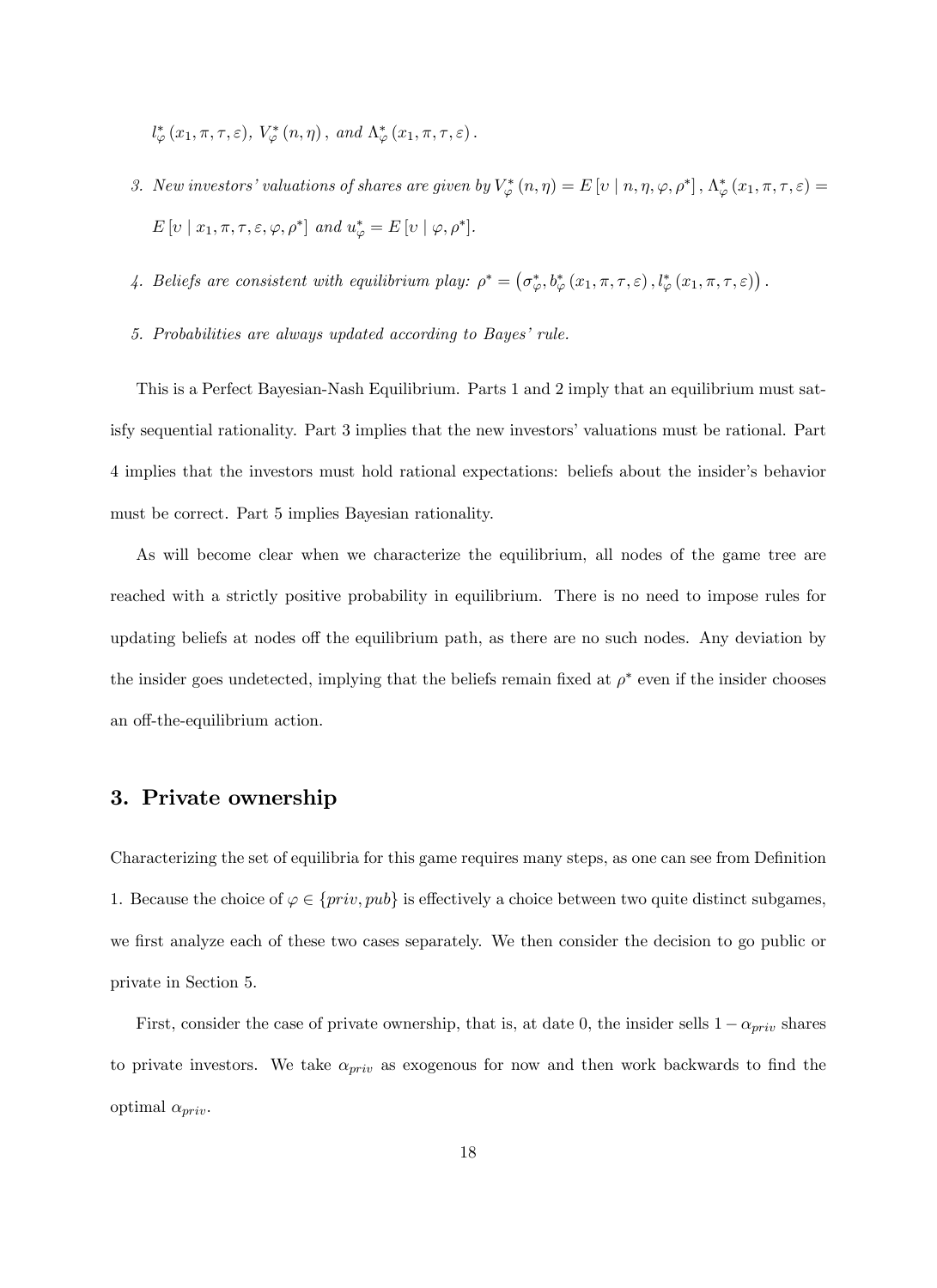After  $1 - \alpha_{priv}$  shares are sold, at the end of date 0, the insider chooses either project 1 or 2. Recall that the project choice is the private information of the insider. The intuition is that, although investments may be observable, the insider has unique information that allows him to assess the characteristics of the available projects. This is a natural assumption, which is consistent with the view that a manager's unique expertise may be essential for investment decisions.

Let  $\sigma_{priv} \in [0, 1]$  be the probability that the insider chooses project 2 (innovation). We allow for the possibility of equilibria involving mixed strategies. Intuitively, a strictly mixed strategy could also be interpreted as an intermediate project, which is more innovative than project 1 but not as radical as project 2. Our goal is to compute the equilibrium project choice  $\sigma_{priv}^{*}$  under private ownership.

#### 3.1. Selling behavior at date 1

At the end of date 1, after observing  $x_1$ , the insider chooses whether to retain or sell the shares of the Örm. We assume that the current private investors may also experience a liquidity shock and that this shock is perfectly correlated with the insider's liquidity shock. Thus, the current private investors cannot buy out the insider after a liquidity shock. This assumption is stronger than necessary and is made only for simplicity.<sup>7</sup> As the insider and the current investors have identical preferences and share the same information set at date 1, they will exhibit the same optimal behavior. Thus we only need to characterize the insider's behavior.

The insider either sells to new private buyers, who are sophisticated, or sells to public investors via an IPO. Private buyers are available with probability  $e < 1$ . Trading with a private buyer is optimal only if the surplus  $\Sigma \equiv v - V$  is positive, where v is the fundamental value of the firm and  $V$  is the value of the firm in an IPO. If the surplus is negative, the insider prefers an IPO to a private sale. To put it differently, a private sale is only attractive if the market undervalues the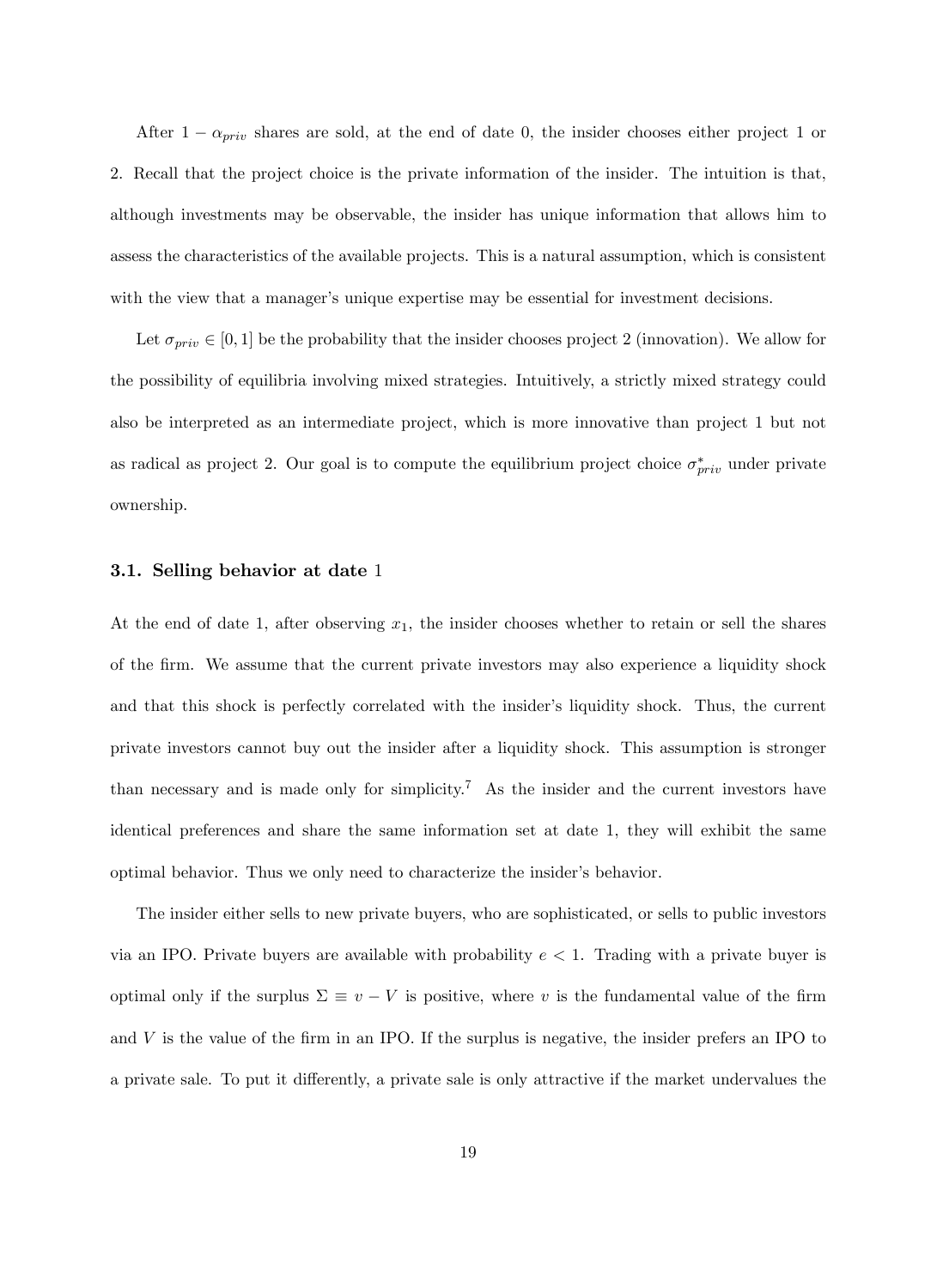firm, that is, if  $v > V$ . If  $\Sigma > 0$  and a private buyer is available, the insider and the buyer find themselves in a bilateral monopoly situation. Let  $\beta \in [0,1]$  denote the fraction of the surplus that is captured by the private buyer. The insider's payoff per share conditional on selling to private investors is given by  $V + (1 - \beta)(v - V)$ . The insider strictly prefers a private sale if  $\beta < 1$ . To save on notation, we assume that  $\beta$  is zero, so that the insider always captures the full surplus when trading with a private buyer. This assumption is not necessary; the analysis that follows is well defined for any value of  $\beta$  (although it is trivial if  $\beta = 1$ ).<sup>8</sup>

The insider receives the fundamental value of the shares  $v$  if he sells to private buyers. Private buyers thus offer liquidity insurance to the insider. We say that the insider has *liquidity needs* if the insider suffers a liquidity shock and there are no private buyers available. Insiders with liquidity needs must sell shares in public markets. Insiders without liquidity needs may behave strategically and go public to exploit potential mispricings.

We now consider how the market updates its beliefs if there is an IPO at date 1. Let  $m$  be the posterior probability that the insider has liquidity needs conditional on a public sale (IPO) at date 1. A small  $m$  means that the market assigns a high probability to the case in which the insider sells for strategic reasons.

An insider with liquidity needs (that is, an early-consumer insider who cannot find a private investor) has no other option but to sell shares to the market (i.e. to make an IPO). An insider without liquidity needs chooses whether or not to sell to the market. The following lemma describes the insider's behavior when earnings are  $x_1 = 1$ .

Lemma 1 In the private ownership case, an insider without liquidity needs never sells shares to the market at date 1 after observing a success  $(x_1 = 1)$ .

An insider without liquidity needs who sees  $x_1 = 1$  would only sell shares in public markets if he believes that the shares are overvalued. After a success, the fundamental value of one share is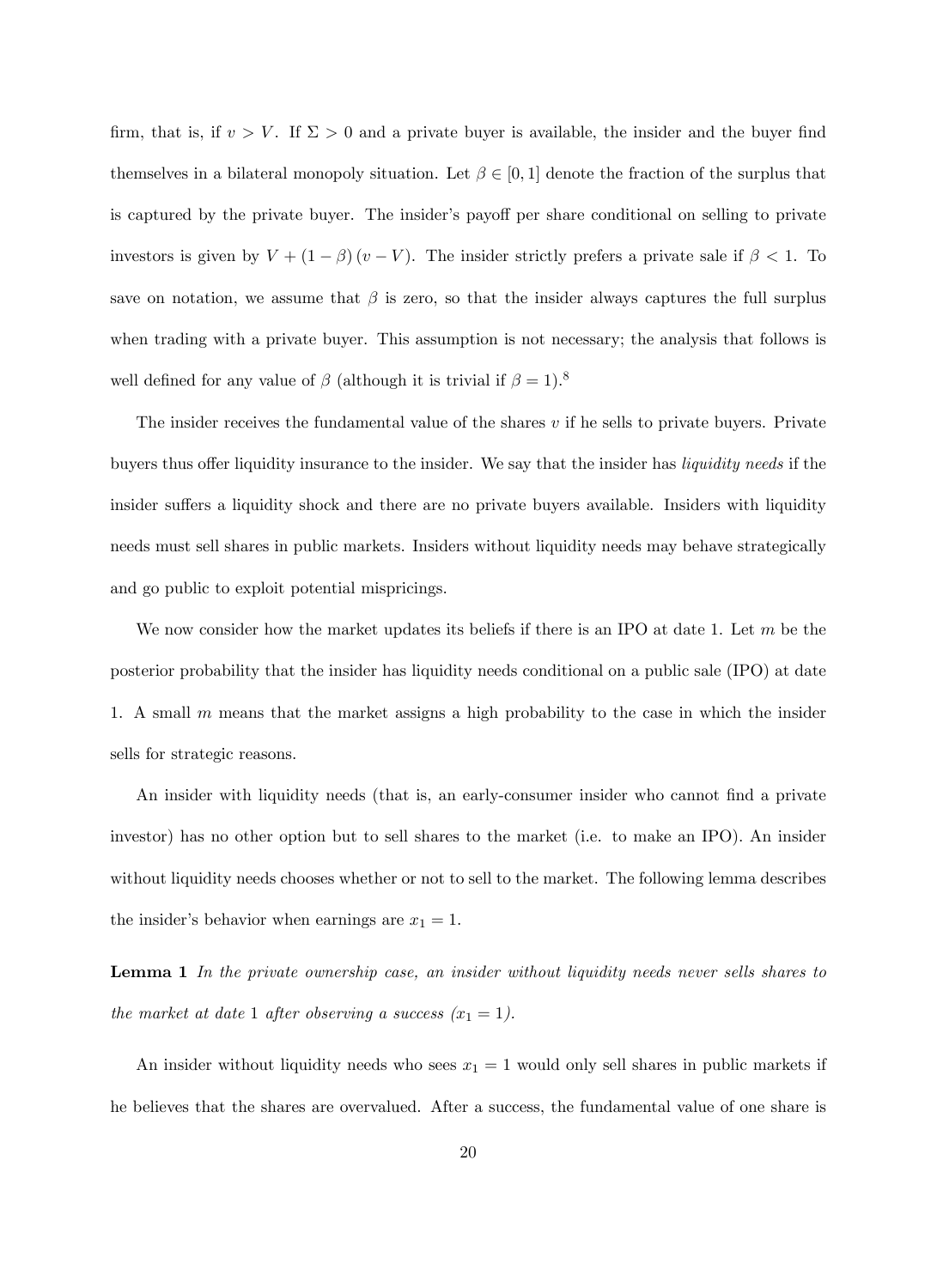either  $1 + p$  or  $1 + \theta p$ . The proof of Lemma 1 shows that the market price at date 1 is lower than  $1 + p$ . Intuitively, the market expects the insider to be more likely to sell after a failure than after a success. Market rationality then rules out those share prices that are not compatible with the insider's selling behavior. Consequently, prices at date 1 are never high enough to entice an insider to sell shares after receiving good news. In short, as the market does not observe earnings at date 1, the market always assigns a strictly positive probability to failure, which encourages the insider to keep the shares in the case of success.

Let  $b \in [0, 1]$  be the probability that an insider without liquidity needs sells shares to the market after observing a failure,  $x_1 = 0.9$  For a given pair of equilibrium values  $(\sigma_{priv}, b)$ , we define  $m(\sigma_{priv}, b) \equiv Pr (Liquidity \ needs \mid Sale)$ . By Bayes' rule, rational market beliefs imply that

$$
m\left(\sigma_{priv},b\right) = \frac{\Pr(Sale \mid Liquidity \ needs) \Pr(Liquidity \ needs)}{\Pr(Sale)}.
$$
\n
$$
(6)
$$

The inputs for this formula are as follows. In an equilibrium in which the probability of choosing project 2 is  $\sigma_{priv}$ , the unconditional probability of selling shares to the market at date 1 is

$$
Pr(Sale) = \mu (1 - e) + b (1 - \mu + \mu e) [\sigma_{priv} (1 - \delta p) + (1 - \sigma_{priv}) (1 - p)].
$$
 (7)

The first term on the right-hand side is the probability that the insider has liquidity needs, in which case the insider sells with probability 1. The second term is given by the probability of no liquidity needs  $(1 - \mu + \mu e)$ , times the probability of failure, times b, which is the probability of a sale conditional on a failure and no liquidity needs.

Conditional on having liquidity needs, the insider sells to the market with probability 1. As the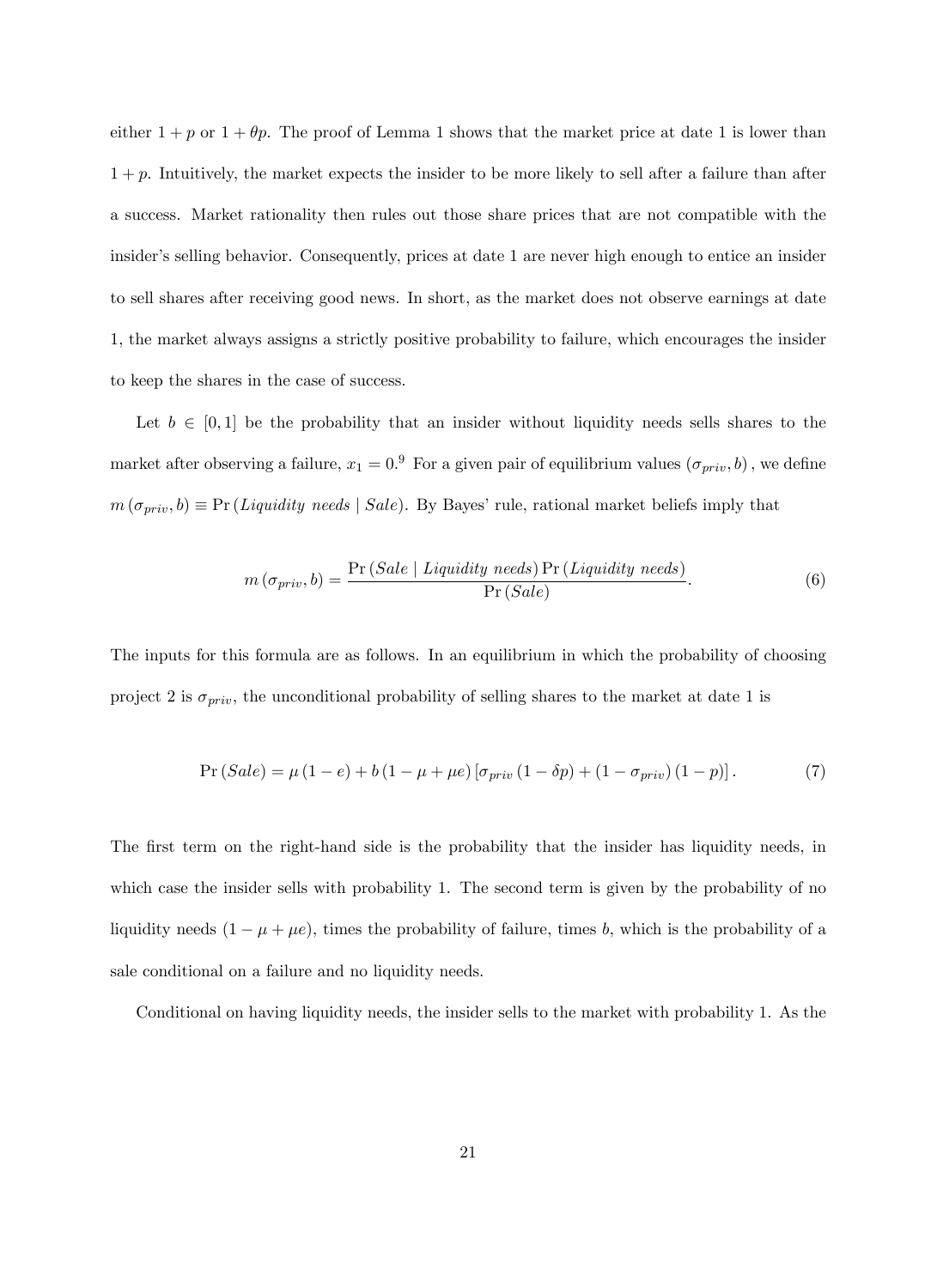probability of the insider experiencing liquidity needs is  $\mu(1-e)$ , we have

$$
m(\sigma_{priv}, b) = \frac{\mu (1 - e)}{\mu (1 - e) + b (1 - \mu + \mu e) [\sigma_{priv}(1 - \delta p) + (1 - \sigma_{priv})(1 - p)]}.
$$
 (8)

The equilibrium value of shares if the market holds rational beliefs is

$$
V_{priv} (\sigma_{priv}, b) = m (\sigma_{priv}, b) [\sigma_{priv} v_2 + (1 - \sigma_{priv}) v_1] + (1 - m (\sigma_{priv}, b)) p. \tag{9}
$$

If a public offering is caused by liquidity needs, which happens with probability  $m(\sigma_{priv}, b)$ , the market value per share is given by a weighted average of the fundamental values of the innovative and the conventional projects,  $\sigma_{priv}v_2+(1 - \sigma_{priv}) v_1$ . If the public offering is not caused by liquidity needs, then, by Lemma 1, the market knows that the insider does not sell shares after a success. As the optimal action after a failure is to switch to the conventional project, the value of the firm after a failure is p.

A necessary condition for the insider to sell shares to the market after a failure is  $V_{priv}(\sigma_{priv}, b) \ge$ p. The next lemma shows that the insider always sells to the market after a failure.

Lemma 2 In the private ownership case, an insider without liquidity needs sells shares to the market at date 1 with probability  $b = 1$  after observing a failure  $(x_1 = 0)$ .

The insider always sells after a failure because the market assigns a strictly positive probability to  $x_1 = 1$ . This belief is rational because an insider with liquidity needs always sells.

Lemma 2 shows that a key aspect of the private ownership case is the insider's ability to sell shares at date 1 after observing a failure. A late-consumer insider only sells shares at date 1 if they are overvalued. Overvaluation may occur in equilibrium because the market does not observe  $x_1$  and thus cannot distinguish between a liquidity-motivated sale and an opportunistic sale. This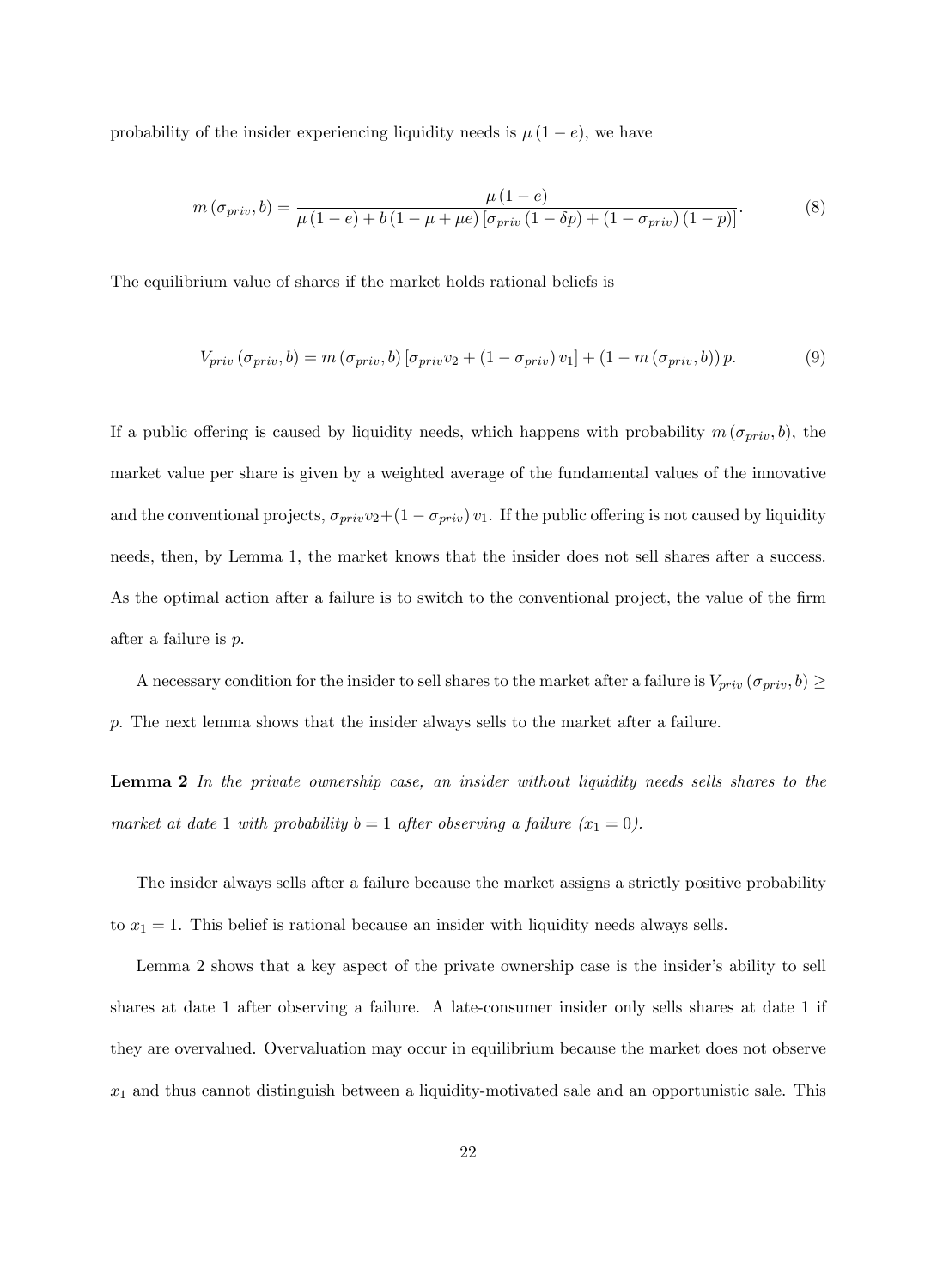information asymmetry creates a valuable option for a late-consumer insider.

Let  $T(\sigma_{priv}) \equiv V_{priv}(\sigma_{priv}, 1) - p$  denote the intrinsic value of the *option to exit early* for a late-consumer insider conditional on  $x_1 = 0$ . Selling shares is a real option to the insider. The value of the underlying asset is the market value of shares in equilibrium  $V_{priv}$ , while the exercise price of the option is p. Lemma 2 implies that  $T(\sigma_{priv}) > 0$ .

## 3.2. Project choice at date 0

Now we return to date 0 and analyze the choice between projects 1 and 2. Suppose that the market expects project 2 to be chosen with probability  $\sigma_{priv}$ . At date 0, the expected value of each share held by the insider if the insider chooses project 1 is given by:

$$
u_{priv,1} \equiv \mu (1-e) V_{priv} (\sigma_{priv,1}) + (1 - \mu + \mu e) [(1 - p) V_{priv} (\sigma_{priv,1}) + p (1 + p)]. \tag{10}
$$

This expression accounts the fact that, at date 0, the insider does not yet know his type. With probability  $\mu(1-e)$ , the insider has liquidity needs and will be forced to sell at date 1. With probability  $1 - \mu + \mu e$ , the insider has no liquidity needs but may sell voluntarily. Lemmas 1 and 2 imply that the insider sells after a failure and does not sell after a success.

Similarly, the expected value of one share, if the insider chooses project 2 at date 0 while the market expects that project 2 is chosen with probability  $\sigma_{priv}$ , is

$$
u_{priv,2} \equiv \mu \left(1 - e\right) V_{priv}\left(\sigma_{priv,1}\right) + \left(1 - \mu + \mu e\right) \left[\left(1 - \delta p\right) V_{priv}\left(\sigma_{priv,1}\right) + \delta p\left(1 + \theta p\right)\right].\tag{11}
$$

An equilibrium with a positive probability of exploration,  $\sigma_{priv} > 0$ , exists only if  $u_{priv,2} \ge$  $u_{priv,1}$ . That is, choosing project 2 at date 0 must be incentive compatible for the insider. Using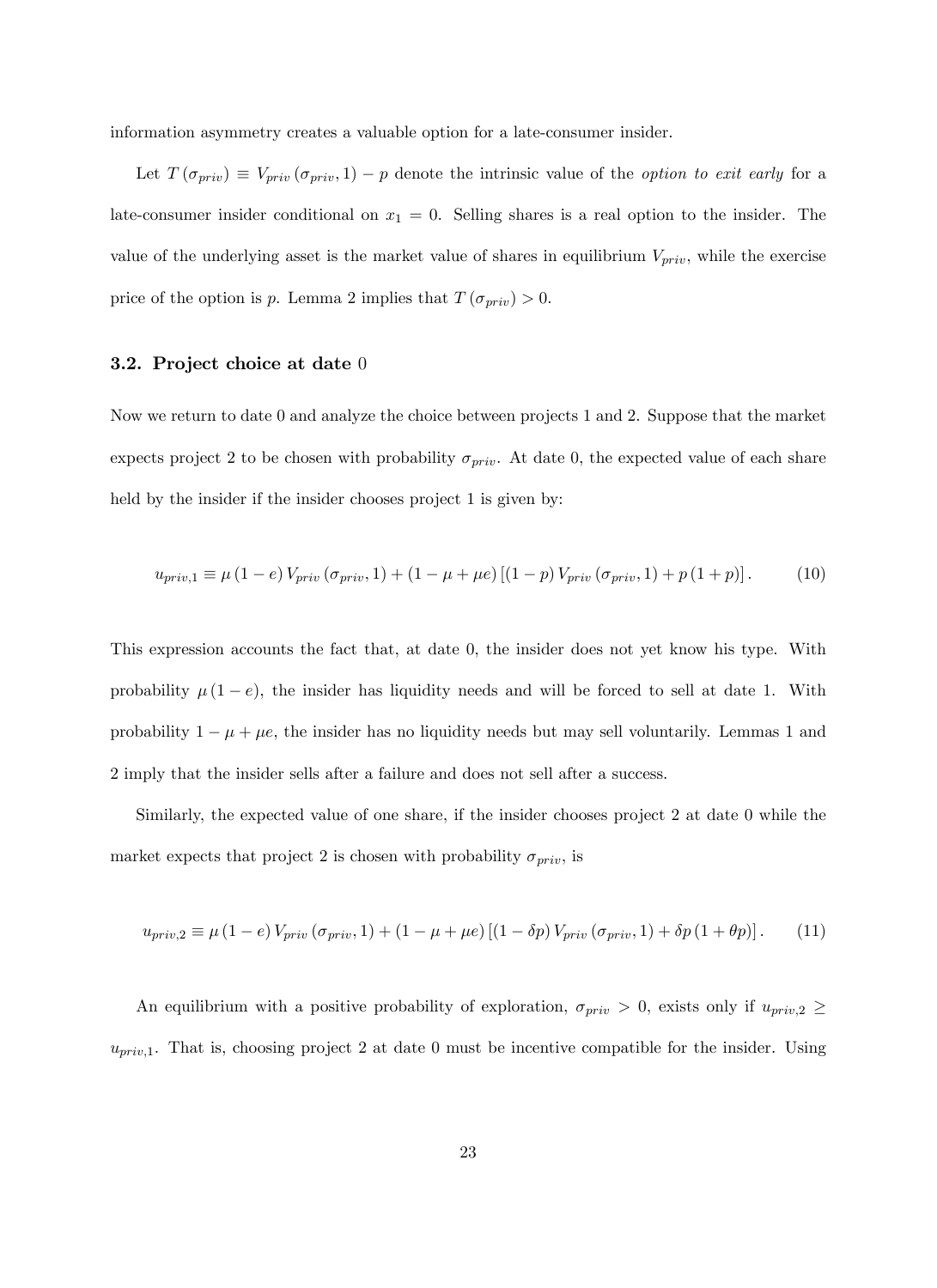$u_{priv,2}$  and  $u_{priv,1}$ , and substituting  $V_{priv}(\sigma_{priv}, 1) = T(\sigma_{priv}) + p$ , we obtain

$$
u_{priv,2} \ge u_{priv,1} \Leftrightarrow v_2 - v_1 + p(1 - \delta)T(\sigma_{priv}) \ge 0.
$$
\n(12)

An equilibrium in which the insider chooses project 2 with probability  $\sigma_{priv} > 0$  exists only if the incentive compatibility condition (12) holds. Similarly, an equilibrium with a positive probability of choosing project 1,  $\sigma_{priv} < 1$ , exists only if  $v_2 - v_1 + p(1 - \delta)T(\sigma_{priv}) \leq 0$ . A strictly mixed strategy equilibrium,  $0 < \sigma_{priv} < 1$ , exists only if condition (12) holds with equality.

The intuition for the incentive effects of private ownership on innovation can be obtained from the incentive compatibility condition (12). Using Hirshleiferís (1971) terminology, we call the term  $v_2 - v_1$  the technological benefit of innovation. It is the expected fundamental value of innovation  $v_2$  minus its opportunity cost  $v_1$ . The technological benefit can be positive or negative. The term  $p(1 - \delta) T(\sigma_{priv})$  is the *pecuniary benefit* of innovation. It represents the net expected gain to the insider from the option to trade on the basis of private information. Unlike the technological benefit, the pecuniary benefit is always positive:

$$
p(1 - \delta) T(\sigma_{priv}) = (1 - \delta p) T(\sigma_{priv}) - (1 - p) T(\sigma_{priv}) > 0.
$$
\n(13)

Because the innovative project has a higher probability of failure than the conventional project, the expected value of the option to exit early is higher under innovation,  $(1 - \delta p)T(\sigma_{priv})$  $(1-p)T(\sigma_{priv}).$ 

The value of the option to exit early  $T(\sigma_{priv})$  reflects the fact that the private ownership structure displays a high degree of tolerance for failure. Tolerance for failure has been shown to be a key feature of optimal incentive schemes for innovation (Manso, 2011). Here, in contrast, the incentive to innovate is given by the ownership structure itself. The key insight of our model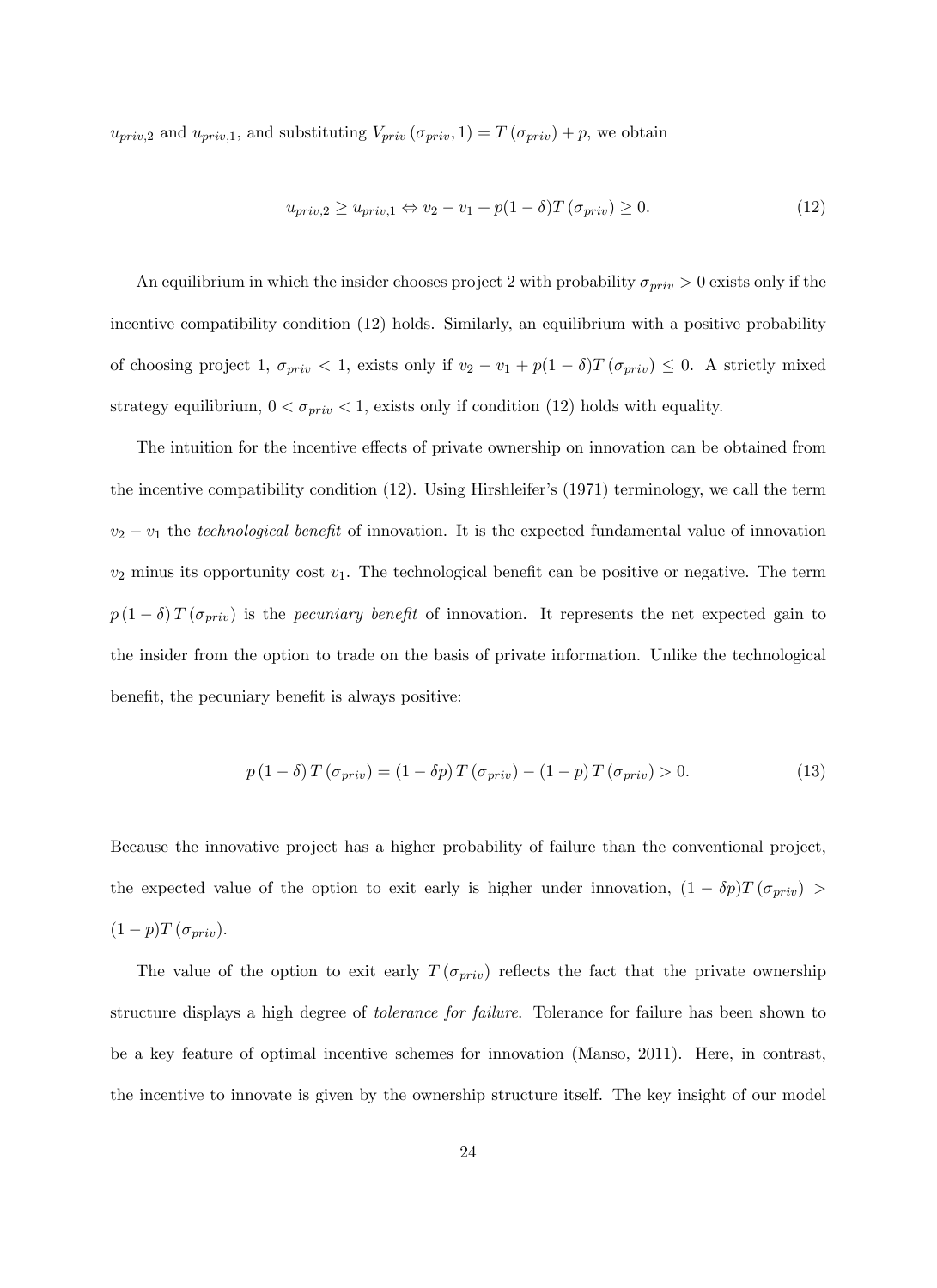is that tolerance for failure is more valuable for innovation because the option to exit early is exercised more often if exploration is chosen. To emphasize the underlying mechanism, we refer to the pecuniary benefit  $p(1 - \delta) T(\sigma_{priv})$  as the *tolerance-for-failure effect*.

The option to exit early pushes the insider towards choosing the innovative project. If innovation is efficient from a technological perspective  $(v_2 - v_1 \ge 0)$ , this extra incentive for innovation is not necessary; the incentive compatibility condition is not binding. The case of negative technological benefits  $(v_2 - v_1 < 0)$  is more surprising. In this case, innovation is inefficient. We would then have  $\sigma_{priv}^* = 0$  without the tolerance-for-failure effect. However, because of the tolerance-forfailure effect, we can have  $\sigma_{priv}^* > 0$  or even  $\sigma_{priv}^* = 1$ . Innovation may be chosen with certainty despite being inefficient. If the tolerance-for-failure effect is larger than the technological benefit of innovation, the private ownership structure inefficiently encourages innovation.

The next proposition characterizes the equilibrium value of  $\sigma_{priv}$  under all possible pure strategy and mixed strategy equilibria. In particular, we show that there is a unique  $\sigma_{priv}^*$  for a given set of parameters  $(p, \delta, \theta, \mu, e)$ . The proposition follows from the incentive compatibility condition (12) and from the properties of  $T(\sigma_{priv})$ .

**Proposition 1** For each set of parameters  $(p, \delta, \theta, \mu, e)$ , there exists a unique equilibrium probability of exploration for the private ownership case  $\sigma_{priv}^* \in [0,1]$ , such that:

- 1. If  $v_2 \ge v_1$ , then  $\sigma_{priv}^* = 1$  (exploration is certain if innovation is efficient).
- 2. If  $v_2 < v_1$ , then

$$
\sigma_{priv}^{*} = \begin{cases}\n1, & \text{if } \frac{v_1 - v_2}{p(1 - \delta)} \le T(1), \\
\sigma \text{ is such that } T(\sigma) = \frac{v_1 - v_2}{p(1 - \delta)}, & \text{if } T(1) < \frac{v_1 - v_2}{p(1 - \delta)} < T(0), \\
0, & \text{if } T(0) \le \frac{v_1 - v_2}{p(1 - \delta)},\n\end{cases} \tag{14}
$$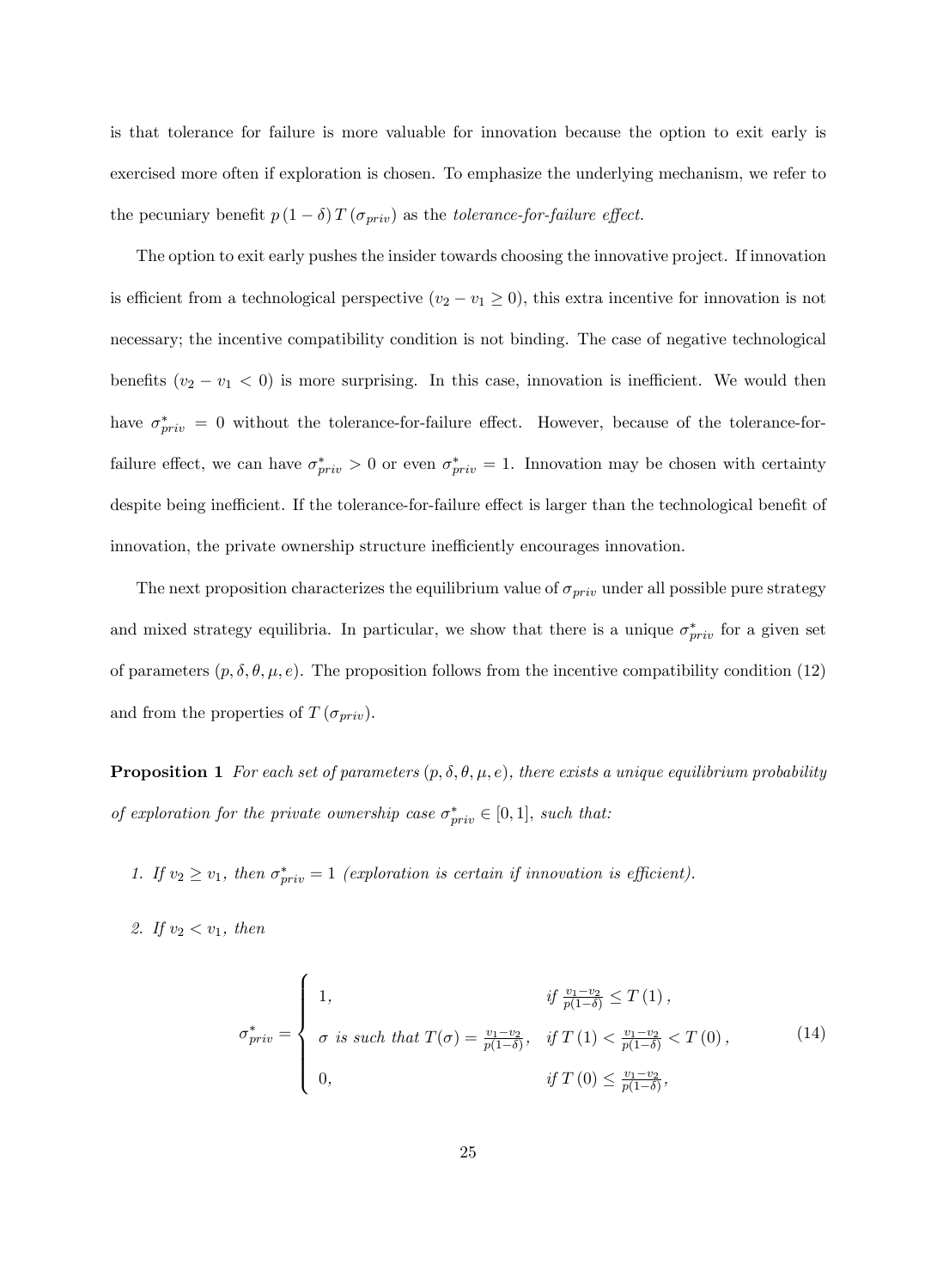where  $T(\sigma_{priv}) \equiv V_{priv}(\sigma_{priv}.1) - p.$ 

Figure 3 shows the three possible cases if  $v_2 < v_1$ . The horizontal dashed lines represent different values for  $\frac{v_1-v_2}{p(1-\delta)}$ . Consider, for example, decreasing  $v_1-v_2$  while keeping  $p(1-\delta)$  fixed (this can be achieved by increasing  $\theta$ ). The  $R_1$  line represents a case in which the difference  $v_1 - v_2$  is large. In such a case, the technological benefit of innovation is large and dominates the tolerance-forfailure effect, which implies that the first-best action  $\sigma_{priv}^* = 0$  is chosen in equilibrium. The  $R_2$ line represents an intermediate value of  $v_1 - v_2$ . In this case, there is a probability of innovation  $\sigma_{priv}^* \in (0, 1)$  that makes the insider indifferent between projects 1 and 2. The technological benefit is exactly offset by the tolerance-for-failure effect, thus the equilibrium involves some inefficient amount of innovation. Figure 3 also shows that  $\sigma_{priv}^{*}$  increases if the probability of the shock,  $\mu$ , increases, as  $T(\sigma_{priv})$  increases with  $\mu$  (Proposition 2 below proves this result). The R<sub>3</sub> line is a case in which  $v_1 - v_2$  is positive but small, so that the option to exit early is so valuable that the insider chooses the least profitable project in equilibrium,  $\sigma_{priv}^{*} = 1$ .

 $-$  Figure 3 about here  $-$ 

In sum, our model shows that the private ownership structure is biased towards innovation. This bias is welcome if  $v_2 \ge v_1$  but may lead to inefficiencies if  $v_1 > v_2$ .

The effects of  $\theta$ ,  $\delta$ ,  $e$ , and  $\mu$  on the intensity of innovation  $\sigma_{priv}^*$  are described in Proposition 2 below. If  $v_2 - v_1 \ge 0$ , then  $\sigma_{priv}^* = 1$  and thus small changes in these parameters do not affect the equilibrium. Therefore, Proposition 2 focuses on the case where  $\sigma_{priv}^* \in (0, 1)$ , for which  $v_2 - v_1 < 0$ . This is case  $R_2$  in Figure 3.

**Proposition 2** If  $\sigma_{priv}^* \in (0,1)$ , then  $\frac{\partial \sigma_{priv}^*}{\partial \theta} > 0$ ,  $\frac{\partial \sigma_{priv}^*}{\partial \delta} > 0$ ,  $\frac{\partial \sigma_{priv}^*}{\partial \mu} > 0$ , and  $\frac{\partial \sigma_{priv}^*}{\partial e} < 0$ .

Increases in  $\theta$  and  $\delta$  increase the net present value of innovation. Thus, the equilibrium intensity of innovation increases. This proposition also shows that the radicalism of an innovation has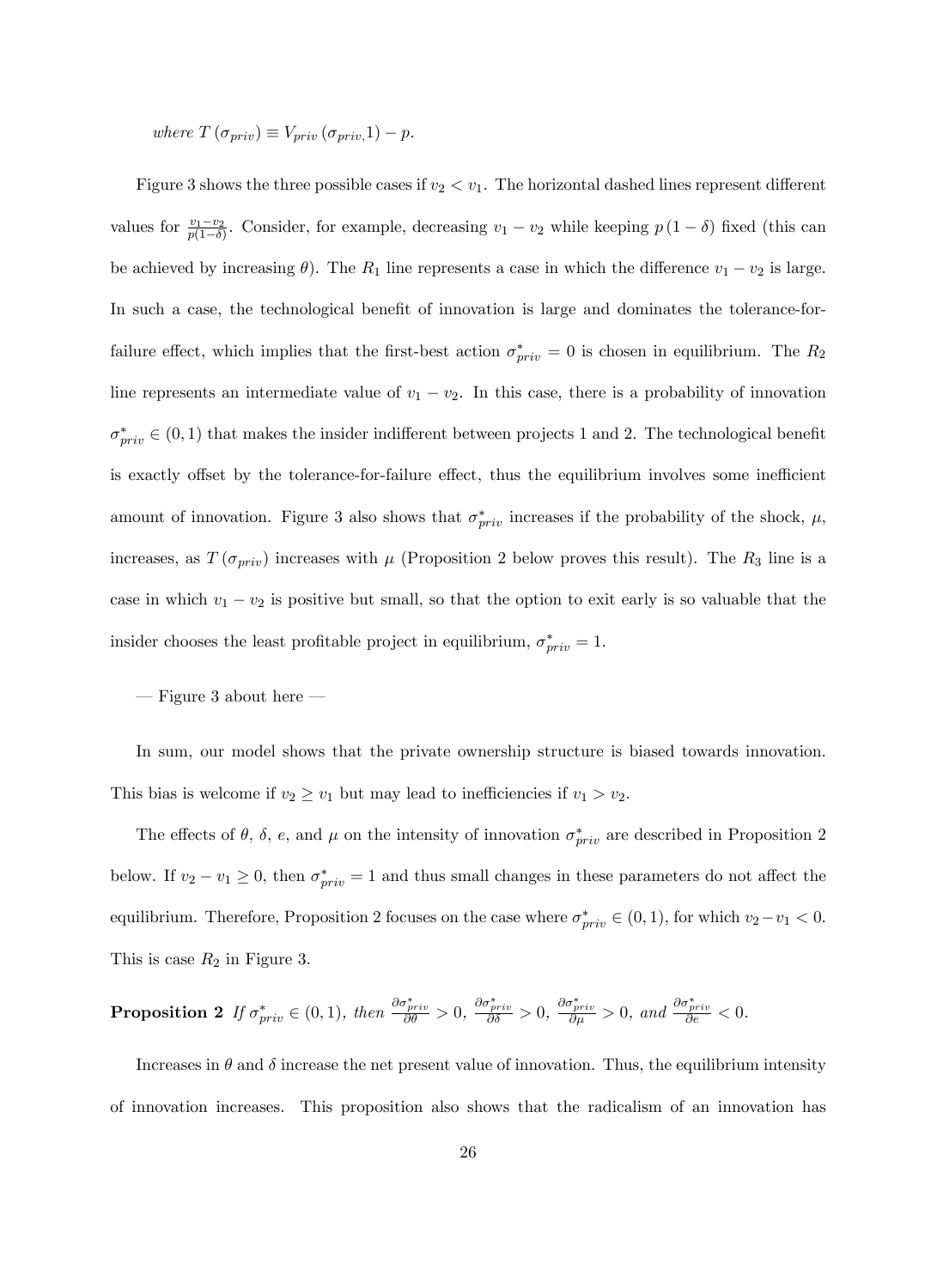ambiguous effects on the likelihood of its adoption. If an innovative project becomes more radical because it is less likely to pay off, i.e. if  $\delta$  decreases, then the firm is less likely to innovate. If an innovative project becomes more radical because its payoffs increase more dramatically in the case of success, i.e. if  $\theta$  increases, then the firm is more likely to innovate.

An increase in  $\mu$  helps the insider to disguise a trade after  $x_1 = 0$  as a sale motivated by a liquidity shock. As a result, innovation becomes more attractive and, in equilibrium, there is more innovation. An increase in  $e$ , however, means that the insider can more easily find a private buyer in the case of a liquidity shock. A public sale then becomes less likely to be caused by a liquidity shock. Thus, the IPO share price falls after an increase in  $e$ . Such an effect attenuates the tolerance-for-failure effect, which then reduces the intensity of innovation.

### 3.3. The value of being private

We now calculate the expected value of the firm to the insider at  $t = 0$ , immediately after raising capital from private investors to pay for the initial investment cost I. Let  $\alpha_{priv}$  be the fraction of shares that the insider retains after raising capital. Let  $u_{priv} \equiv \sigma_{priv}^* u_{priv,2} + (1 - \sigma_{priv}^* u_{priv,1})$ denote the expected value of each share retained by the insider. We have the following lemma:

**Lemma 3** For any equilibrium value of  $\sigma_{priv}^*$ , we have that  $u_{priv} = \sigma_{priv}^* v_2 + (1 - \sigma_{priv}^*) v_1$ .

The intuition behind this lemma is as follows. Although the insider sells strategically at date 1 to exploit his informational advantage, share prices at date 1 must adjust until investors make zero profits on average. Whatever the insider gains by trading strategically is perfectly compensated in expectation by the loss that occurs when he is forced to liquidate his shares after a success. Thus, at date 0, he expects zero profits on average from future trading.

Because we assumed that private investors may suffer a liquidity shock that is perfectly correlated with that of the insider, private investors also value shares at  $u_{priv}$ . Assuming as be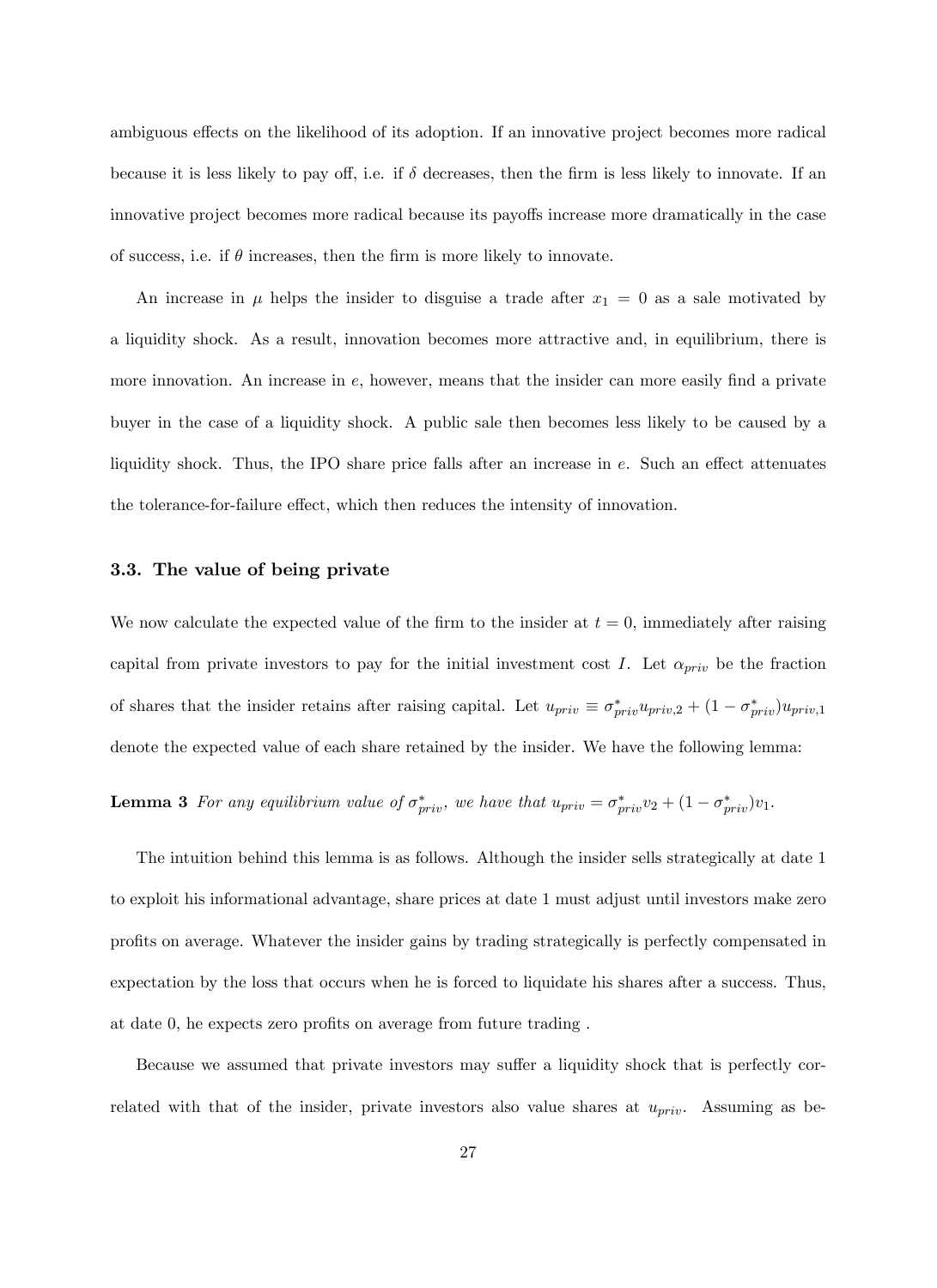fore that the insider has full bargaining power with respect to investors, the insider can sell each share for  $u_{priv}$ . To cover the investment cost, the revenue from selling shares must satisfy  $(1 - \alpha_{priv}) c_{priv}u_{priv} \geq I$ . Because of the trading costs implied by  $c_{priv} < 1$ , the insider will sell the minimum number of shares necessary for the investment. That is,  $\alpha_{priv}$  is such that

$$
(1 - \alpha_{priv}) c_{priv} u_{priv} = I.
$$
\n(15)

To avoid uninteresting cases in which the investment can never be financed, let  $I \in (0, c_{priv} \min\{v_1, v_2\}).$ That is, the firm's cost of capital is sufficiently low, and funds for investment can always be raised. Using Lemma 3, the insider's stake in equilibrium is

$$
\alpha_{priv}^* = 1 - \frac{I}{c_{priv} \left[ \sigma_{priv}^* v_2 + (1 - \sigma_{priv}^*) v_1 \right]}.
$$
\n(16)

We can thus express the value of the firm to the insider under private ownership as

$$
W_{priv} \equiv \alpha_{priv}^* u_{priv} = \sigma_{priv}^* v_2 + (1 - \sigma_{priv}^*) v_1 - \frac{I}{c_{priv}}.
$$
\n(17)

The first two terms on the right-hand side represent the expected outcome from the project decision, and the third term is the initial investment cost, adjusted for the cost of raising private capital. One reason that  $W_{priv}$  differs from its first-best counterpart—the value of the firm in a frictionless economy- is because raising funds for investing is (deadweight) costly,  $c_{priv} < 1$ . Moreover, a surprising result is that  $W_{priv}$  may also differ from its first-best counterpart because the equilibrium level of innovation  $\sigma_{priv}^{*}$  may be excessive compared to the first best. That is, we can have  $\sigma_{priv}^* > 0$  even though  $v_1 > v_2$ . The intuition here is the same as in Hirshleifer (1971): an agent may innovate too much to create opportunities for trading. The opposite problem never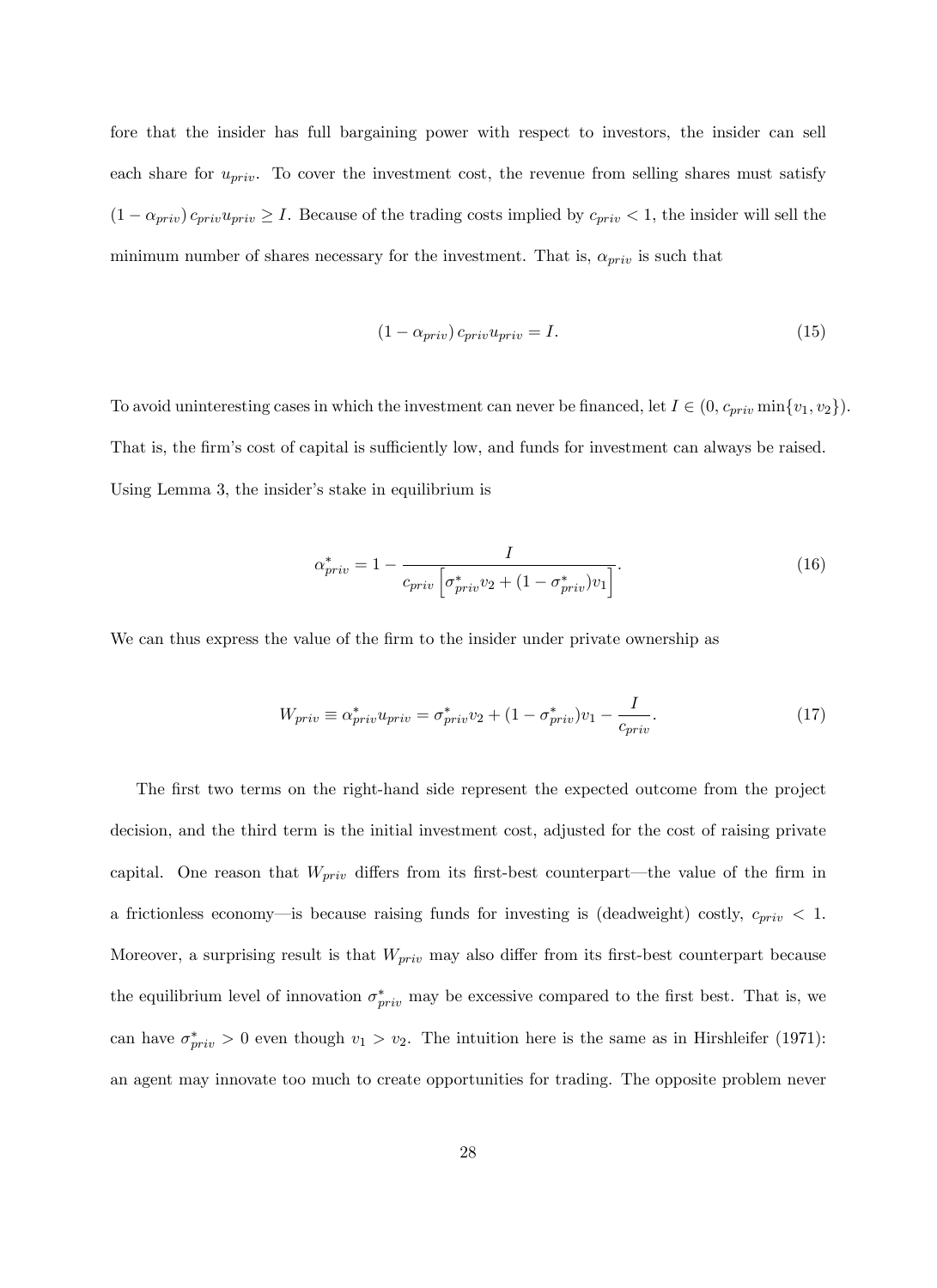occurs; under private ownership, there is never too little innovation in equilibrium.

# 4. Public ownership

Now consider the case of public ownership, in which the insider pays for the investment cost  $I$  by selling  $1-\alpha_{pub}$  shares to the public market. As in the case of private ownership, the insider sells the remaining shares at date 1 if there is a liquidity shock. As before, if sophisticated private buyers are available, which occurs with probability  $e$ , the insider may prefer to sell shares to them. The difference between the public case and the private case is the transparency of earnings. In the case of public ownership, the earnings  $x_1$  can be observed by all investors.

## 4.1. Selling behavior at date 1

The steps to analyze the equilibrium are similar to those in the case of private ownership. In what follows, we denote the probability that the insider chooses project 2 by  $\sigma_{pub} \in [0, 1]$ .

Earnings transparency means that the market always knows whether the Örm has experienced a failure,  $x_1 = 0$ . The market also knows that project 1 is always chosen after  $x_1 = 0$ . Therefore, although the market does not know which project was chosen at date 0, that knowledge is not relevant for computing the value of the firm conditional on  $x_1 = 0$ . Regardless of the project chosen, the expected market value of the firm after  $x_1 = 0$  is p because there is no information asymmetry between the insider and the market. Thus, shares are always fairly valued if  $x_1 = 0$  and the insider gains nothing by selling shares. We can assume that the insider either sells or retains his shares if  $x_1 = 0$ . The equilibrium payoffs are not affected by this choice.

The insider may however choose to sell shares to the market after a success,  $x_1 = 1$ . Although the market knows that  $x_1 = 1$ , the market does not know which project was chosen at date 0. If project 1 was chosen, the expected value of the firm is  $1 + p$ . If project 2 was chosen, the expected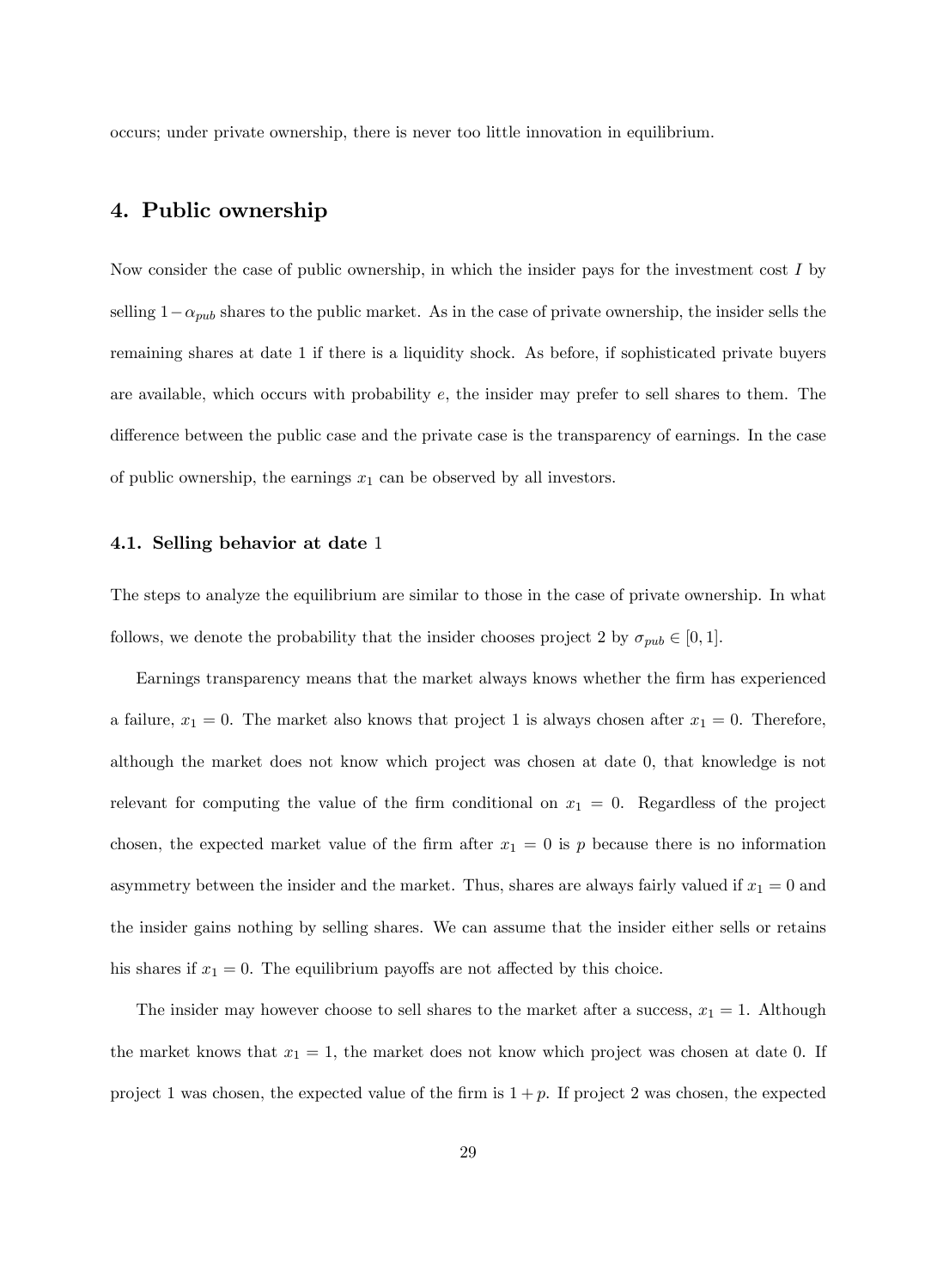value of the firm is  $1 + \theta p$ . Thus, the insider is better off if the market believes that project 2 was initially chosen. This creates a value-relevant information asymmetry.

The next lemma characterizes the behavior of an insider without liquidity needs after  $x_1 = 1$ .

**Lemma 4** In the public ownership case, after observing a success,  $x_1 = 1$ , an insider without liquidity needs:

- 1. Never sells shares to the market if the innovative project was chosen.
- 2. Weakly prefers to sell shares to the market if the conventional project was chosen.

According to part 1 of Lemma 4, the insider never sells to the market voluntarily at date 1 after exploration. The intuition is that, if project 2 was chosen, after  $x_1 = 1$  the firm is sold with a discount because the market can never be certain that project 2 was chosen.

According to part 2 of Lemma 4, the insider sells to the market with probability 1 if the insider chooses the conventional project and is successful (to simplify the exposition, we assume that the insider sells in the case of indifference). Selling after  $x_1 = 1$  if the insider chooses project 1 is always profitable, as long as the market assigns a strictly positive probability to project 2.

It is instructive to compare this case to the private ownership case. Under private ownership, the insider never voluntarily sells to the market after a success. The reason for the difference in behavior is that outsiders can observe successes in the case of a public firm, but not in the case of a private firm. In the private case, a firm may have had a success, but the market always assigns a positive probability to failure. As a result, selling to the market after a success is never optimal. In the public case, the market can observe successes but still cannot observe which project was chosen. Thus, under public ownership, it is optimal to sell after a success if the conventional project was chosen.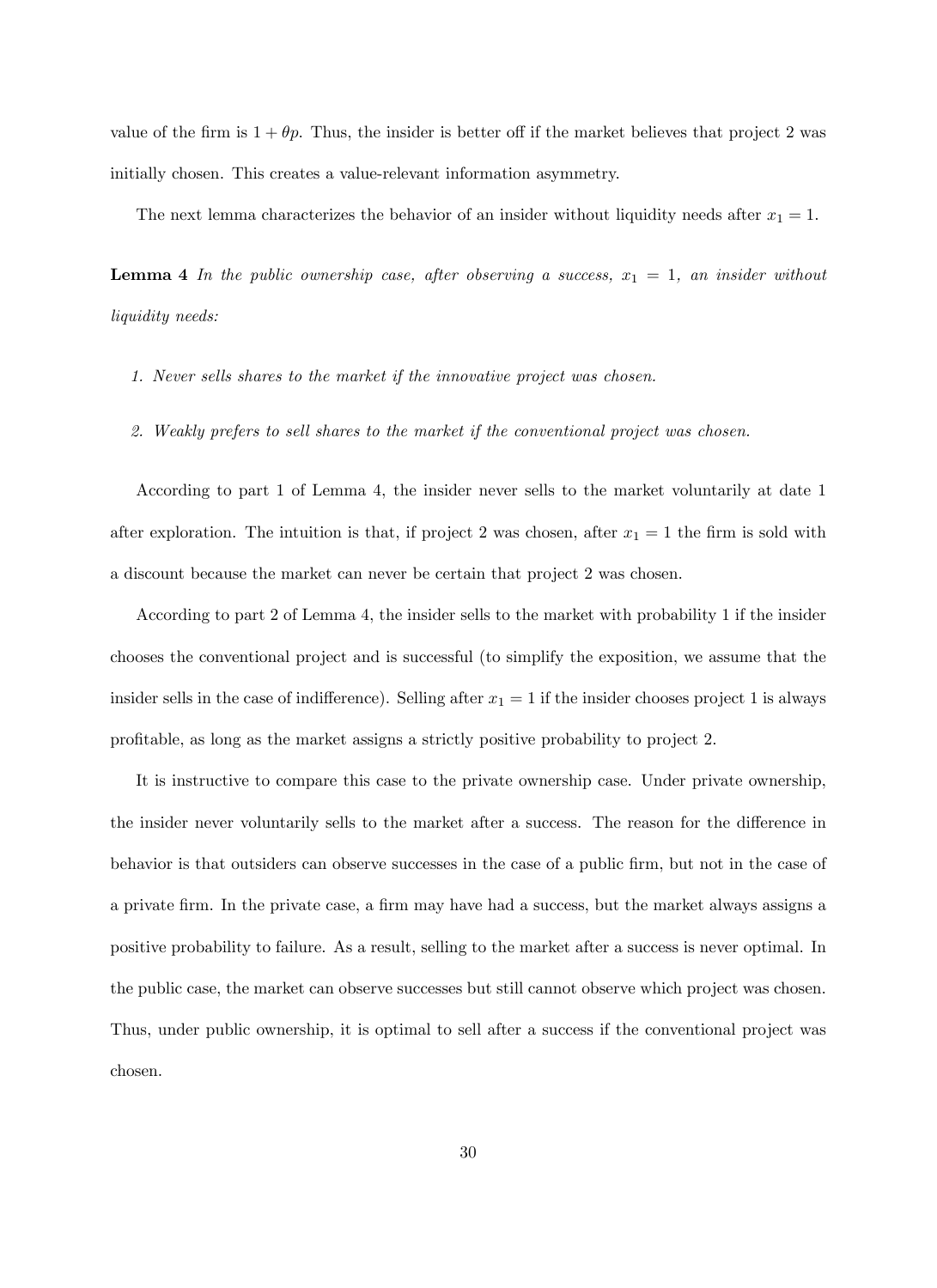Lemma 4 implies that, if there was no liquidity shock, trading after  $x_1 = 1$  would reveal the choice of project. Liquidity shocks allow insiders who choose project 1 to trade after  $x_1 = 1$  without revealing the choice of project. In equilibrium, late-consumer insiders who have chosen project 1 pool with early-consumer insiders.

In equilibrium, the market must have correct beliefs and thus must assign probability  $\sigma_{pub}$  to project 2 being chosen. If the market observes a success and the insider sells shares, the market assigns probability s to project 2 being chosen. The difference between  $\sigma_{pub}$  and s is that  $\sigma_{pub}$ is the unconditional probability of choosing project 2 while s is the probability of project 2 being chosen given that the insider sells shares and the market observes  $x_1 = 1$ :

$$
s \equiv \Pr\left(Project \ 2 \ | \ Sale, x_1 = 1\right) = \frac{\Pr(Sale, x_1 = 1 \ | \ Project \ 2) \Pr(Project \ 2)}{\Pr(Sale, x_1 = 1)}.\tag{18}
$$

The values of the probabilities are as follows. From Lemma 4, the probability of selling and  $x_1 = 1$  is

$$
Pr(Sale, x_1 = 1) = (1 - \sigma_{pub}) p + \sigma_{pub} \mu (1 - e) \delta p, \qquad (19)
$$

and the probability of selling and  $x_1 = 1$  conditional on project 2 is

$$
Pr(Sale, x_1 = 1 | Project 2) = \mu (1 - e) \delta p.
$$
\n(20)

Finally, the unconditional probability of project 2 is  $\sigma_{pub}$ . Therefore, equilibrium beliefs must be

$$
s(\sigma_{pub}) = \frac{\sigma_{pub}\mu (1 - e)\delta}{(1 - \sigma_{pub}) + \sigma_{pub}\mu (1 - e)\delta}.
$$
\n(21)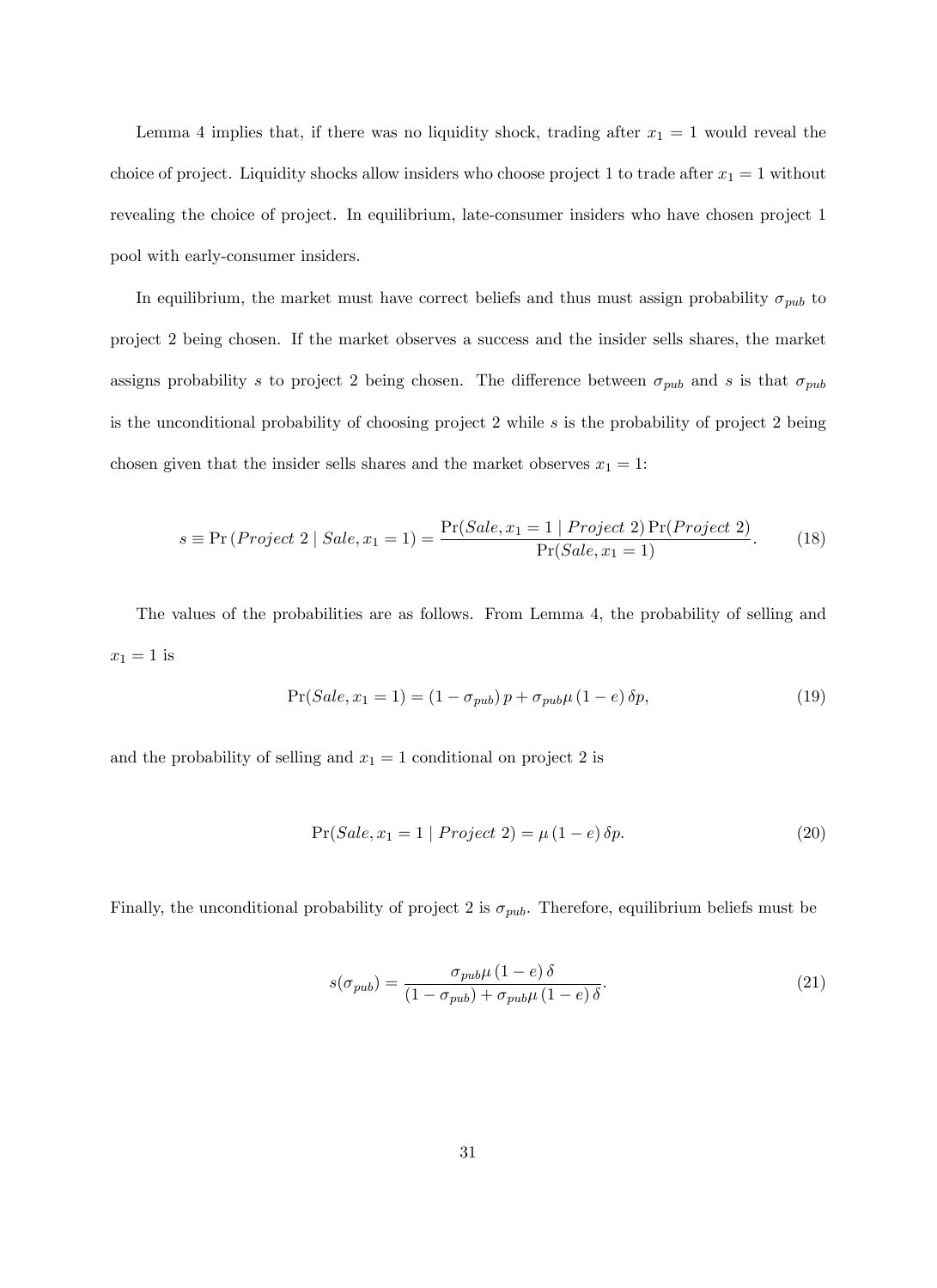Given such beliefs, the market value of shares sold in public markets at  $t = 1$  after a success is

$$
V_{pub}(\sigma_{pub}) = 1 + s(\sigma_{pub}) \theta p + [1 - s(\sigma_{pub})] p.
$$
\n(22)

#### 4.2. Project choice at date 0

We determine which project is chosen at date zero by first calculating the expected payoffs of projects 1 and 2. The expected value of one share if the insider chooses project 1 is

$$
u_{pub,1} = pV_{pub} (\sigma_{pub}) + (1 - p) p.
$$
 (23)

If the insider chooses project 1, the probability of success is  $p$ . In the case of a success, the insider sells to the market and obtains  $V_{pub}(\sigma_{pub})$ . If there is a failure, the market value of the firm becomes p because the best project to choose at date 1 is project 1, again with probability  $p$  of success.

The expected gain per share for the insider from choosing project 2 is

$$
u_{pub,2} = \delta p \left[ \mu \left( 1 - e \right) V_{pub} \left( \sigma_{pub} \right) + \left( 1 - \mu + \mu e \right) \left( 1 + \theta p \right) \right] + \left( 1 - \delta p \right) p. \tag{24}
$$

At date 1, the probability of success is  $\delta p$ . In the case of a success, the insider only sells to the market if he has liquidity needs, which occurs with probability  $\mu(1-e)$ . Without liquidity needs, the insider retains the shares until date 2 and continues with project 2, now with probability of success equal to  $\theta p$ . If  $x_1 = 0$ , which occurs with probability  $(1 - \delta p)$ , the insider obtains p, regardless of whether the insider retains the shares or sells them.

The next proposition fully characterizes the equilibrium  $\sigma_{pub}^*$  for all mixed strategy and pure strategy equilibria. For a given a set of parameters, the equilibrium  $\sigma_{pub}^{*}$  is unique.

**Proposition 3** For each set of parameters  $(p, \delta, \theta, \mu, e)$ , there exists a unique equilibrium probability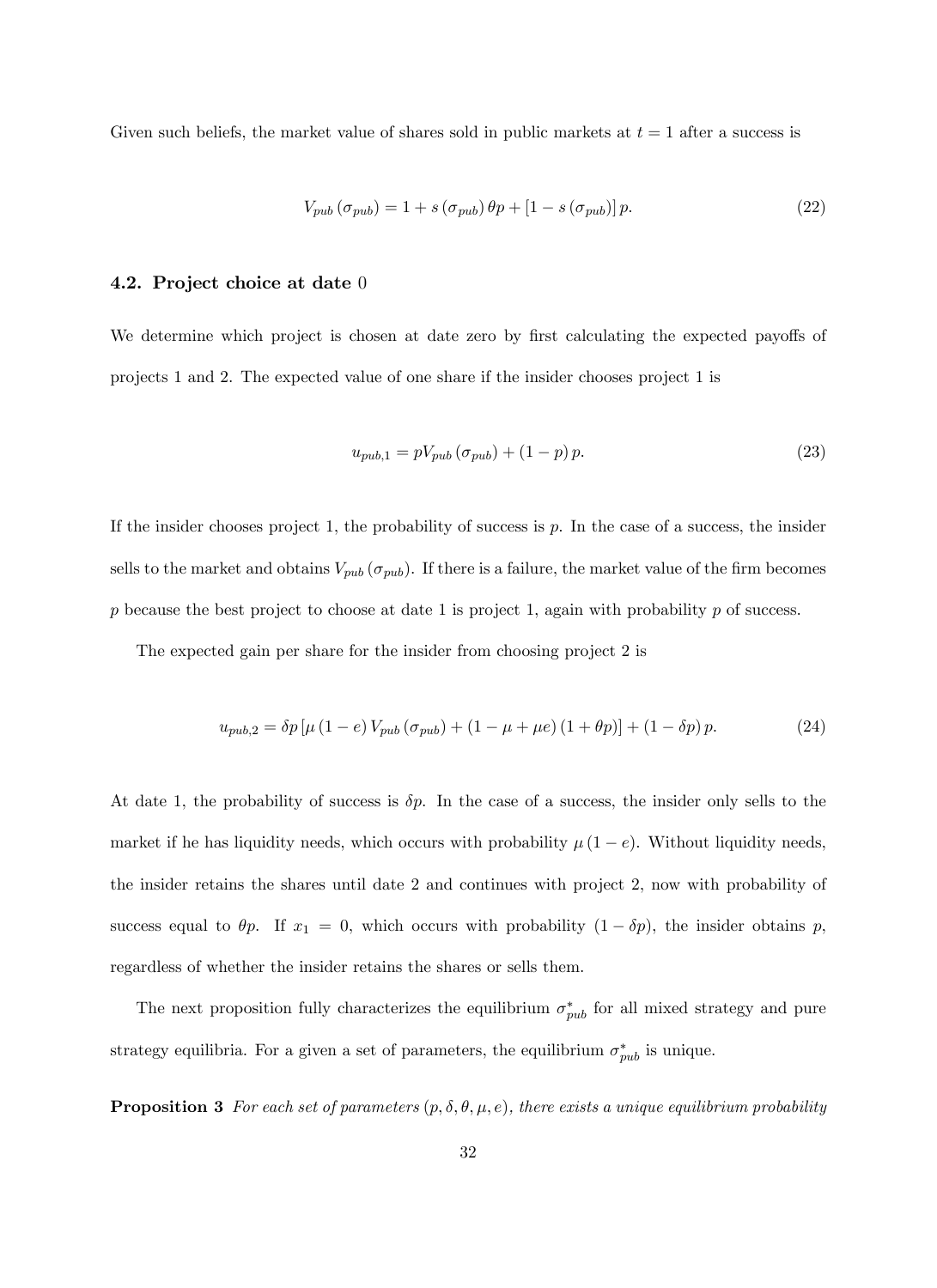of exploration for the public ownership case  $\sigma_{pub}^* \in [0,1)$  given by

$$
\sigma_{pub}^{*} = \frac{s^{*}}{\mu(1-e)\,\delta + s^{*}\left[1-\delta\mu\,(1-e)\right]},
$$
\n(25)

where

$$
s^* = \max\left\{\frac{v_2 - v_1 - \delta\mu\left(1 - e\right)p^2\left(\theta - 1\right)}{p^2\left(\theta - 1\right)\left[1 - \delta\mu\left(1 - e\right)\right]}, 0\right\}.
$$
\n(26)

Moreover,  $\sigma_{pub}^*$  is such that

- 1. If  $v_1 \ge v_2 \delta \mu (1-e) p^2 (\theta 1)$ , then  $\sigma_{pub}^* = 0$  (in particular, exploitation is certain if  $v_1 > v_2$ ).
- 2. If  $v_1 < v_2 \delta \mu (1 e) p^2 (\theta 1)$ , then  $\sigma_{pub}^* \in (0, 1)$ .

Proposition 3 shows that an equilibrium with full innovation,  $\sigma_{pub}^* = 1$ , is never possible. If the market expects exploration with probability 1, then choosing exploitation becomes a dominant strategy. By choosing project 1, the insider increases the probability of success and, if successful, makes a profit by selling shares at date 1.

The proposition also shows that, under public ownership, the insider chooses project 1 if  $v_1 > v_2$ . This contrasts with the case of private ownership, in which the insider may choose the innovative project even if the conventional project has a higher expected return. However, if  $v_2 > v_1$ , the insider never chooses to explore with probability 1 under public ownership. In fact, the insider may choose project 1 with probability 1, even though  $v_2 > v_1$ . These results show that public ownership creates a bias against innovation. However, public ownership always induces the efficient project choice if  $v_1 > v_2$ .

Proposition 4 shows the effects of  $\delta$ ,  $\theta$ ,  $\mu$ , and  $e$  on  $\sigma_{pub}^*$ . If  $v_1 \ge v_2$ , then  $\sigma_{pub}^* = 0$ . Therefore, the proposition focuses on the case  $\sigma_{pub}^* \in (0, 1)$ , for which  $v_2 > v_1$ .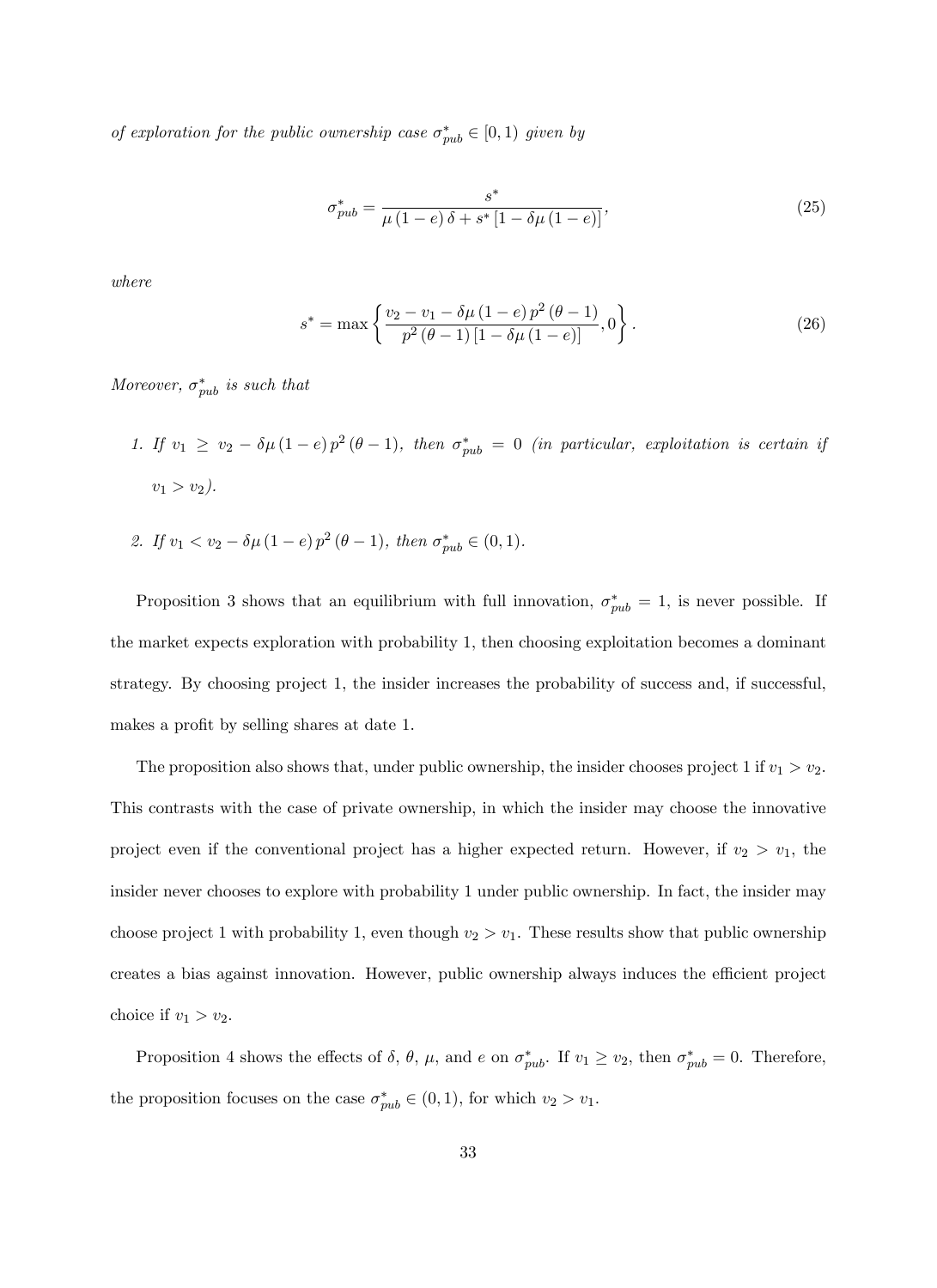**Proposition 4** If  $\sigma_{pub}^* \in (0, 1)$ , then  $\frac{\partial \sigma_{pub}^*}{\partial \delta} > 0$ ,  $\frac{\partial \sigma_{pub}^*}{\partial \theta} > 0$ ,  $\frac{\partial \sigma_{pub}^*}{\partial \mu} < 0$ , and  $\frac{\partial \sigma_{pub}^*}{\partial e} > 0$ .

Parameter  $\delta$  increases the probability of success at  $t = 1$ , and  $\theta$  increases the probability of success at  $t = 2$ , given that the project was successful at  $t = 1$ . Because the innovative project becomes more valuable as  $\theta$  or  $\delta$  increase, an increase in one of these parameters makes innovation more likely, that is,  $\sigma_{pub}^*$  increases. As in the case of private ownership, the radicalism of an innovation has ambiguous effects on project choice.

Innovation becomes less likely after an increase in the probability of a liquidity shock,  $\partial\sigma^*_{pub}/\partial\mu$  < 0. Recall that Proposition 4 only considers the case in which  $v_2 > v_1$ , which implies  $\sigma_{pub}^* \in (0,1)$ . Therefore,  $\sigma_{pub}^* < 1$  means that the insider chooses the conventional project with positive probability, although the conventional project is inefficient. The insider behaves in this way because the probability of success at  $t = 1$  under the conventional project is higher than the probability of success under the innovative project,  $p > \delta p$ . If liquidity shocks occur frequently, the insider can more easily hide the choice of project 1. Frequent liquidity shocks make the market more likely to believe that the insider is selling because of a liquidity shock and not because of a success under exploitation. Thus, as it becomes easier to hide the choice of project 1, the incentives to choose innovation are reduced.<sup>10</sup>

Unlike the case of private ownership, under public ownership innovation becomes more likely as finding informed private buyers becomes easier  $(\partial \sigma_{pub}^*/\partial e > 0)$ . This result suggests that a welldeveloped buyout market is beneficial for innovation in public firms. The intuition is as follows. Insiders with liquidity needs at date 1 may have to sell undervalued shares if they innovate and are successful. This possibility makes the innovative project less attractive. If sophisticated private buyers are willing to buy the insider out after a success, then the incentives for innovation are restored.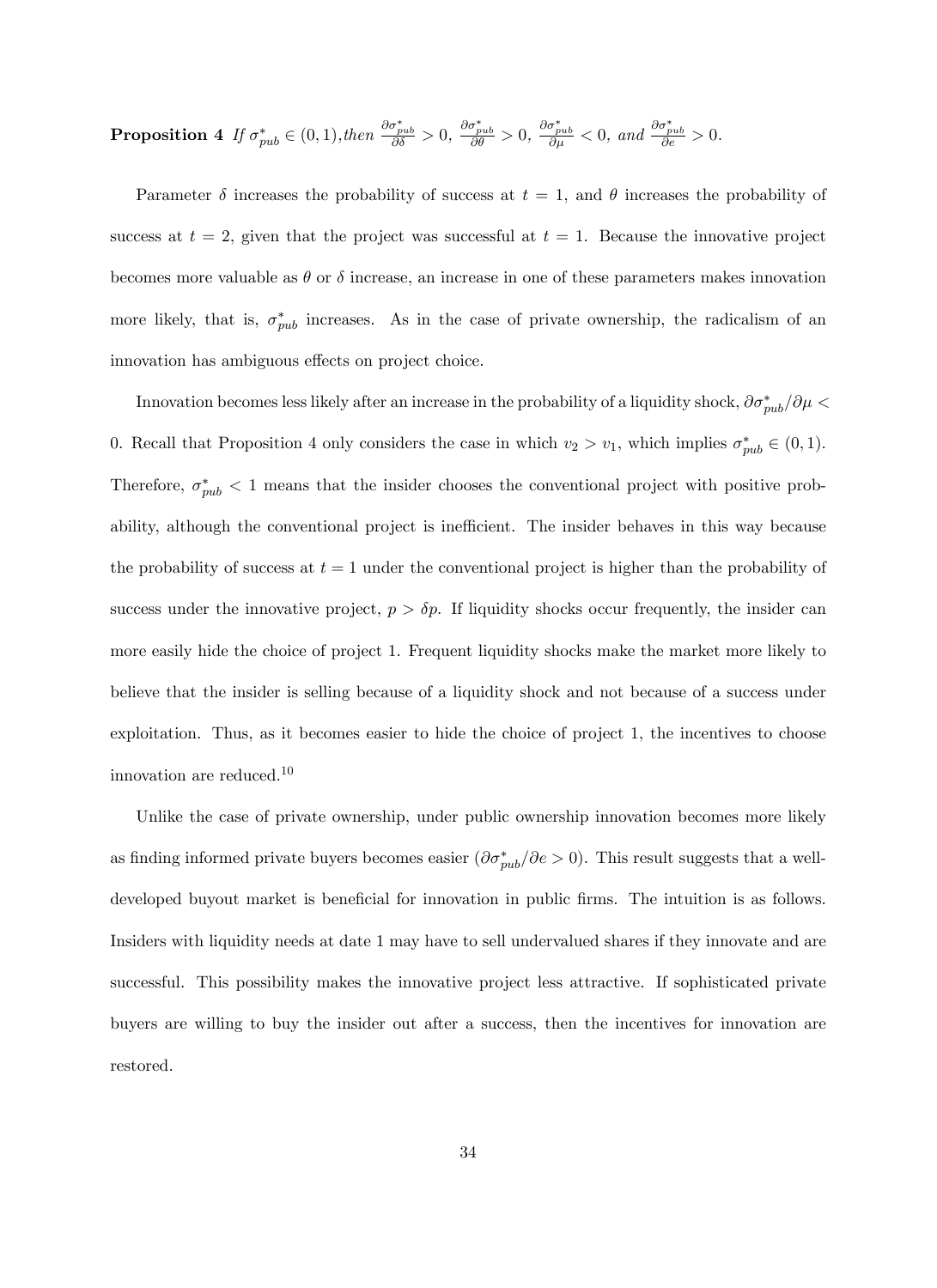#### 4.3. The value of being public

We now compute the expected value of the firm to the insider at  $t = 0$ , immediately after raising capital from public investors to pay for the initial investment cost I. Let  $\alpha_{pub}$  be the fraction of shares that the insider retains after raising capital. Let  $u_{pub} \equiv \sigma_{pub}^* u_{pub,2} + (1 - \sigma_{pub}^*) u_{pub,1}$  denote the expected value of each share retained by the insider. We have the following lemma:

**Lemma 5** For any equilibrium value of  $\sigma_{pub}^*$ , we have that  $u_{pub} = \sigma_{pub}^* v_2 + (1 - \sigma_{pub}^*) v_1$ .

As in the private case, share prices at date 1 adjust until investors make zero profits on average. To cover the investment cost, the revenue from selling shares must satisfy  $(1 - \alpha_{pub}) c_{pub} u_{pub} \ge$ I. Because of the trading costs implied by  $c_{pub} < 1$ , the insider will sell the minimum number of shares necessary for the investment. That is,  $\alpha_{pub}$  is such that

$$
(1 - \alpha_{pub}) c_{pub} u_{pub} = I.
$$
\n(27)

Substituting  $u_{pub}$  from Lemma 5, the insider's stake in equilibrium is

$$
\alpha_{pub}^{*} = 1 - \frac{I}{c_{pub} \left[ \sigma_{pub}^{*} v_{2} + (1 - \sigma_{pub}^{*}) v_{1} \right]}.
$$
\n(28)

We can thus express the value of the firm to the insider under public ownership as

$$
W_{pub} \equiv \alpha_{pub}^* u_{pub} = \sigma_{pub}^* v_2 + (1 - \sigma_{pub}^*) v_1 - \frac{I}{c_{pub}}.
$$
\n(29)

The ex ante value of the public firm differs from the value of the private firm for two reasons: the costs of public and private capital may differ  $(c_{priv} \neq c_{pub})$ , and the intensities of innovation under public and private ownership may differ  $(\sigma_{priv}^* \neq \sigma_{pub}^*)$ .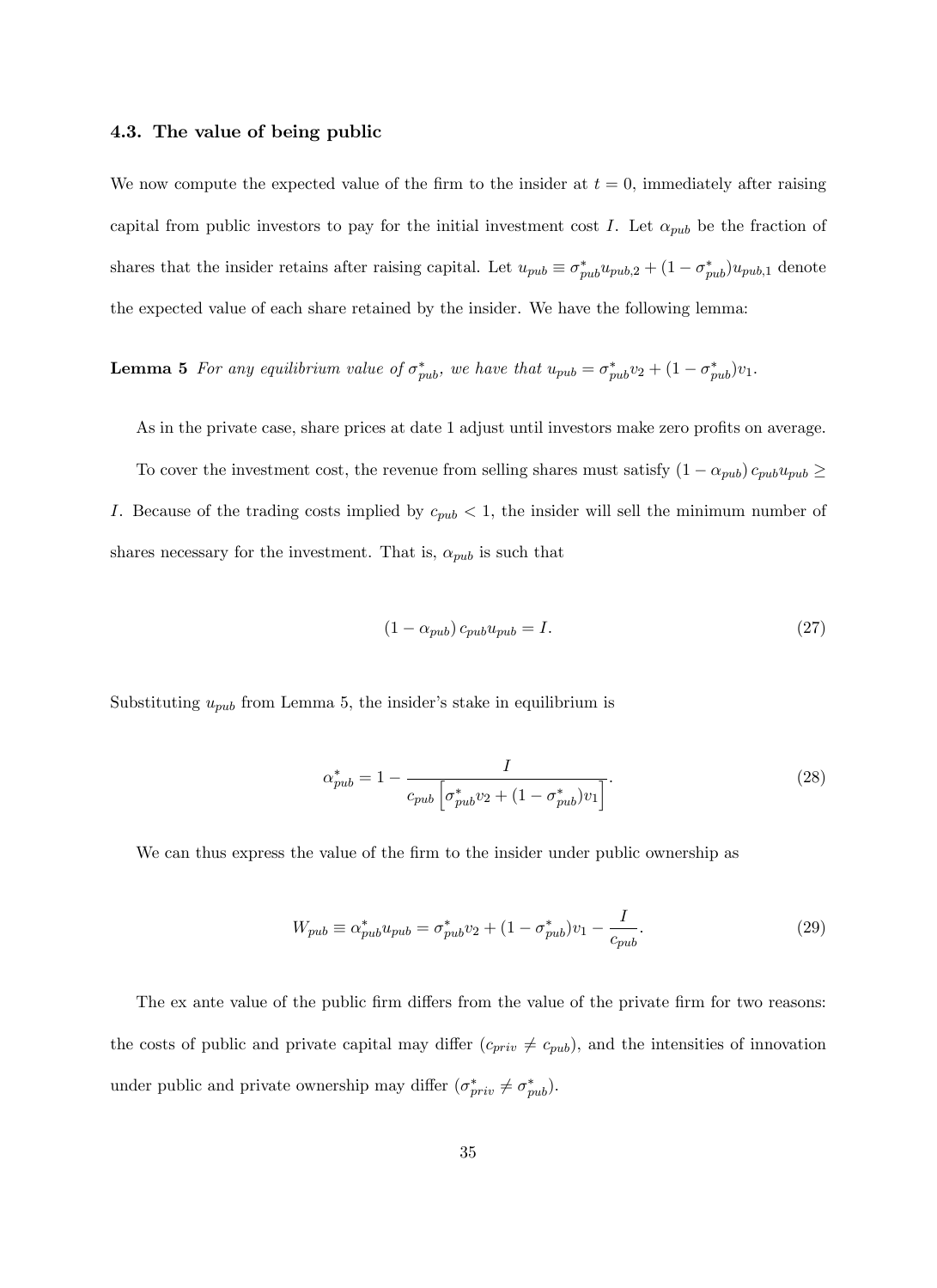# 5. The decision to go public or private

We now complete the characterization of the equilibrium by considering the decision  $\varphi \in \{priv, pub\}.$ The decision to go private or public at date 0 depends only on the values of  $W_{priv}$  and  $W_{pub}$ . If  $W_{priv} > W_{pub}$ , the insider chooses to go private. If  $W_{pub} > W_{priv}$ , the insider chooses to go public.

To simplify the notation, we define the relative cost advantage of public offerings compared to private offerings as

$$
a \equiv \frac{1}{c_{priv}} - \frac{1}{c_{pub}} = \frac{c_{pub} - c_{priv}}{c_{priv}c_{pub}}.
$$
\n(30)

If public offerings are cheaper than private offerings  $(c_{pub} > c_{priv})$ , then  $a > 0$ .

Using  $(17)$  and  $(29)$ , we obtain

$$
W_{priv} - W_{pub} = (\sigma_{priv}^* - \sigma_{pub}^*) v_2 + (\sigma_{pub}^* - \sigma_{priv}^*) v_1 - \frac{I}{c_{priv}} + \frac{I}{c_{pub}},
$$
\n(31)

which proves Proposition 5:

**Proposition 5** For a given set of parameters  $(p, \delta, \theta, \mu, e, c_{priv}, c_{pub}, I)$ , the private ownership structure is (weakly) preferable to the public ownership structure if and only if

$$
\left(\sigma_{priv}^{*} - \sigma_{pub}^{*}\right)\left(v_{2} - v_{1}\right) \ge aI,\tag{32}
$$

where  $\sigma_{priv}^{*}$  and  $\sigma_{pub}^{*}$  are given by propositions 1 and 3.

From Proposition 5, we see that the choice between public and private structures is driven by three key forces:  $(1)$  the *difference in innovation intensity* between private and public structures,  $\sigma_{priv}^{*} - \sigma_{pub}^{*}$ , (2) the *relative efficiency* of innovative projects,  $v_2 - v_1$ , and (3) the *relative capital*  $cost$  advantage of public offerings,  $aI$ .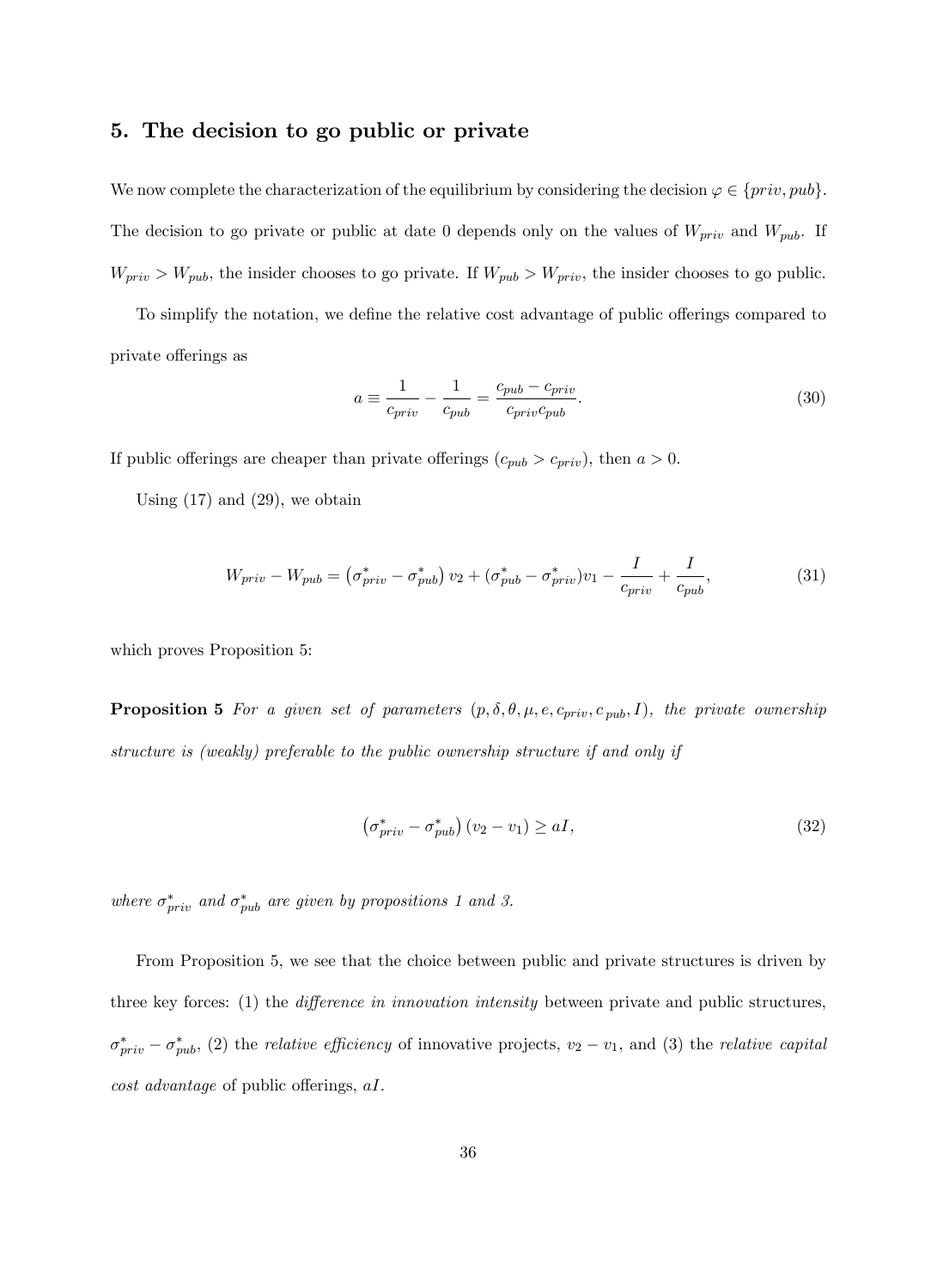We use the results from the two previous sections to prove the following proposition:

**Proposition 6** For any  $(p, \delta, \theta, \mu, e)$ ,  $\sigma_{priv}^* - \sigma_{pub}^* \ge 0$ . That is, the intensity of innovation under private ownership is at least as large as the intensity of innovation under public ownership.

This result follows from the fact that the private structure sometimes creates a bias towards innovation *(tolerance for failure)*, while the public structure sometimes creates a bias against innovation (short-termism). These biases distort innovation away from its first-best level, but in different directions. For a given set of parameters, one of the two following cases must hold: either there are no biases or at least one structure has a bias that distorts innovation. If biases are not present, then both structures lead to the same intensity of innovation. If at least one of these biases is operational, then there is either too much innovation under the private structure or too little innovation under the public structure. In either case, we have  $\sigma_{priv}^* \geq \sigma_{pub}^*$ .

This result has important empirical consequences: it formally shows that private firms are more innovative than public Örms, holding all else constant. This result is also important because it implies that, apart from differences in the cost of capital, going private is more attractive than going public if innovation is efficient  $(v_2 - v_1 > 0)$ . In fact, if we shut down the effect of the cost of capital by setting  $a = 0$ , whether or not innovation is efficient is the only consideration in the choice of ownership structure, as shown in the next corollary:

**Corollary 2** Let  $a = 0$ , so that the private ownership structure is preferable to the public ownership structure if and only if  $(\sigma_{priv} - \sigma_{pub}) (v_2 - v_1) \ge 0$  for a given set of parameters  $(p, \delta, \theta, \mu, e)$ . Then:

- 1. If innovation is efficient  $(v_2 > v_1)$ , the insider chooses to go private.
- 2. If the conventional project is efficient  $(v_1 > v_2)$ , the insider strictly prefers to go public if  $\frac{v_1-v_2}{p(1-\delta)} < T(0)$  and is indifferent between going public or private if  $\frac{v_1-v_2}{p(1-\delta)} \geq T(0)$ .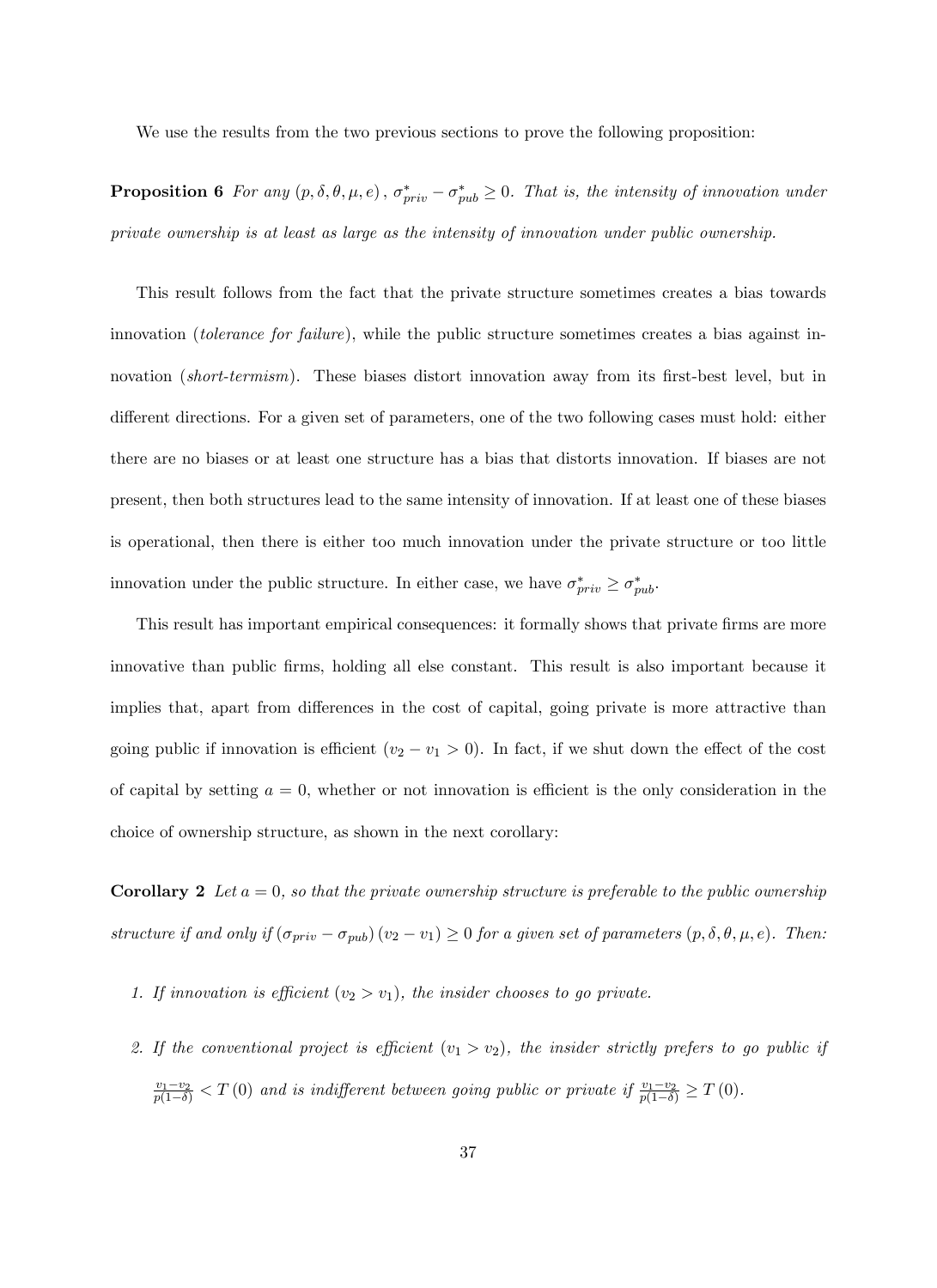3. If both projects are equivalent  $(v_2 = v_1)$ , the insider is indifferent between going public or private.

If  $v_2 > v_1$ , then propositions 1 and 3 imply  $\sigma_{priv}^* = 1$  and  $\sigma_{pub}^* < 1$ . Therefore, the condition for going private is satisfied. If  $v_1 > v_2$ , then Proposition 3 implies  $\sigma_{pub}^* = 0$ . The corollary above implies that the insider will either choose to go public or may choose to go private if  $\frac{v_1-v_2}{p(1-\delta)} \geq T(0)$ . In the latter case, Proposition 1 implies that  $\sigma_{priv}^{*} = 0$ . Thus, if the insider optimally chooses the ownership structure, the first-best outcome is always achieved: the innovative project is chosen with probability 1 if  $v_2 > v_1$  and the conventional project is chosen with probability 1 if  $v_1 > v_2$ .

# 6. Illiquid private securities

As discussed in Subsection 2.5, private securities are probably more difficult to sell than public securities. To capture the relative illiquidity of private securities, we now assume that, for each dollar of shares sold at date 1, if the firm is private, the insider only pockets  $k < 1$ . Because the algebra is substantially more complex in this case, without loss of generality, we set  $e = 0$ .

The analysis of the public case is unchanged. Most of the analysis of the private case also remains unchanged. In particular, Lemma 1 still holds: an insider without liquidity needs never sells shares to the market after  $x_1 = 1$ . However, with  $k < 1$ , the necessary condition for selling shares to the market after a failure changes to

$$
kV_{priv}(\sigma_{priv}, b) \ge p. \tag{33}
$$

Because  $V_{priv}(\sigma_{priv}, b) > p$ , we have  $kV_{priv}(\sigma_{priv}, b) > p$  for k sufficiently close to 1. As a result, the insider sells shares with probability 1 after a failure if the market for private securities is liquid enough: as k approaches 1, eventually we get  $b = 1$ . On the other hand, if the market at date 1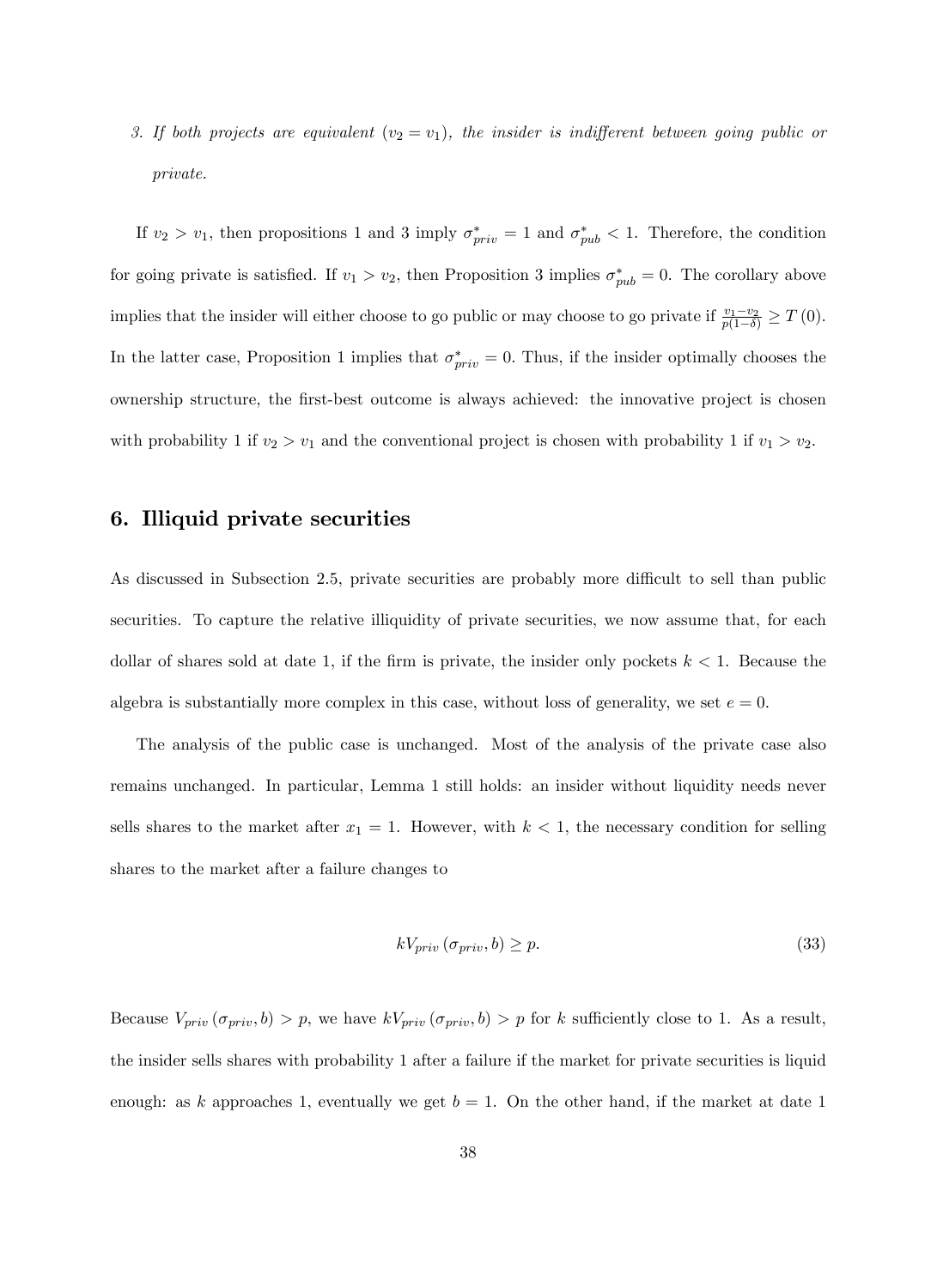is very illiquid (k close to zero), then a late-consumer insider never sells:  $b = 0$ . For intermediate values of k, the equilibrium is in strictly mixed strategies, with  $b \in (0, 1)$  and b increasing in k. The next lemma formalizes these results.

**Lemma 6** In the private ownership case with  $k \in (0, 1]$  and  $e = 0$ , a late-consumer insider sells shares with equilibrium probability  $b(\sigma_{priv})$  at date 1 after observing  $x_1 = 0$ , where

$$
b(\sigma_{priv}) = \begin{cases} 1, & \text{if } k \ge k_1, \\ \mu \frac{k[v_1 + \sigma_{priv}(v_2 - v_1)] - p}{(1 - k)(1 - \mu)[1 - p + \sigma_{priv}p(1 - \delta)]p}, & \text{if } k_2 < k < k_1, \\ 0, & \text{if } k \le k_2, \end{cases}
$$
(34)

$$
k_1 \equiv \frac{\mu p + (1 - \mu) [1 - p + \sigma_{priv} p (1 - \delta)] p}{\mu [v_1 + \sigma_{priv} (v_2 - v_1)] + (1 - \mu) [1 - p + \sigma_{priv} p (1 - \delta)] p},
$$
  

$$
k_2 \equiv \frac{p}{v_1 + \sigma_{priv} (v_2 - v_1)}.
$$

The threshold values  $k_1$  and  $k_2$  define three regions for the behavior of the insider, as shown in Figure 4. In Region 3, the insider never sells shares. In Region 2, the insider plays a strictly mixed strategy. If the market for private securities is liquid enough,  $k \geq k_1$ , as shown in Region 1, then the insider sells after a failure with probability 1.

 $-$  Figure 4 about here  $-$ 

Figure 4 also illustrates the effect of the liquidity shock on the insider's selling behavior. If  $\mu$ increases,  $k_1$  decreases: a late-consumer insider sells shares with probability 1 for a larger set of values of k. Intuitively, if  $\mu$  increases, it becomes easier for the insider to disguise a failure behind a liquidity shock.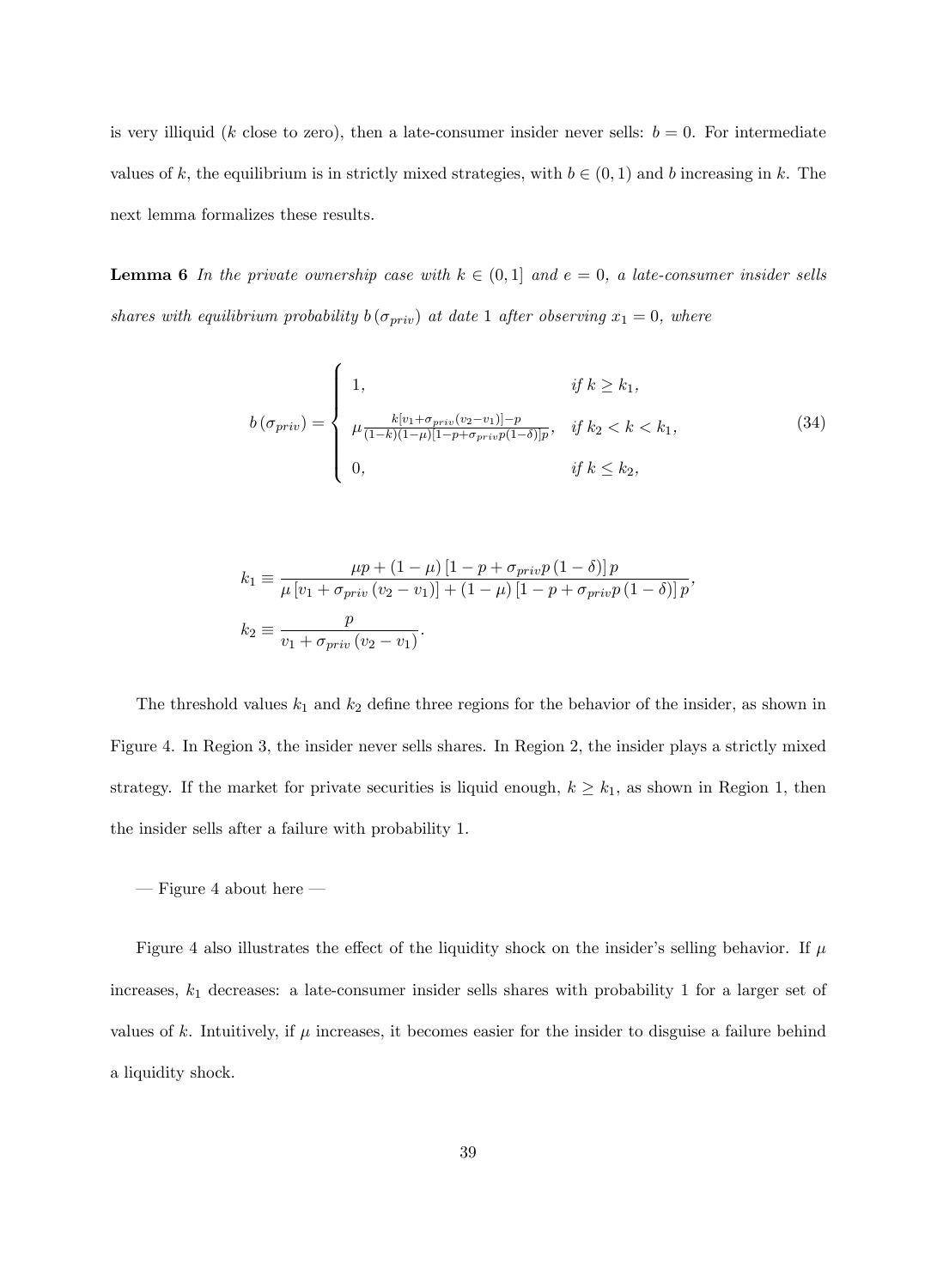We redefine  $T$  (the intrinsic value of the option to exit early for a late-consumer insider) as

$$
T\left(\sigma_{priv}\right) \equiv \max\left\{kV_{priv}\left(\sigma_{priv}, b\left(\sigma_{priv}\right)\right) - p, 0\right\}.\tag{35}
$$

This option has zero value if the underlying value  $kV_{priv}(\sigma_{priv}, b(\sigma_{priv}))$  is low, which may happen either because the market for private securities is very illiquid (low  $k$ ) or because the market is "cold," i.e., the market believes that  $x_1 = 0$  is very likely if an insider sells shares (that is,  $\mu$  is low). In Figure 4,  $T(\sigma_{priv})$  is strictly positive in Region 1, and zero in Regions 2 and 3.

The next proposition generalizes our results in Proposition 1 to the case in which  $k \leq 1$ :

**Proposition 7** For each set of parameters  $(p, \delta, \theta, \mu, k)$  and  $e = 0$ , there exists an equilibrium probability of exploration for the private ownership case  $\sigma_{priv}^* \in [0,1]$  given by:

- 1. If  $v_2 > v_1$ , then  $\sigma_{priv}^* = 1$  (exploration is certain if innovation is efficient).
- 2. If  $v_2 < v_1$ , then

$$
\sigma_{priv}^{*} = \begin{cases}\n1, & \text{if } \frac{v_1 - v_2}{p(1 - \delta)} \le T(1), \\
\sigma_{priv} = \begin{cases}\n\sigma \text{ such that } T(\sigma) = \frac{v_1 - v_2}{p(1 - \delta)}, & \text{if } T(1) < \frac{v_1 - v_2}{p(1 - \delta)} < T(0), \\
0, & \text{if } T(0) \le \frac{v_1 - v_2}{p(1 - \delta)}.\n\end{cases}\n\end{cases}
$$
\n(36)

where  $T(\sigma_{priv}) \equiv \max \{kV_{priv} (\sigma_{priv}, b(\sigma_{priv})) - p, 0\}.$ 

3. If  $v_2 = v_1$ , then  $\sigma_{priv}^* \in \arg \min_{\sigma \in [0,1]} T(\sigma)$ .

The private ownership innovation bias is still present in this case: we can have  $\sigma_{priv}^* = 1$ with  $v_1 > v_2$  and  $k < 1$ . That is, the insider may choose the innovative project with certainty even though the conventional project is the efficient choice and the market for private securities is illiquid.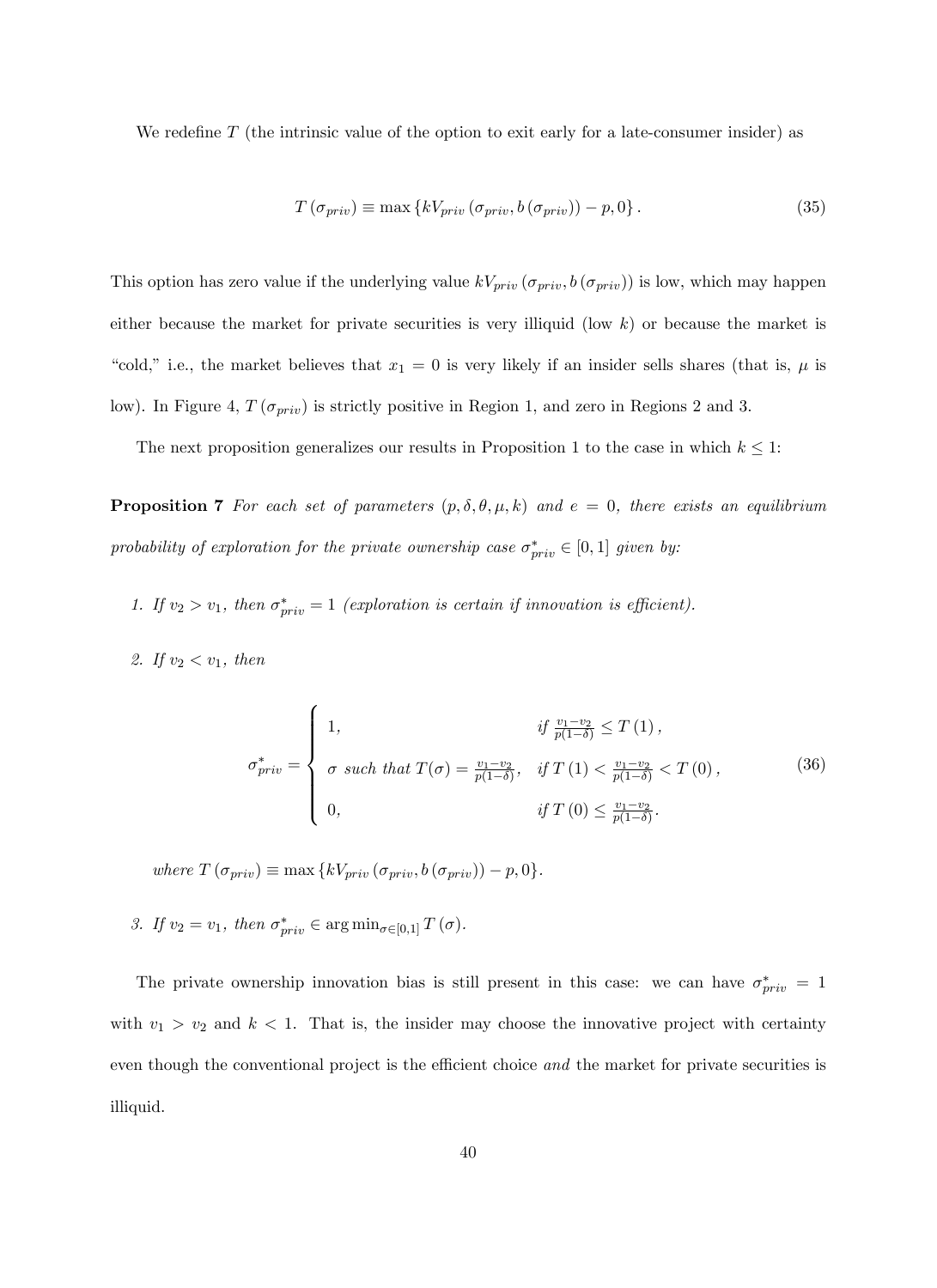Starting from an equilibrium with  $\sigma_{priv}^* = 1$  and  $v_1 > v_2$ , as k falls, the insider eventually chooses a mixed strategy between the innovative and the conventional project  $(0 < \sigma_{priv}^* < 1)$ . As k continues to decrease, the insider eventually selects the conventional project with certainty  $(\sigma^*_{priv} = 0)$ . If  $v_1 = v_2$ , the insider may be indifferent among several strategies and we can have multiple probabilities  $\sigma_{priv}^*$  in equilibrium. If  $v_2 > v_1$ , for any k, the insider always selects the innovative project with certainty  $(\sigma_{priv}^* = 1)$ .

As before, the insider chooses to go private or public to maximize the ex ante value of the firm. The value of  $W_{pub}$  is unchanged:  $W_{pub} = u_{pub} - \frac{I}{c_{pub}}$  $\frac{I}{c_{pub}}$ . In the private case, on the other hand, the value of the firm must now take into account the discount implied by  $k < 1$ .

**Lemma 7** For each set of parameters  $(p, \delta, \theta, \mu, k)$  and  $e = 0$ , the ex ante value of each share to the insider under private ownership is given by

$$
W_{priv} = \sigma_{priv}^{*} v_{2} + \left(1 - \sigma_{priv}^{*}\right) v_{1} - \frac{I}{c_{priv}} - L\left(k\right),\tag{37}
$$

:

where

$$
L(k) = \begin{cases} (1-k)\left\{\mu\left[\sigma_{priv}^*v_2 + \left(1-\sigma_{priv}^*\right)v_1\right] + (1-\mu)\left[1-p+\sigma_{priv}^*p\left(1-\delta\right)\right]p\right\} & \text{if } k \ge k_1\\ \mu\left[\sigma_{priv}^*v_2 + \left(1-\sigma_{priv}^*\right)v_1-p\right] & \text{if } k \in (k_2, k_1) \end{cases}
$$
\n
$$
(1-k)\mu\left[\sigma_{priv}^*v_2 + \left(1-\sigma_{priv}^*\right)v_1\right] & \text{if } k \le k_2
$$

The new term  $L(k)$  represents the expected cost of illiquidity associated with the sale of shares at date 1. This cost is another source of inefficiency associated with private ownership: selling shares is costly because private securities are illiquid. Simple inspection reveals that  $L(k) > 0$ (recall that  $\mu > 0$ ), unless  $k = 1$ , in which case  $L(1) = 0$ .

The illiquidity cost  $L(k)$  affects the choice between public and private ownership structures.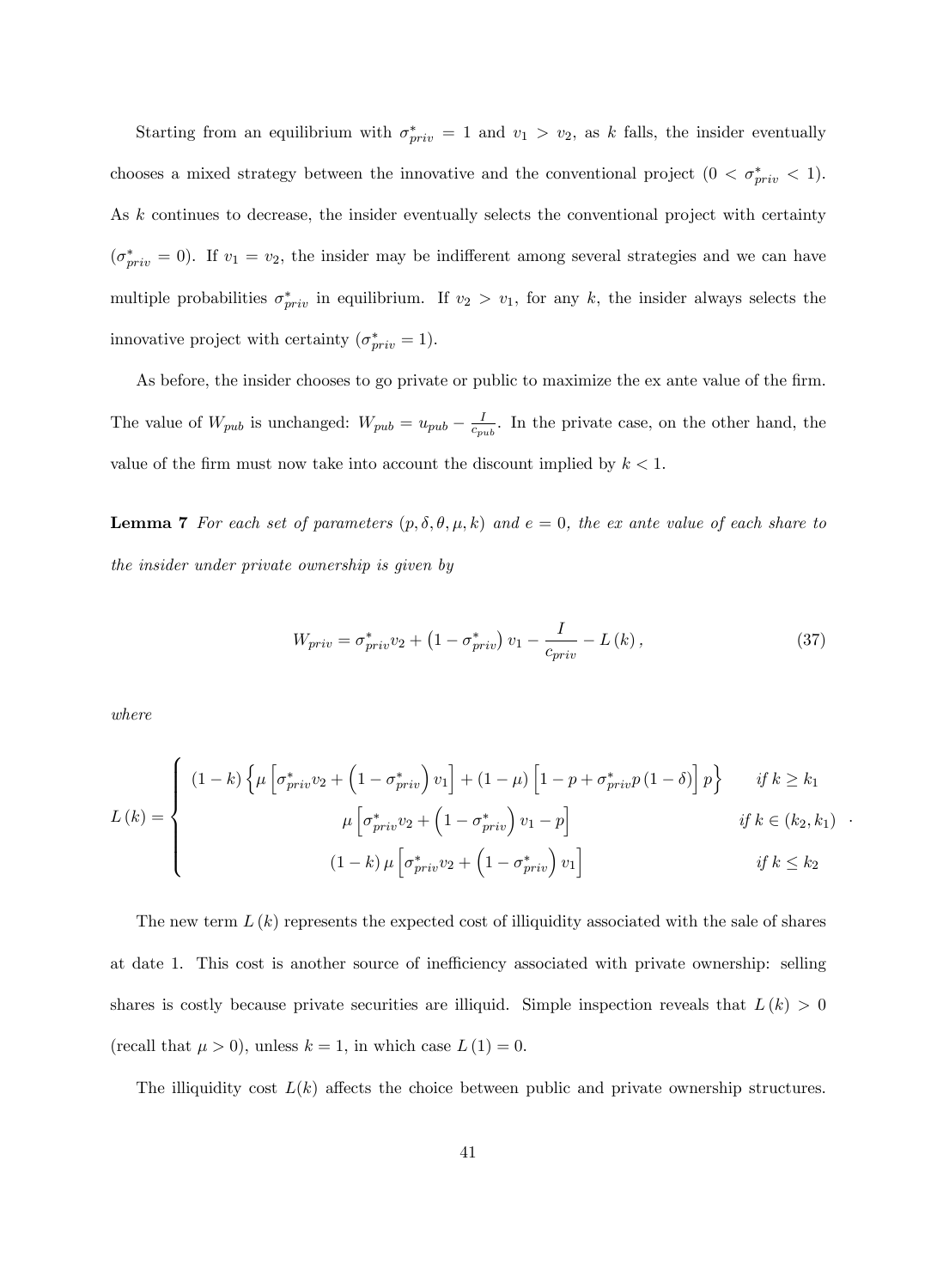Now the private ownership structure is preferable to the public ownership structure if and only if

$$
\left(\sigma_{priv}^{*} - \sigma_{pub}^{*}\right)\left(v_{2} - v_{1}\right) \ge aI + L(k),\tag{38}
$$

where a is as defined in (30). If  $c_{priv} = c_{pub}$  (a = 0), we have the following proposition:

**Proposition 8** Let  $k \leq 1$ . If  $c_{priv} = c_{pub}$ , then:

- 1. If  $v_1 \ge v_2$ , the insider chooses the public structure.
- 2. If  $v_2 > v_1$ , there is a unique  $k^* \in (0,1)$  such that the insider chooses the public structure if  $k < k^*$  and chooses the private structure if  $k \geq k^*$ .

If private securities are less liquid than public securities  $(k < 1)$ , the insider faces a trade-off if  $v_2 > v_1$ : the private structure provides appropriate incentives to innovate but imposes illiquidity costs. If the illiquidity costs are large  $(k \text{ small})$ , the insider prefers the public structure even though it leads to less innovation. If we think of  $k$  as representing the costs of selling some shares of an originally private company, such as the IPO costs, our model suggests that innovation is fostered by the development of IPO markets (i.e. an increase in  $k$ ).

# 7. Model implications

Our model has a number of new empirical implications. Here we brieáy discuss some of the key predictions and the existing empirical evidence. This section also serves as a summary of the main results in the paper.

Prediction 1 Firms undertake more innovative projects after going private.

**Prediction 2** Firms undertake fewer innovative projects after going public.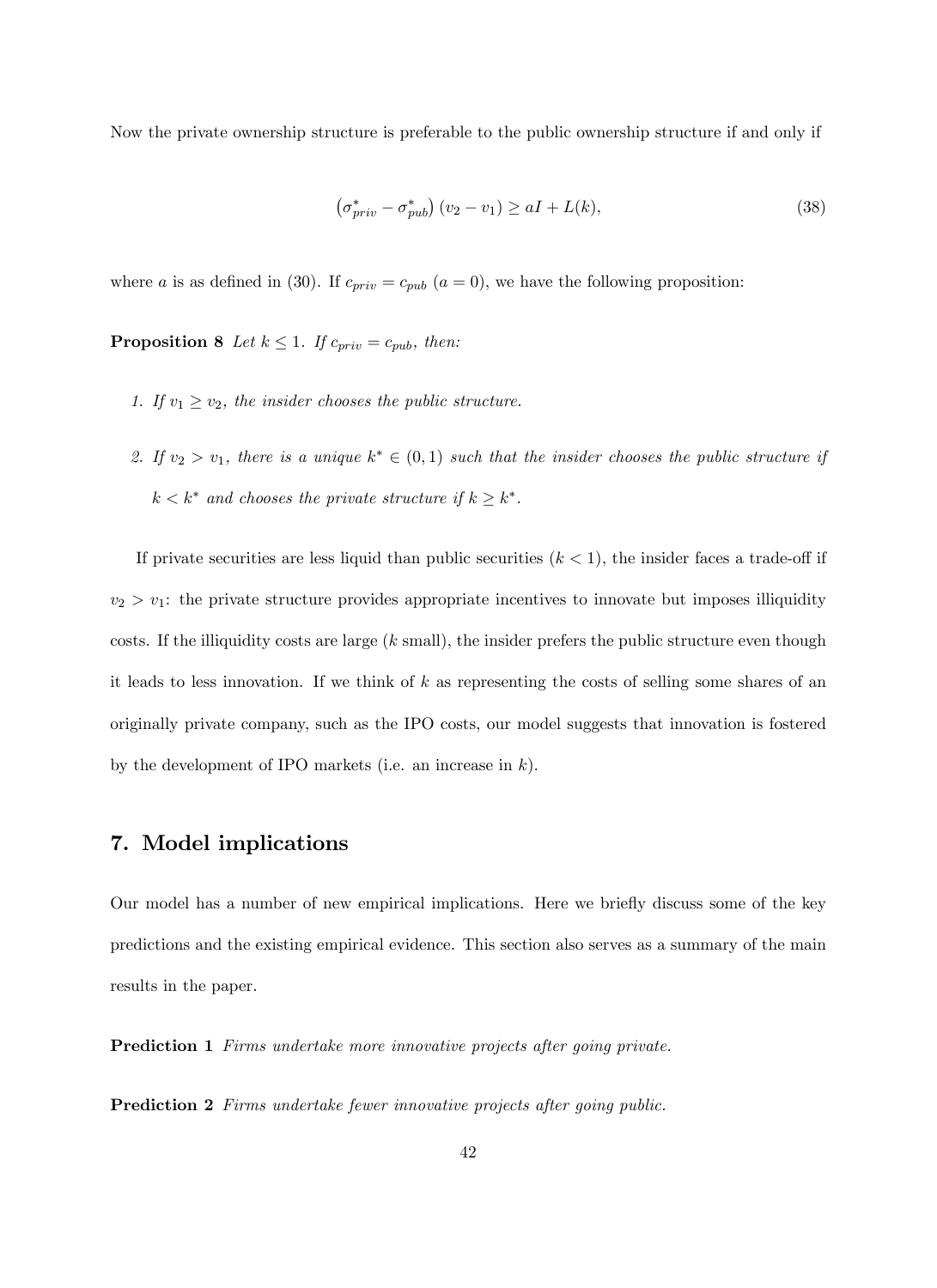Both predictions follow from Proposition 6. As discussed in the introduction, the evidence in Lerner, Sorensen, and Strömberg (2011) is consistent with (but not a direct test of) Prediction 1. Recent work by Bernstein (2011) aims at explicitly testing Prediction 2. In a data set of innovative firms that filed for an IPO, he compares the innovation performance of firms that successfully completed their IPOs with those that decided to withdraw the IPO for exogenous reasons. Consistent with Prediction 2, he finds that firms that proceed with their IPOs experience a decline in patent citations and other innovation measures.

**Prediction 3** Firms should go or stay private if innovative projects have higher net present values than conventional projects. Similarly, Örms should go or stay public if conventional projects have higher net present values than innovative projects.

This is a direct consequence of Corollary 2 (that is, it is also a corollary of predictions 1 and 2). Holding all else constant, the relative profitability of innovative versus conventional projects should affect the decision to go public or private. We are unaware of empirical work directly testing this prediction.

## Prediction 4 A reduction in the costs of an IPO fosters innovation.

This prediction follows from Proposition 8. An IPO becomes less costly as  $k$  increases. If  $k \geq k^*$  and innovation is efficient, firms optimally choose the private structure, which leads to more innovation. An empirical consequence of this prediction is that countries with more developed IPO markets (high  $k$ ) should have more innovative firms.

**Prediction 5** An active buyout market fosters innovation in public firms, but harms innovation in private Örms.

This prediction follows from propositions 2 and 4. In a more developed buyout market, sophisticated private equity investors (buyout and VC) are more easily available to provide liquidity to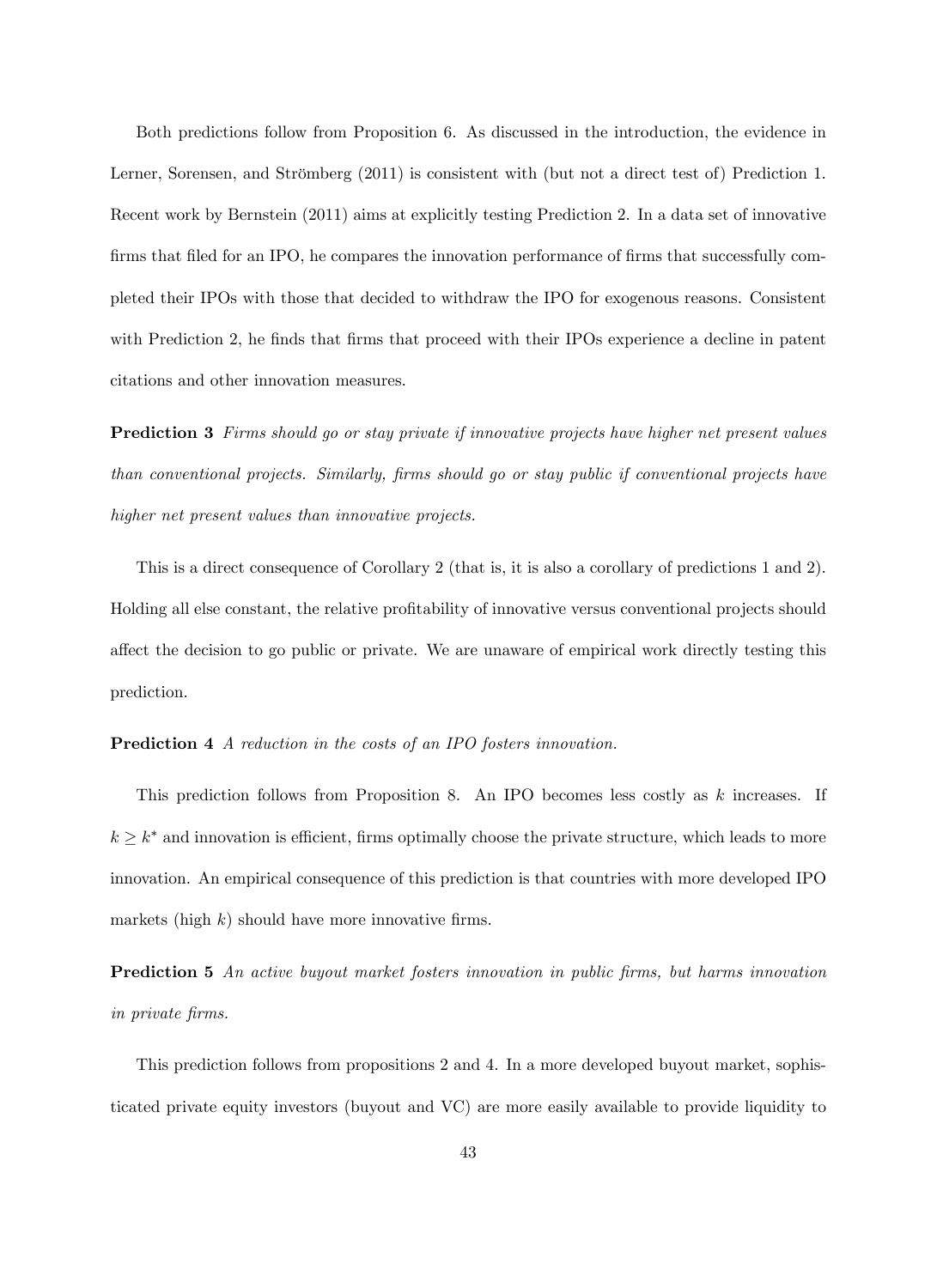managers and entrepreneurs. In our model, this corresponds to an increase in e. From Proposition 2, an increase in  $e$  harms innovation in private firms. From Proposition 4, an increase in  $e$  fosters innovation in public firms.

**Prediction 6** An increase in the degree of information asymmetry in IPOs fosters innovation in private Örms.

This prediction follows from Proposition 2. In the case of a private firm, parameter  $\mu$  can be seen as a proxy for an information asymmetry between insiders and outside investors. If  $\mu = 0$ , insiders cannot benefit from IPO timing, as IPO prices become fully informative about date 1 earnings. If  $\mu = 1$ , IPO prices contain no information about earnings. Proposition 2 shows that innovation increases with  $\mu$ . Intuitively, more asymmetric information makes the option to sell after a failure more valuable, which strengthens the tolerance-for-failure effect, thus fostering innovation in private firms.

## Prediction 7 A decrease in stock liquidity fosters innovation in public firms.

This prediction follows from Proposition 4. In the case of a public firm, there is no asymmetry of information concerning  $x_1$  at date 1. Parameter  $\mu$  is proportional to the price impact of an insider trade. A small  $\mu$  implies a large price decline if the insider sells. Thus larger values of  $\mu$  are associated with smaller price declines due to insider trading, which is equivalent to a more liquid market for the stock. Proposition 4 shows that an increase in liquidity (larger  $\mu$ ) hurts innovation in public firms. The evidence in Fang, Tian, and Rice (2010) supports this prediction. They find that exogenous increases in stock liquidity adversely affect innovation. Such an effect is stronger for firms in which managers are more likely to yield to pressure to maximize short-term stock prices, which is consistent with the mechanism behind Prediction 7.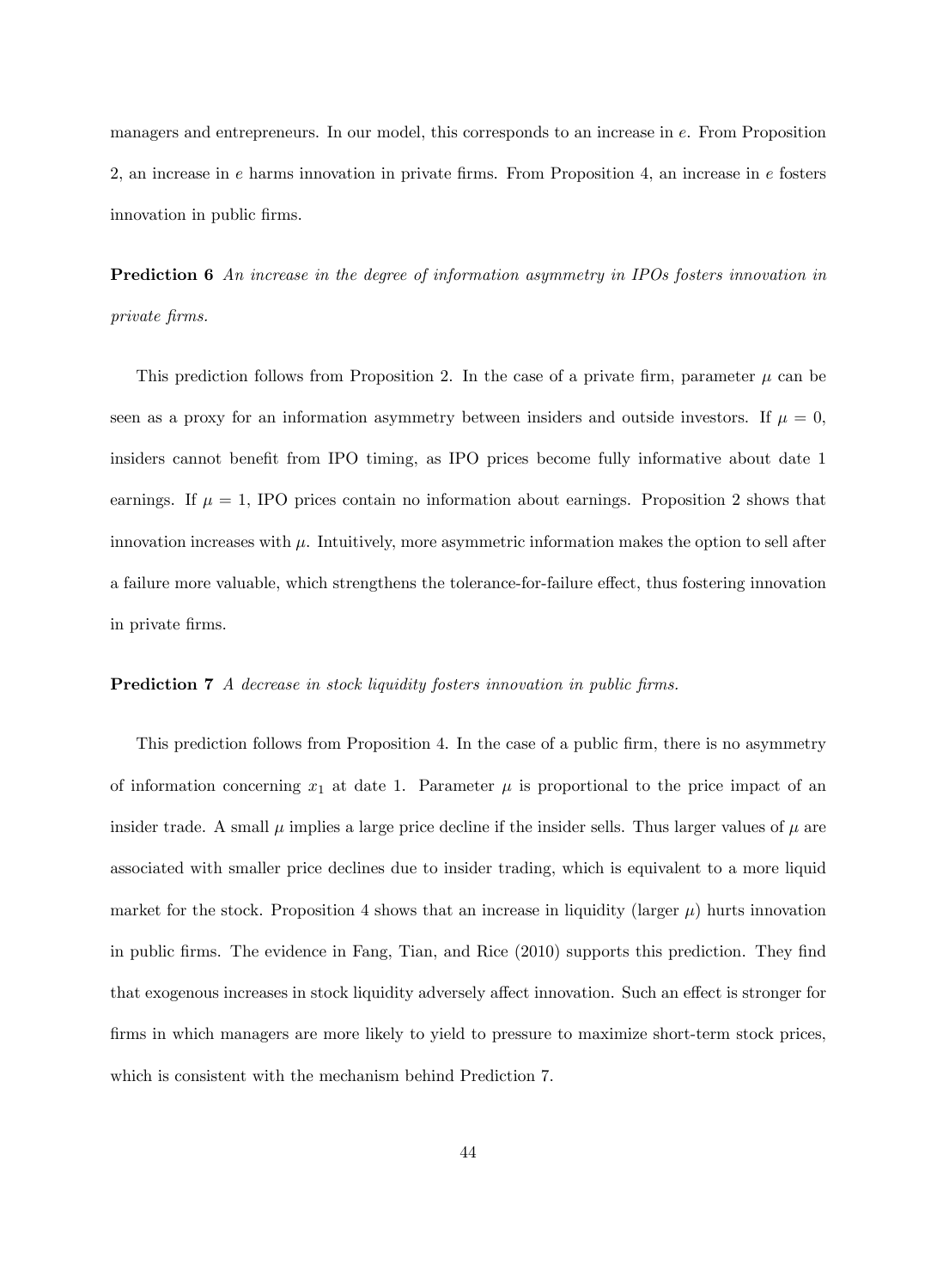Although most of the direct predictions of the model still need to be tested, there is some additional evidence in support of the forces underlying our model. Asker, Farre-Mensa, and Ljungqvist  $(2011)$  investigate the effects of public and private ownership on corporate investment. They find that public Örms invest less than similar private Örms and that Örms reduce their investment levels after going public. They argue that their evidence is best explained by managerial short-termism, as in Stein (1989). In particular, they show that, when comparing private Örms with public Örms in which prices are less sensitive to accounting earnings, there are no significant differences in investment behavior. This evidence is consistent with our assumption that the key difference between private and public companies is the information contained in earnings. In our model, a public company with uninformative earnings would invest in the same way as a private company.

Evidence consistent with the tolerance-for-failure effect is provided by Acharya and Subramanian (2009), who empirically demonstrate that innovation is more prevalent in countries with debtor-friendly bankruptcy codes, and by Acharya, Baghai, and Subramanian (2009), who show that more stringent labor laws lead to more innovation inside firms. Similarly, Chemmanur and Tian (2011) show that Örms generate more and better patents after the adoption of anti-takeover provisions. They argue that anti-takeover provisions make Örms more tolerant of short-run failures and allow them to focus on long-run projects. Tian and Wang (2010) develop a measure of failuretolerance for venture capitalists and show that IPO Örms that are backed by failure-tolerant VCs are more innovative. Chemmanur, Loutskinna, and Tian (2011) provide related evidence that VCs create value for their portfolio Örms partly because they exhibit tolerance for failures, which spurs innovation.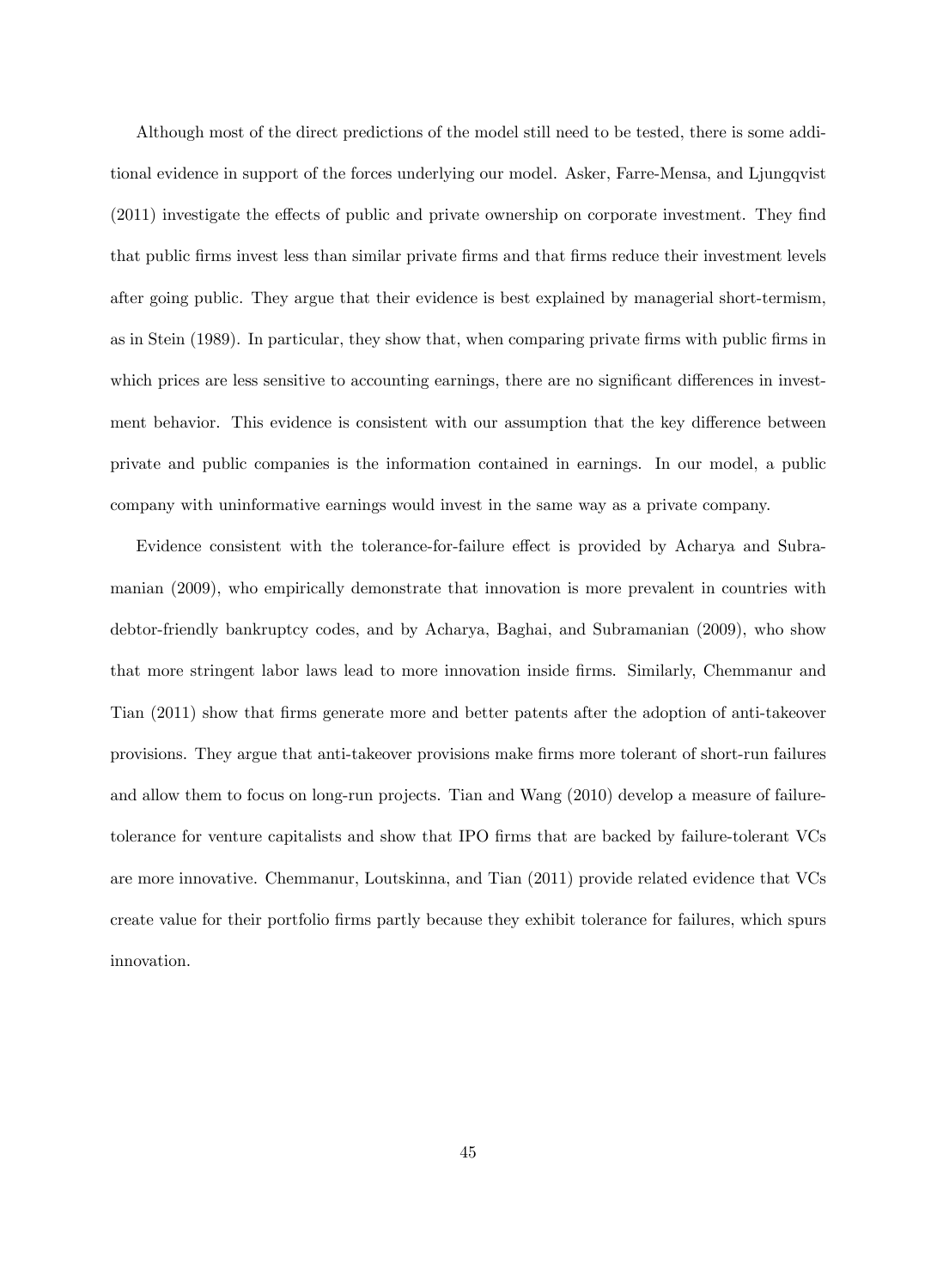# 8. Final remarks

Our results suggest that public and private firms invest in fundamentally different ways. Private Örms take more risks, invest more in new products and technologies, and pursue more radical innovations. Private firms are more likely to choose projects that are complex, difficult to describe, and untested. Organizational change is also more likely under private ownership. Mergers and acquisitions, divestitures, and changes in organizational structure and management practices are more easily motivated under private ownership.

Conversely, public firms choose more conventional projects. Their managers appear shortsighted; they care too much about current earnings. They find it difficult to pursue complex projects that the market does not appear to understand well. Public Örms go private after adverse shocks, when it is clear that their business models are no longer working, and there is a need for restructuring.

There are still many untested implications of our model. Our model predicts that cash-flow volatility should be higher in private firms. Private firms should be more profitable during technological revolutions, while public firms should be more valuable in mature but growing industries. Our model also has implications for the decision to go public or private. Firms are likely to go public after a technological breakthrough, that is, when it makes sense to exploit a newly discovered technology. Firms are likely to go private after suffering permanent negative productivity shocks, that is, when their existing technologies or business models become permanently unprofitable. Chemmanur, He, and Nandy (2010) find that firms go public at the peak of their productivity and then performance declines after going public. This is consistent with firms going public only after perfecting a new technology; they become public in the "harvesting" period. Our model also explains why companies go private when performance is particularly poor.

Finally, we note that there are many directions in which the model can be extended. Our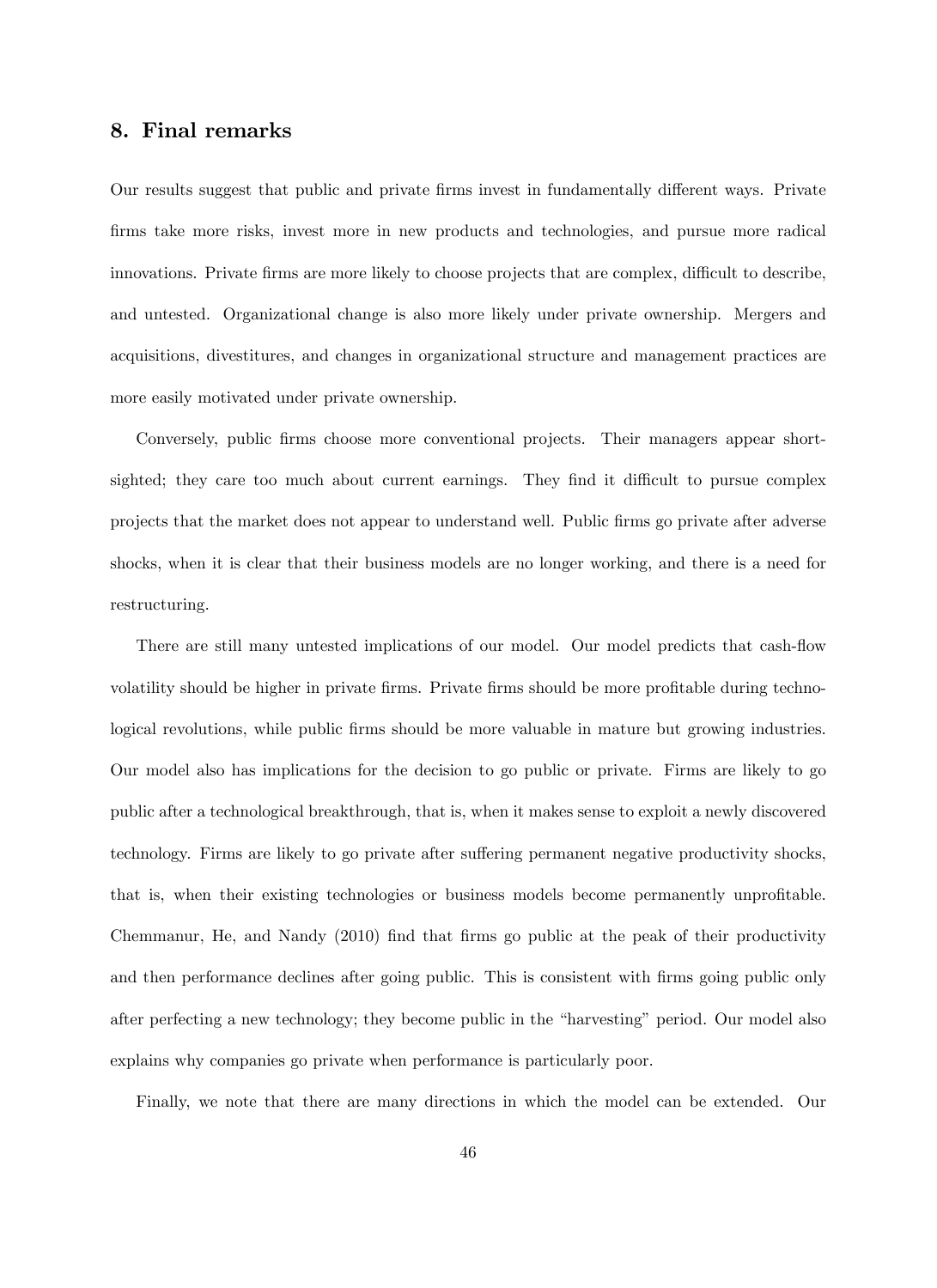model emphasizes two important effects—short termism and the lack of tolerance for failures—that make public firms ill-suited to pursue innovations. However, one could also argue, along the lines of Burkart, Gromb, and Panunzi (1997), that the "hands-off" approach of public shareholders is necessary to foster managerial initiative, and may counteract the effects we emphasize here. This is a promising avenue for future theoretical and empirical explorations.

# 9. Appendix-Proofs

#### Lemma 1.

**Proof.** Let  $b^F \equiv \Pr(Sale \mid x_1 = 0)$  denote the probability of selling shares to the market after a failure and  $b^S \equiv \Pr(Sale \mid x_1 = 1)$  denote the probability of selling shares to the market after a success, both for the case of no liquidity needs. Let  $h$  denote the probability that the project failed, given that the insider sell shares to the market,  $h \equiv Pr(x_1 = 0 \mid Sale)$ . To prove that  $b^S = 0$ , we first need to prove two preliminary results.

Result 1:  $b^F \geq b^S$ . Proof: Let V be the market value of shares at date 1. The insider sells shares at date 1 after a success with project 1 only if  $V \ge 1 + p$ . Similarly, the insider sells shares at date 1 after a success with project 2 only if  $V \ge 1 + \theta p$ . After a failure, the insider sells only if  $V \geq p$ , regardless of the project chosen. Thus, in any equilibrium such that  $b^S > 0$ , it must be that  $V \ge \min\{1 + p, 1 + \theta p\} = 1 + p$ , which implies that  $V > p$ . In such a case, the insider must sell with probability 1 after a failure, i.e.  $b^F = 1$ . Therefore, the probability of selling to the market after a failure must be at least as large as the probability of selling after a success,  $b^F \ge b^S$ .

Intuitively, this result follows from the fact that the condition to sell in case of success is more stringent than the condition to sell in case of failure.

*Result 2:*  $h \ge 1 - p$ . Proof: By definition,  $Pr(Sale) = b^F Pr(x_1 = 0) + b^S (1 - Pr(x_1 = 0))$ . Result 1 implies that  $Pr(Sale) \le b^F Pr(x_1 = 0) + b^F (1 - Pr(x_1 = 0)) = b^F$ .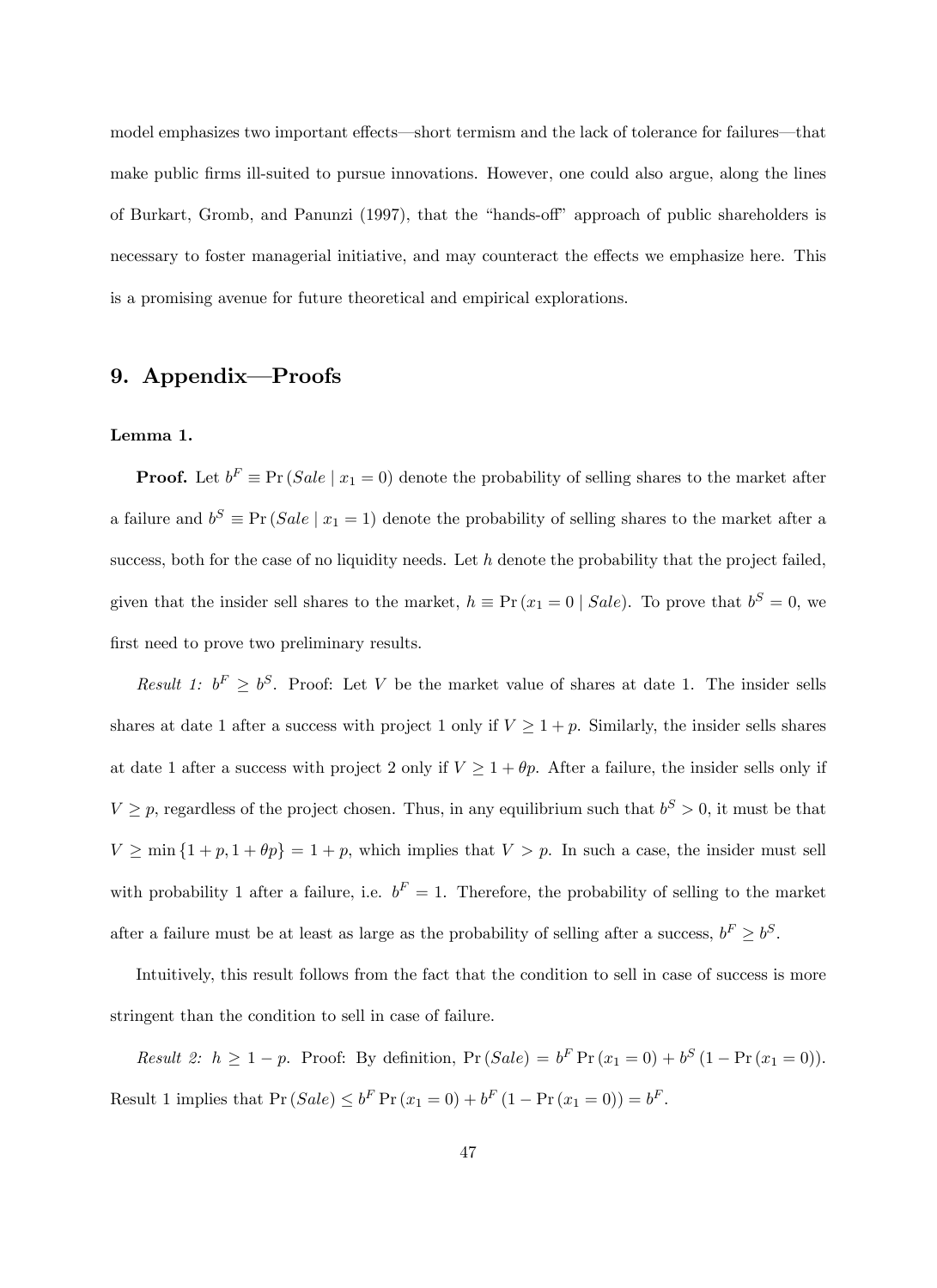By Bayes's rule,

$$
h = \frac{b^F \Pr(x_1 = 0)}{\Pr(Sale)}.
$$
\n(39)

Because  $b^F \geq \Pr(\text{Sale})$ , then  $h \geq \Pr(x_1 = 0)$ . The lowest possible value for  $\Pr(x_1 = 0)$  occurs if the insider chooses project 1 with probability 1, in which case  $Pr(x_1 = 0) = 1 - p$ , proving that  $h \geq 1 - p.$ 

Now, to prove that  $b^S = 0$ , it suffices to show that  $V < 1 + p$  always (because  $1 + p <$  $1 + \theta p$ . Let s denote the probability that the insider has chosen the innovative project given that shares are sold to the market at date 1,  $s \equiv Pr(Project\ 2 \mid Sale)$ . In any equilibrium in which the market has rational beliefs, each share sold at date 1 must be valued at  $V(s, h) \equiv$  $hp + (1-h) [s (1+\theta p) + (1-s) (1+p)].$  Notice that  $V(s,h)$  is increasing in s and decreasing in h. Result 2 implies that h cannot be lower than  $1 - p$ , therefore the upper bound for  $V(s, h)$  is given by  $\overline{V} \equiv V(1, 1 - p) = (1 - p) p + p (1 + \theta p).$ 

A necessary (but not sufficient) condition for the insider to sell shares to the market after a success is that the maximum possible value for  $V$  must be at least as large as the minimum possible value for the fundamental value of shares:  $\overline{V} \ge \min\{1 + \theta p, 1 + p\} = 1 + p$ . Because  $\overline{V}$  is increasing in  $\theta$ , setting  $\theta = 1/p$  (the highest possible value of  $\theta$ ) implies that this condition can expressed as  $(1-p) p + 2p \ge 1 + p$ .It is straightforward to check that this condition never holds for any  $p < 1$ (the case in which  $p = 1$  is ruled out by assumption, as there would be no uncertainty). Thus, there is no combination of parameters and rational market beliefs h and s such that  $V \geq 1 + p$ , which proves that  $b^S = 0$ .

#### Lemma 2.

**Proof.** For any given pair of market beliefs  $(\sigma_{priv}, b)$ , an insider without liquidity needs sells with probability 1 after a failure if  $V_{priv} (\sigma_{priv}, b) > p \Leftrightarrow m (\sigma_{priv}, b) [\sigma_{priv} v_2 + (1 - \sigma_{priv}) v_1] +$  $(1 - m(\sigma_{priv}, b)) p > p$ . Because Pr (*Liquidity needs*) =  $\mu(1 - e) > 0$ , from equation (6) we have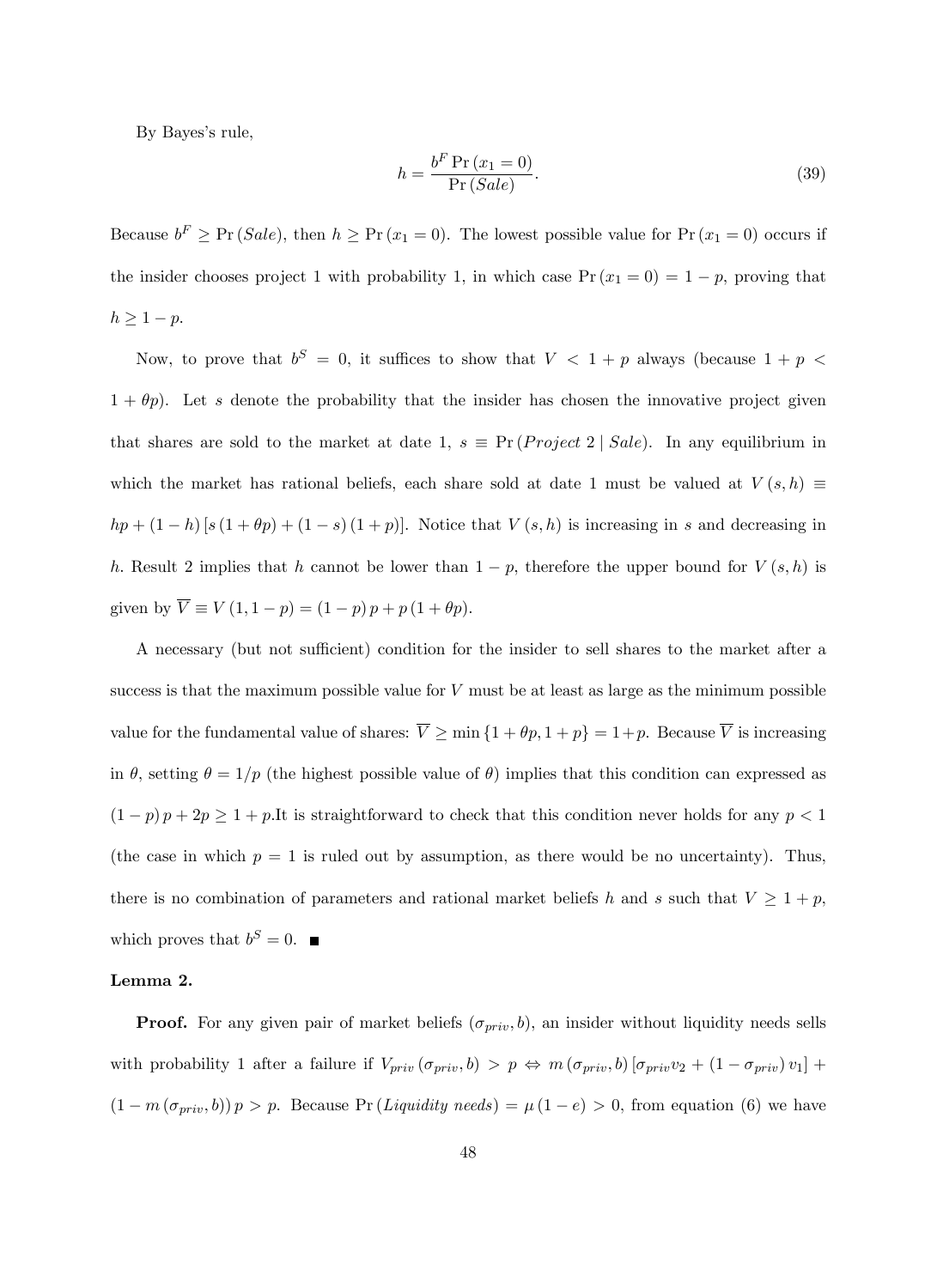that  $m(\sigma_{priv}, b) > 0$ . Thus  $V_{priv}(\sigma_{priv}, b) > p$  holds for any  $(\sigma_{priv}, b)$  because  $v_1 > p$  and  $v_2 > p$ .

## Proposition 1.

**Proof.** The equilibrium value of  $\sigma_{priv}$  must satisfy the incentive compatibility (IC) constraints:

$$
v_2 - v_1 + p(1 - \delta) T(1) \ge 0 \qquad \text{if } \sigma_{priv} = 1 \text{ (project 2)}
$$
  

$$
v_2 - v_1 + p(1 - \delta) T(\sigma_{priv}) = 0 \quad \text{if } \sigma_{priv} \in (0, 1) \text{ (mixed strategies)}
$$
  

$$
v_2 - v_1 + p(1 - \delta) T(0) \le 0 \qquad \text{if } \sigma_{priv} = 0 \text{ (project 1)}
$$

where  $T(\sigma_{priv}) \equiv V_{priv}(\sigma_{priv}, 1) - p$ . We have  $T(\sigma_{priv}) > 0$  (see the proof of Lemma 2).

**Case 1.** If  $v_2 - v_1 \ge 0$ , then the IC condition for project 2,  $v_2 - v_1 + p(1 - \delta)T(1) \ge 0$ , is trivially satisfied as  $T(\sigma_{priv}) > 0$  for any  $\sigma_{priv}$ . On the other hand, there is no  $\sigma_{priv}$  such that the IC conditions for project 1 or for mixed strategies can be satisfied. Therefore,  $\sigma_{priv}^{*} = 1$  is the only equilibrium.

**Case 2.** If  $v_1 - v_2 > 0$ , then

$$
\frac{\partial T\left(\sigma_{priv}\right)}{\partial \sigma_{priv}} = \frac{\partial m\left(\sigma_{priv}, 1\right)}{\partial \sigma_{priv}} \left[\sigma_{priv}v_{2} + \left(1 - \sigma_{priv}\right)v_{1} - p\right] - \left(v_{1} - v_{2}\right)m\left(\sigma_{priv}, 1\right) < 0,\tag{41}
$$

because  $\frac{\partial m(\sigma_{priv.}1)}{\partial \sigma_{priv}} < 0$  and  $\sigma_{priv}v_2 + (1 - \sigma_{priv})v_1 - p > 0$ . Therefore, the value for the option to exit is minimized at  $\sigma_{priv} = 1$  and maximized at  $\sigma_{priv} = 0$ .

If  $\frac{v_1-v_2}{p(1-\delta)} \leq T(1)$ , then the IC condition for project 2 is satisfied for any  $\sigma_{priv}$ , while there is no  $\sigma_{priv}$  < 1 such that the IC conditions for project 1 or for mixed strategies can be satisfied. Therefore,  $\sigma_{priv}^{*} = 1$  is the only equilibrium.

If  $T(1) < \frac{v_1-v_2}{p(1-\delta)} < T(0)$ , as  $T(\sigma_{priv})$  is continuous and decreasing in  $\sigma_{priv} \in (0,1)$ , there exists a unique  $\sigma_{priv}^* \in (0,1)$  such that  $T(\sigma_{priv}^*) = \frac{v_1-v_2}{p(1-\delta)}$ . In this case, the IC condition for mixed strategies holds exactly at  $\sigma_{priv}^*$  and  $u_{priv,1} = u_{priv,2}$ .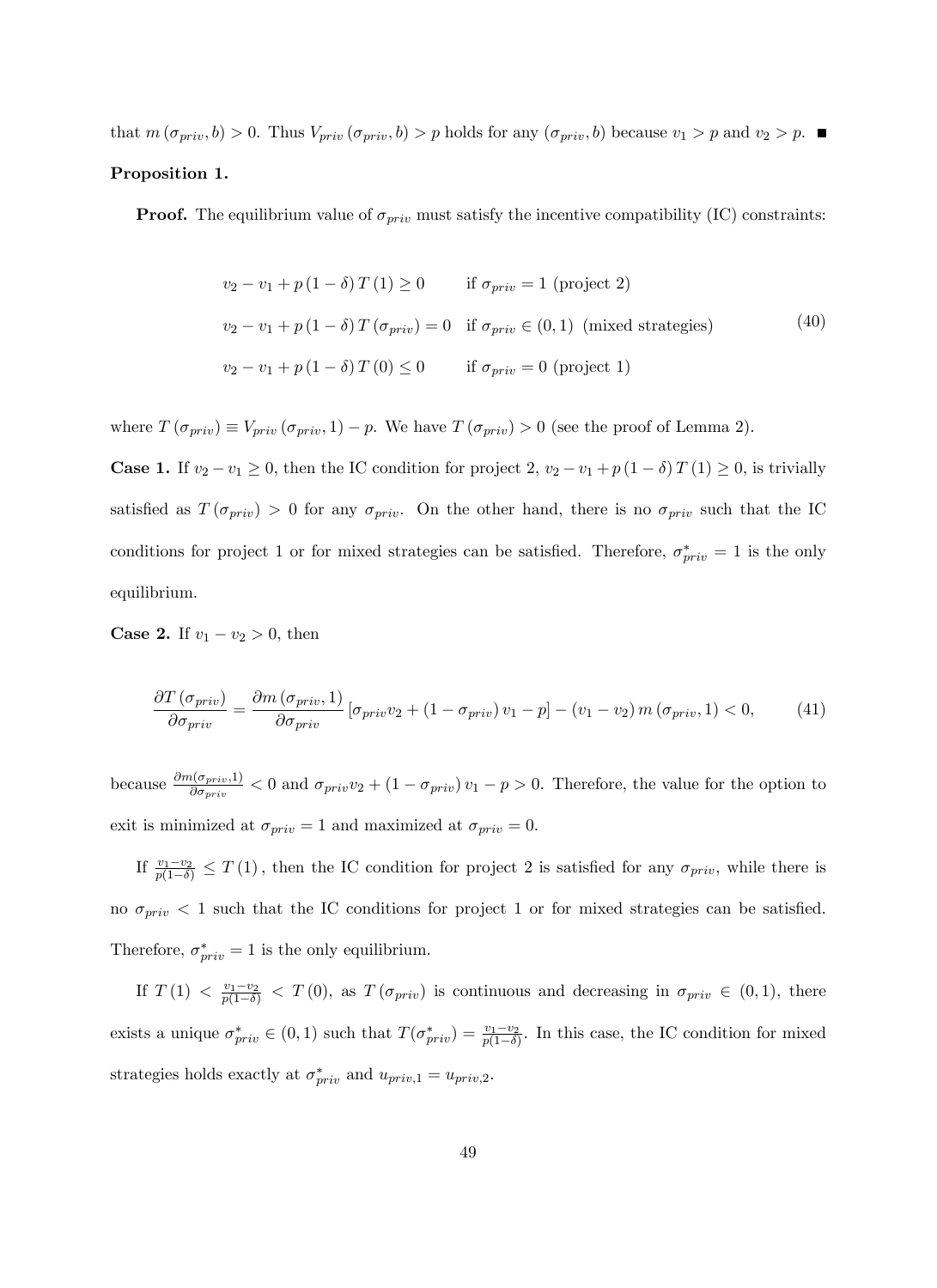If  $T(0) \leq \frac{v_1-v_2}{p(1-\delta)}$  $\frac{v_1-v_2}{p(1-\delta)}$ , then the IC condition for project 1 is satisfied for any  $\sigma_{priv}$ , while there is no  $\sigma_{priv} > 0$  such that the IC conditions for project 2 or for mixed strategies can be satisfied. Therefore,  $\sigma_{priv}^* = 0$  is the only equilibrium.

#### Proposition 2.

**Proof.** Suppose that  $\sigma_{priv}^* \in (0, 1)$ . In this case, the IC condition implies that  $\sigma_{priv}^*$  is defined implicitly by  $v_2 - v_1 + p(1 - \delta)T(\sigma_{priv}^*) = 0$ . Define  $G(\sigma, \mu, \theta, \delta, e) = v_2 - v_1 + p(1 - \delta)T(\sigma)$ . Substituting  $T(\sigma) = V_{priv}(\sigma, 1) - p$  implies  $G(\sigma, \mu, \theta, \delta, e) = v_2 - v_1 + p(1-\delta)\{m(\sigma, 1) [\sigma v_2 + (1-\sigma) v_1 - p]\}.$ Using the implicit function theorem,  $\frac{\partial \sigma_{priv}^*}{\partial x} = -\frac{\partial G/\partial x}{\partial G/\partial \sigma}$  $\partial G/\partial \sigma$  $\Big|_{\sigma = \sigma^*_{priv}}$ , where  $x$  is the parameter of interest and  $\frac{\partial G}{\partial \sigma} < 0$ , as  $\frac{\partial G(\sigma,\mu,\theta,\delta,e)}{\partial \sigma} = p(1-\delta)\{\frac{\partial m}{\partial \sigma}[\sigma v_2 + (1-\sigma)v_1 - p] + (v_2 - v_1)m(\sigma,1)\}, \frac{\partial m}{\partial \sigma} < 0$ , and  $v_2 - v_1 < 0$ . We have  $\frac{\partial G(\sigma_{priv}^*,\mu,\theta,\delta,e)}{\partial \theta} = p(1-\delta)[p^2\delta + p(1-\delta)m(\sigma_{priv}^*,1)p^2\delta\sigma_{priv}^*] > 0$  which implies  $\frac{\partial \sigma_{priv}^*}{\partial \theta} > 0$ . Moreover, after some algebra, it can be shown that

$$
\frac{\partial G(\sigma_{priv}^*,\mu,\theta,\delta,e)}{\partial \delta} = p[1+p(\theta-1)] - pm(\sigma_{priv}^*,1)[p+\sigma_{priv}^*(v_2-v_1)] +
$$

$$
p(1-\delta)\left\{\frac{\partial m(\sigma_{priv}^*,1)}{\partial \delta}[p+\sigma_{priv}^*(v_2-v_1)] + \sigma_{priv}^*p[1+p(\theta-1)]\right\} > 0, (42)
$$

which implies  $\frac{\partial \sigma_{priv}^*}{\partial \delta} > 0$ . For the effect of e on  $\sigma_{priv}^*$ , we have  $\frac{\partial G(\sigma_{priv}^*,\mu,\theta,\delta,e)}{\partial e} = p(1-\delta)\frac{\partial m}{\partial e}[p+1]$  $\left[\sigma_{priv}^{*}(v_{2}-v_{1})\right]<0$ , because  $\frac{\partial m}{\partial e}<0$ , which implies  $\frac{\partial \sigma_{priv}^{*}}{\partial e}<0$ . Similarly, for the effect of  $\mu$  on  $\sigma_{priv}^{*}$ , we have  $\frac{\partial G(\sigma_{priv}^*,\mu,\theta,\delta,e)}{\partial \mu} = p(1-\delta)\frac{\partial m}{\partial \mu}[p + \sigma_{priv}^*(v_2 - v_1)] > 0$ , because  $\frac{\partial m}{\partial \mu} > 0$ , and thus  $\frac{\partial \sigma_{priv}^*(v_2 - v_1)}{\partial \mu} > 0$ .

# $\blacksquare$

## Lemma 3.

**Proof.** The proof follows by algebra. To save on notation, we use  $\sigma$  instead of  $\sigma_{priv}^*$ . We have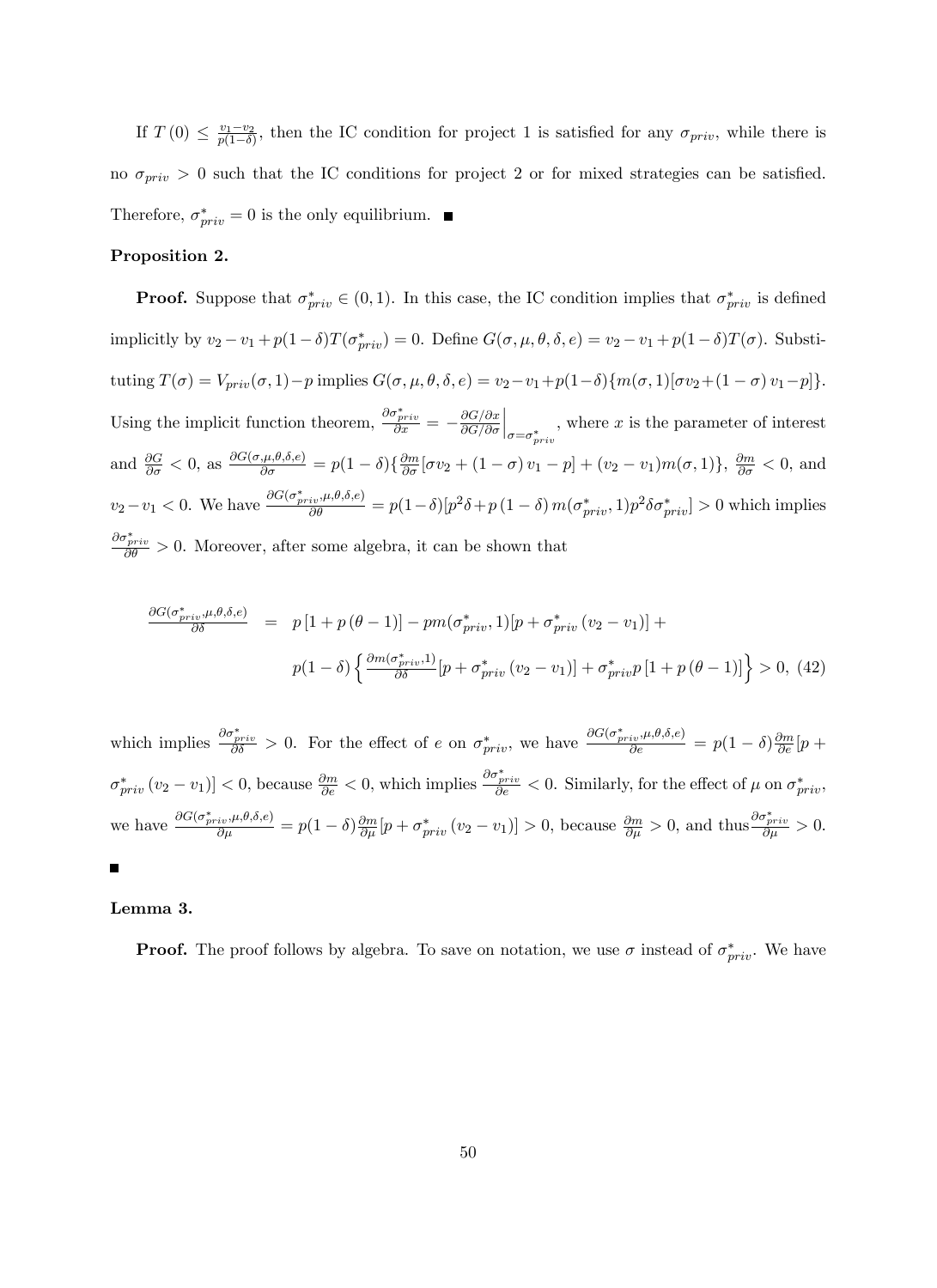$u_{priv} \equiv \sigma u_{priv,2} + (1 - \sigma) u_{priv,1}$ , thus using the expressions for  $u_{priv,1}$  and  $u_{priv,2}$  we get

$$
u_{priv} = \mu (1 - e) V_{priv} (\sigma, 1) ++ (1 - \mu + \mu e) \{ [\sigma (1 - \delta p) + (1 - \sigma) (1 - p)] V_{priv} (\sigma, 1) + \sigma \delta p (1 + \theta p) + (1 - \sigma) p (1 + p) \}.
$$

Substituting (8) in (9) we get

$$
V_{priv}(\sigma, 1) = \frac{\mu (1 - e) [\sigma v_2 + (1 - \sigma) v_1] + (1 - \mu + \mu e) [\sigma (1 - \delta p) + (1 - \sigma) (1 - p)] p}{\mu (1 - e) + (1 - \mu + \mu e) [\sigma (1 - \delta p) + (1 - \sigma) (1 - p)]}.
$$

Substituting  $V_{priv}(\sigma, 1)$  in the expression for  $u_{priv}$  yields (after algebra):

$$
u_{priv} = \mu (1 - e) [\sigma v_2 + (1 - \sigma) v_1] + (1 - \mu + \mu e) [\sigma (1 - \delta p) + (1 - \sigma) (1 - p)] p +
$$

$$
+ (1 - \mu + \mu e) {\sigma \delta p (1 + \theta p) + (1 - \sigma) [p (1 + p)] }
$$

$$
= \mu (1 - e) [\sigma v_2 + (1 - \sigma) v_1] + (1 - \mu + \mu e) [\sigma v_2 + (1 - \sigma) v_1]
$$

$$
= \sigma v_2 + (1 - \sigma) v_1,
$$

which completes the proof.  $\blacksquare$ 

## Lemma 4.

**Proof.** Part 1. Rational market beliefs imply that shares sold after  $x_1 = 1$  can be valued at most at  $1+\theta p$ . Therefore, an insider without liquidity needs strictly prefers to keep his shares unless the market believes that  $\sigma_{pub} = 1$ . However,  $\sigma_{pub} = 1$  cannot be an equilibrium. If the market believes that  $\sigma_{pub} = 1$ , then the insider would instead exploit (i.e. choose project 1 with probability 1), sell at date 1 in case of a success, and obtain an expected payoff  $p(1 + \theta p) + (1 - p)p$  $\delta p (1 + \theta p) + (1 - \delta p) p$ . (Recall that the market observes  $x_1 = 1$  but cannot observe the project). Therefore,  $\sigma_{pub} = 1$  cannot be an equilibrium. Thus, if an equilibrium exists, it must be that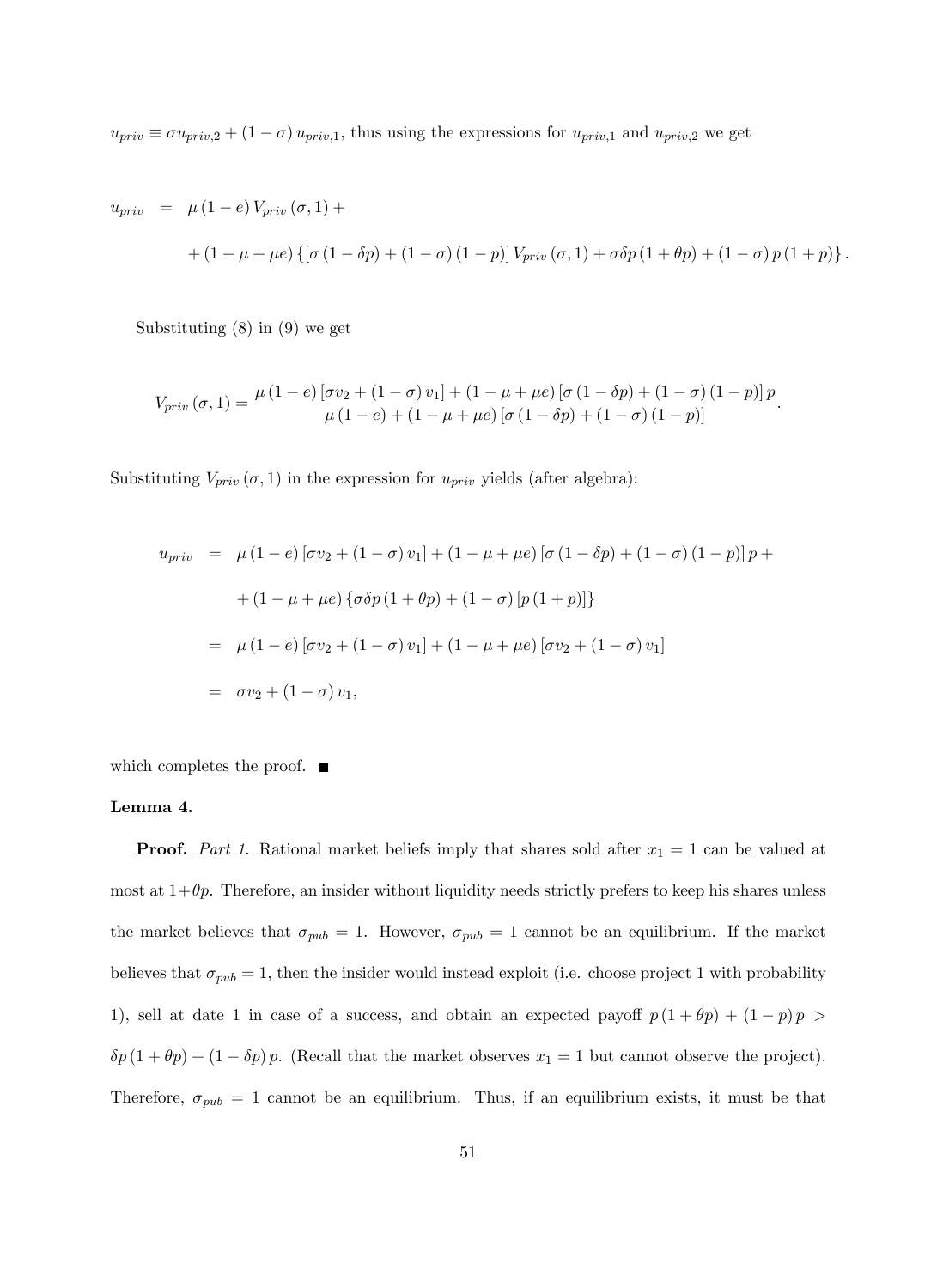$\sigma_{pub} < 1$ . As  $\sigma_{pub} < 1$ , the insider never sells after a success.

Part 2. Rational market beliefs imply that shares sold after  $x_1 = 1$  must be valued at least at  $1 + p$ . An insider without liquidity needs then strictly prefers to sell his shares unless the market believes that  $\sigma_{pub} = 0$ , in which case he is indifferent between selling or not selling.

# Proposition 3.

**Proof.** For the insider to be willing to randomize between projects 1 and 2, we must have equal expected gains from both projects, that is

$$
pV_{pub}(\sigma_{pub}) + (1-p)p = \delta p \left[ \mu (1-e) V_{pub}(\sigma_{pub}) + (1-\mu+\mu e) (1+\theta p) \right] + (1-\delta p)p. \tag{43}
$$

The term on the left-hand side is the expected value of choosing project 1. This expression uses the fact that the insider always sells to the market after  $x_1 = 1$  (Lemma 4, part 2). The term on the right-hand side is the expected value of choosing project 2. This expression uses the fact that an insider without liquidity needs never sells to the market after  $x_1 = 1$  (Lemma 4, part 1).

Replacing  $V_{pub}(\sigma_{pub})$  with (22) and solving for  $s(\sigma_{pub})$  yields (after algebra)

$$
s\left(\sigma_{pub}\right) = \frac{\delta\left[1+p\left(\theta-1\right)\right] - \delta\mu\left(1-e\right)p\left(\theta-1\right) - 1}{p\left(\theta-1\right)\left[1-\delta\mu\left(1-e\right)\right]} = \frac{v_2 - v_1 - \delta\mu\left(1-e\right)p^2\left(\theta-1\right)}{p^2\left(\theta-1\right)\left[1-\delta\mu\left(1-e\right)\right]},\tag{44}
$$

as long as the numerator is positive. If negative, the equilibrium  $s(\sigma_{pub})$  is zero because in that case project 1 gives higher payoffs than project 2. In any case, by  $(44)$ ,  $s(\sigma_{pub}) < 1$ . Thus, the equilibrium  $s\left(\sigma^*_{pub}\right)$  is given by

$$
s^* = \max\left\{\frac{v_2 - v_1 - \delta\mu\left(1 - e\right)p^2\left(\theta - 1\right)}{p^2\left(\theta - 1\right)\left[1 - \delta\mu\left(1 - e\right)\right]}, 0\right\}.
$$
\n(45)

Using (21),  $\sigma_{pub}^* = s^*/[\mu (1 - e) \delta + s (1 - \mu \delta + \mu e)]$  if  $s^* > 0$ , and  $\sigma_{pub}^* = 0$  if  $s^* = 0$ , thus there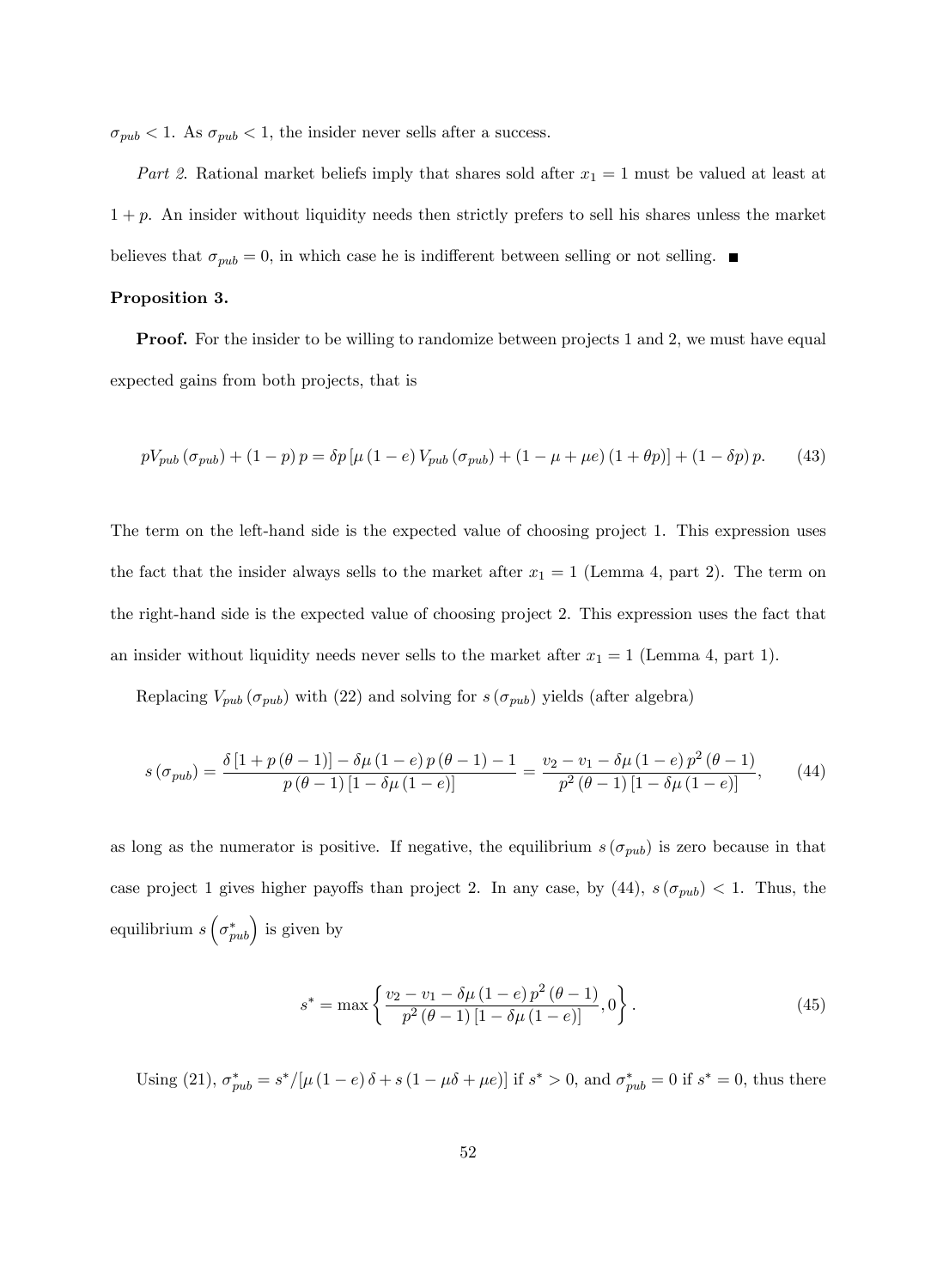is a one-to-one mapping between  $\sigma_{pub}^*$  and  $s^*$ .

If  $v_1 \ge v_2 - \delta \mu (1-e) p^2 (\theta - 1)$ , then from (45)  $s^* = 0 \Rightarrow \sigma_{pub}^* = 0$ . If  $v_1 < v_2 - \delta \mu (1-e) p^2 (\theta - 1)$ then we must have  $\sigma_{pub}^* \in (0, 1)$ .

#### Proposition 4.

**Proof.** From Proposition 3,  $\sigma_{pub}^*$  is strictly increasing in  $s^*$  if  $\sigma_{pub}^* \in (0,1)$ . Therefore, we can obtain the effect of each parameter on  $\sigma_{pub}^*$  by its effect on  $s^*$  using  $\frac{\partial \sigma_{pub}^*}{\partial x} = \frac{\partial \sigma_{pub}^*}{\partial s^*}$  $\frac{\partial s^*}{\partial x}$ , where x is the parameter of interest and  $\frac{\partial \sigma_{pub}^*}{\partial s^*} > 0$ . From (44), we have  $\frac{\partial s^*}{\partial \theta} = \frac{1-\delta}{p[1-\delta\mu(1-e)](\theta-1)^2} > 0$ ,  $\frac{\partial s^*}{\partial \delta} =$  $\frac{(1-\mu+\mu e)[p(\theta-1)+1]}{p(\theta-1)[1-\delta\mu(1-e)]^2} > 0$ ,  $\frac{\partial s^*}{\partial e} = \delta(1-\delta)\mu \frac{1+p(\theta-1)}{p(\theta-1)[1-\delta\mu(1-e)]^2} > 0$  and  $\frac{\partial s^*}{\partial \mu} = -\delta(1-\delta)(1-e) \frac{1+p(\theta-1)}{p(\theta-1)[1-\delta\mu(1-e)]^2} < 0$  $0.$ 

#### Lemma 5.

**Proof.** The proof follows by algebra. To save on notation, we use  $\sigma$  instead of  $\sigma_{pub}^*$ . We have  $u_{pub} \equiv \sigma u_{pub,2} + (1 - \sigma) u_{pub,1}$ , thus using the expressions for  $u_{pub,1}$  and  $u_{pub,2}$  we get

$$
u_{pub} = [(1 - \sigma) p + \sigma \mu (1 - e) \delta p] V_{pub}(\sigma)
$$
  
+ (1 - \sigma) (1 - p) p + \sigma [\delta p (1 - \mu + \mu e) (1 + \theta p) + (1 - \delta p) p]. (46)

Substituting (21) in (22) we get

$$
V_{pub}(\sigma) = 1 + p + s(\sigma) (\theta - 1) p
$$
\n
$$
= \frac{(1 - \sigma) p(1 + p) + \sigma \mu (1 - e) \delta p (1 + \theta p)}{(1 - \sigma) p + \sigma \mu (1 - e) \delta p}.
$$
\n(47)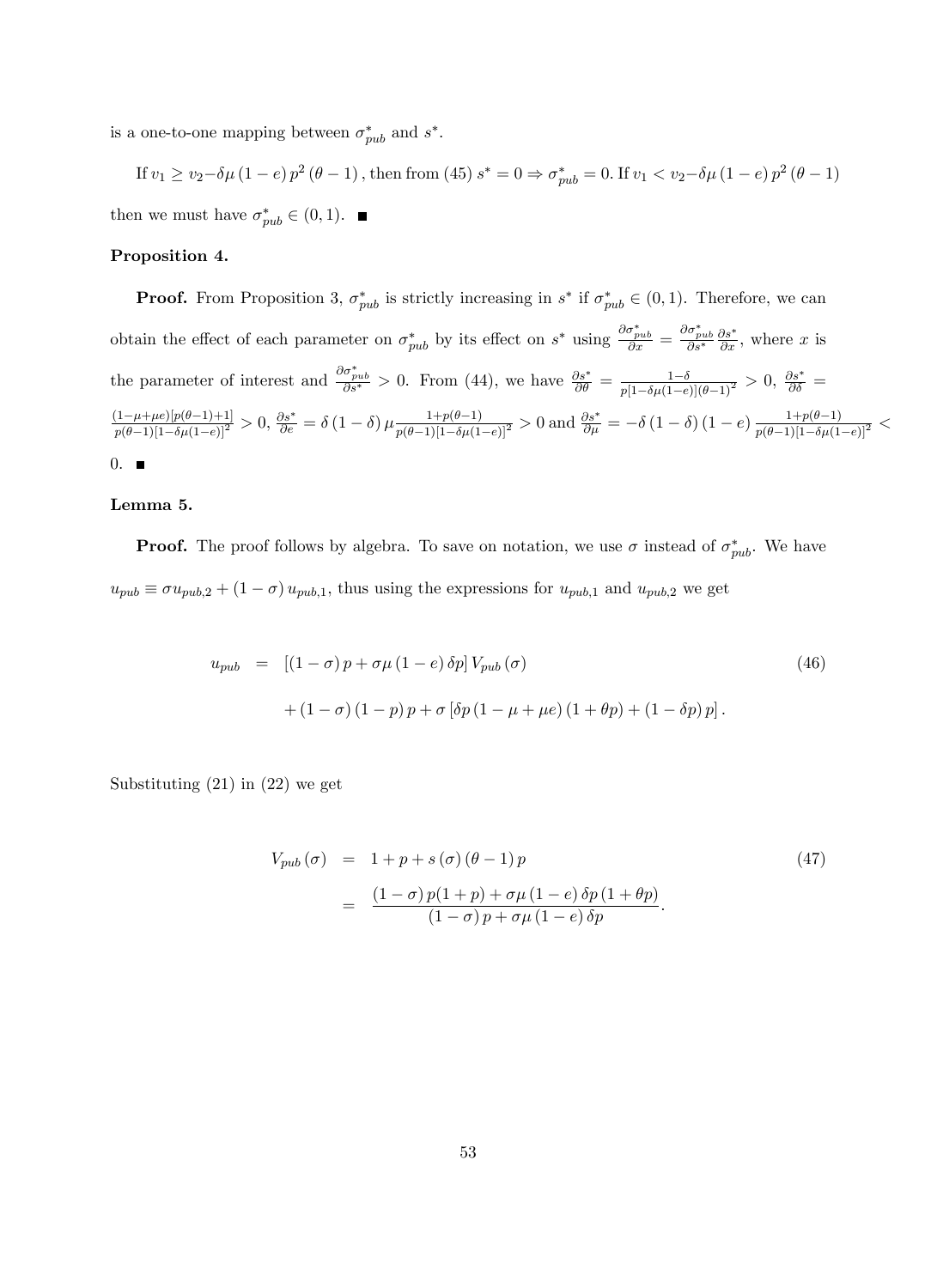Thus,

$$
u_{pub} = [(1 - \sigma) p + \sigma \mu (1 - e) \delta p] \frac{(1 - \sigma) p(1 + p) + \sigma \mu (1 - e) \delta p (1 + \theta p)}{(1 - \sigma) p + \sigma \mu (1 - e) \delta p} \qquad (48)
$$
  
+ 
$$
(1 - \sigma) (1 - p) p + \sigma [\delta p (1 - \mu + \mu e) (1 + \theta p) + (1 - \delta p) p]
$$
  
= 
$$
(1 - \sigma) 2p + \sigma [\delta p (1 + \theta p) + (1 - \delta p) p]
$$
  
= 
$$
(1 - \sigma) v_1 + \sigma v_2,
$$
 (48)

which completes the proof.  $\blacksquare$ 

## Proposition 5.

**Proof.** From the expressions of  $W_{priv}$  and  $W_{pub}$  in (17) and (29), we obtain  $W_{priv} \geq W_{pub} \Leftrightarrow$  $\left(\sigma_{priv}^* - \sigma_{pub}^*\right)(v_2 - v_1) \geq aI.$ 

# Proposition 6.

**Proof.** Suppose  $v_2 \ge v_1$ . Then from Proposition 1 we have  $\sigma_{priv}^* = 1$  and from Proposition 3 we know that  $\sigma_{pub}^* < 1$  always. Thus,  $\sigma_{priv}^* > \sigma_{pub}^*$  if  $v_2 \ge v_1$ . Suppose instead that  $v_2 < v_1$ . Proposition 3 implies that  $\sigma_{pub}^* = 0$ , thus  $\sigma_{priv}^* \ge \sigma_{pub}^*$ .

# Corollary 2.

**Proof.** By Proposition 5, if  $a = 0$ , the insider prefers the private ownership structure if  $\left(\sigma_{priv}^{*}-\sigma_{pub}^{*}\right)(v_2-v_1) \geq 0$ . We need to consider three cases. (1) If  $v_2 > v_1$ , the condition reduces to  $\sigma_{priv}^* \ge \sigma_{pub}^*$ . From Propositions 1 and 3,  $\sigma_{priv}^* = 1$  and  $\sigma_{pub}^* < 1$ . Therefore,  $\sigma_{priv}^* > \sigma_{pub}^*$  and the insider goes private. (2) If  $v_1 > v_2$ , then the condition to go private reduces to  $\sigma_{priv}^* \leq \sigma_{pub}^*$ . By proposition 1,  $\sigma_{priv}^* > 0$  if  $\frac{v_1 - v_2}{p(1 - \delta)} < T(0)$  and  $\sigma_{priv}^* = 0$  if  $\frac{v_1 - v_2}{p(1 - \delta)} \geq T(0)$ . By proposition 3,  $\sigma_{pub}^* = 0$ . Thus, we have  $\sigma_{priv}^* > \sigma_{pub}^*$  if  $\frac{v_1 - v_2}{p(1 - \delta)} < T(0)$  (the insider then goes public), and  $\sigma_{priv}^* = \sigma_{pub}^*$  otherwise (the insider is then indifferent between going public or private). (3) If  $v_1 = v_2$ , then  $(\sigma_{priv}^* - \sigma_{pub}^*) (v_2 - v_1) = 0$  and the insider is indifferent between going public or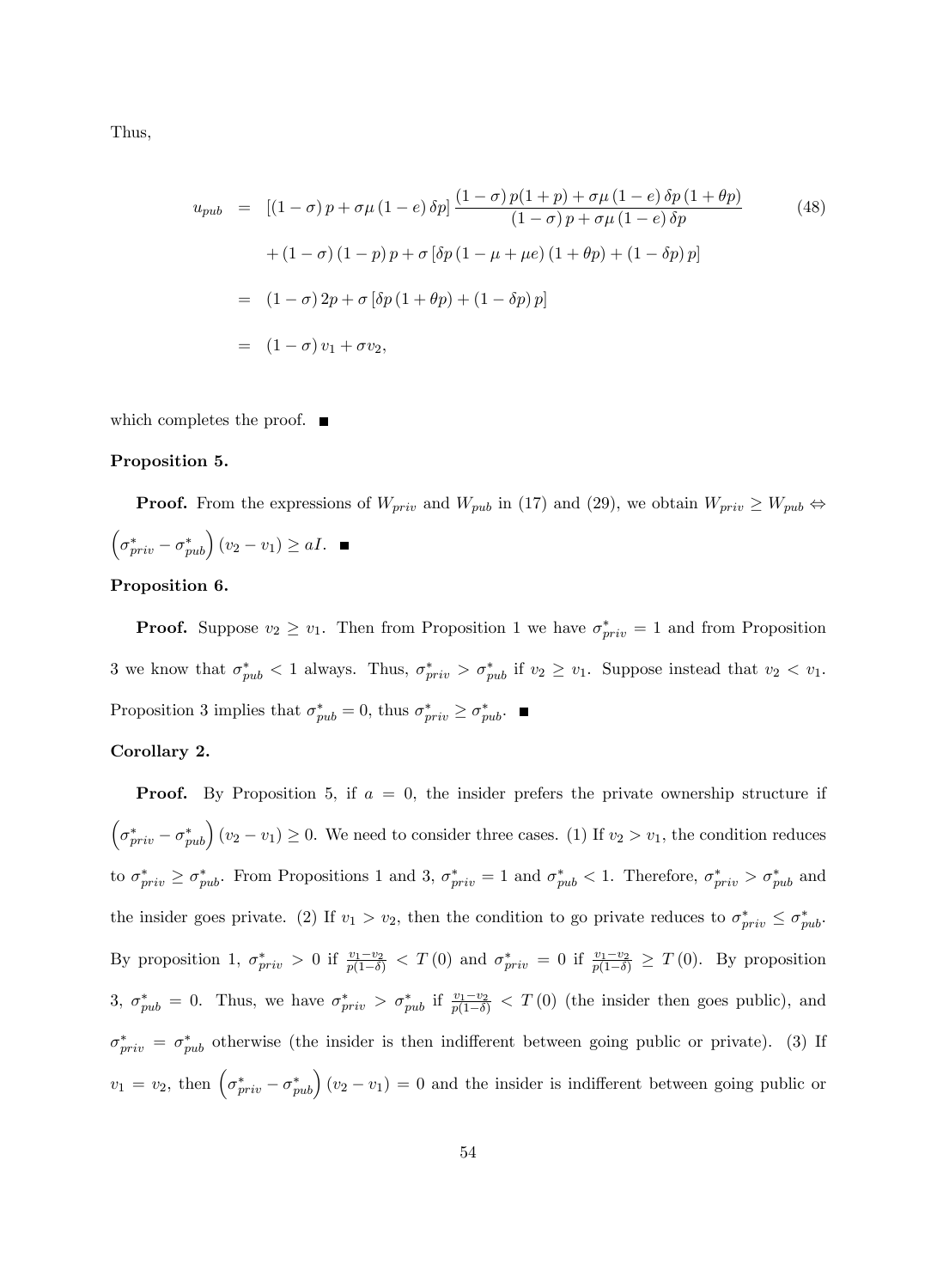private.

Lemma 6.

**Proof.** From  $V_{priv} (\sigma_{priv}, b) = m (\sigma_{priv}, b) [\sigma_{priv}v_2 + (1 - \sigma_{priv})v_1] + (1 - m)p$  and

$$
m\left(\sigma_{priv},b\right) = \frac{\mu}{\mu + \left(1 - \mu\right)\left[\sigma_{priv}\left(1 - \delta p\right) + \left(1 - \sigma_{priv}\right)\left(1 - p\right)\right]b},\tag{49}
$$

we obtain

$$
V_{priv} (\sigma_{priv}, b) = \frac{\mu \left[ v_1 + \sigma_{priv} (v_2 - v_1) \right] + (1 - \mu) \left[ 1 - p + \sigma_{priv} p \left( 1 - \delta \right) \right] pb}{\mu + (1 - \mu) \left[ 1 - p + \sigma_{priv} p \left( 1 - \delta \right) \right] b}.
$$
 (50)

We split the proof into three parts, for  $b = 1$ ,  $b = 0$ , and  $0 < b < 1$ .

(1) For  $b = 1$  to be part of an optimal strategy for the insider, we need  $kV_{priv}(\sigma_{priv}, 1) \geq p$ . Substituting the expression of  $V_{priv}(\sigma_{priv}, 1)$ , the condition for selling is

$$
k \ge \frac{\mu p + (1 - \mu) [1 - p + \sigma_{priv} p (1 - \delta)] p}{\mu [v_1 + \sigma_{priv} (v_2 - v_1)] + (1 - \mu) [1 - p + \sigma_{priv} p (1 - \delta)] p} \equiv k_1.
$$
 (51)

Because  $v_1 + \sigma_{priv}(v_2 - v_1) > p$ ,  $k_1 < 1$ . Thus, there exist values for k such that  $k > k_1$ , in which case  $b = 1$  is the optimal action for the insider.

(2) For  $b = 0$  to be part of an equilibrium strategy for the insider, we need  $kV_{priv}(\sigma_{priv}, 0) \leq p$ . Similar algebra shows that this condition is equivalent to

$$
k \le \frac{p}{v_1 + \sigma_{priv}(v_2 - v_1)} \equiv k_2,\tag{52}
$$

where  $0 < k_2 < k_1$ .

(3) If  $k \in (k_2, k_1)$ , any equilibrium must be in strictly mixed strategies. Imposing the condition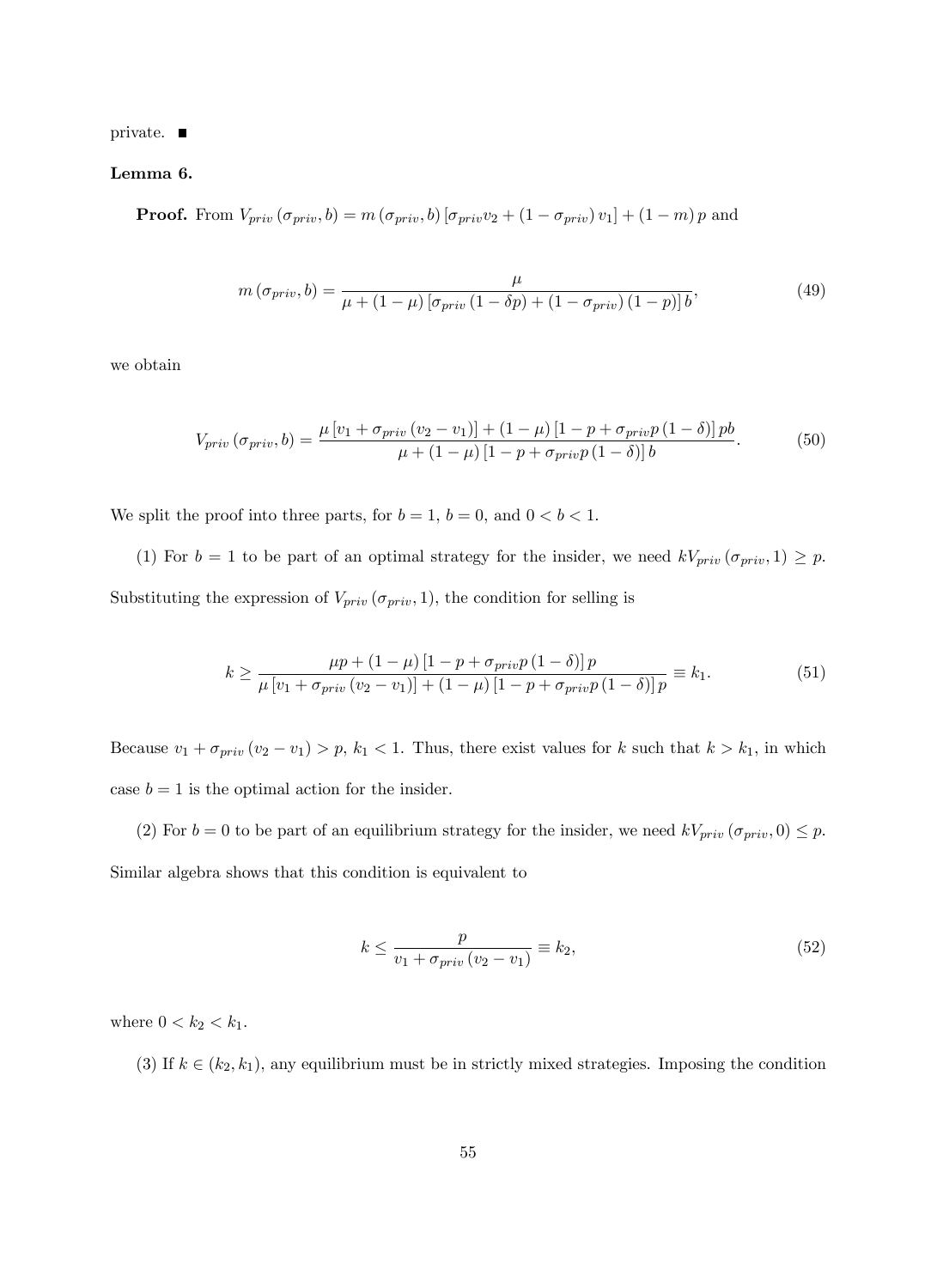$kV(\sigma_{priv}, b) = p$  leads to

$$
b = \mu \frac{k \left[ v_1 + \sigma_{priv} \left( v_2 - v_1 \right) \right] - p}{\left( 1 - k \right) \left( 1 - \mu \right) \left[ 1 - p + \sigma_{priv} p \left( 1 - \delta \right) \right] p}.
$$
\n(53)

Substituting in (53) shows that  $b = 0$  if  $k = k_2$ , and that  $b = 1$  if  $k = k_1$ . Furthermore, b is strictly increasing in k, as  $\frac{\partial b}{\partial k} = \mu \frac{v_1 + \sigma(v_2 - v_2) - p}{p(1 - \mu)(1 - k)^2 (1 - p + p\sigma)}$  $\frac{v_1+o(v_2-v_2)-p}{p(1-\mu)(1-k)^2(1-p+p\sigma(1-\delta))} > 0.$  Therefore,  $b \in (0,1)$  for  $k \in (k_2, k_1)$ .

# Proposition 7.

**Proof.** The equilibrium value of  $\sigma_{priv}$  must satisfy the incentive compatibility (IC) constraints:

$$
v_2 - v_1 + p(1 - \delta) T(1) \ge 0 \qquad \text{if } \sigma_{priv} = 1 \text{ (project 2)}
$$
  

$$
v_2 - v_1 + p(1 - \delta) T(\sigma_{priv}) = 0 \quad \text{if } \sigma_{priv} \in (0, 1) \text{ (mixed strategies)}
$$
  

$$
v_2 - v_1 + p(1 - \delta) T(0) \le 0 \qquad \text{if } \sigma_{priv} = 0 \text{ (project 1)}
$$

where  $T(\sigma_{priv}) \equiv \max \{kV_{priv} (\sigma_{priv}, b(\sigma_{priv})) - p, 0\} \ge 0.$ 

**Case 1.** If  $v_2 - v_1 > 0$ , then the IC condition for project 2,  $v_2 - v_1 + p(1 - \delta)T(1) \ge 0$ , is trivially satisfied as  $T(\sigma_{priv}) \geq 0$  for any  $\sigma_{priv}$ . On the other hand, there is no  $\sigma_{priv}$  such that the IC conditions for project 1 or for mixed strategies can be satisfied. Therefore,  $\sigma_{priv}^{*} = 1$  is the only equilibrium.

**Case 2.** If  $v_1 - v_2 > 0$ . Suppose first that we have an equilibrium where  $\sigma_{priv} > 0$ . From the IC constraints, we know that we need  $T(\sigma_{priv}) > 0$ , which implies  $b(\sigma_{priv}) = 1$ . Thus, conditional on  $\sigma_{priv} > 0$  and  $v_1 - v_2 > 0$ , we have

$$
\frac{\partial V(\sigma_{priv})}{\partial \sigma_{priv}} = \frac{\partial m(\sigma_{priv}, 1)}{\partial \sigma_{priv}} [\sigma_{priv} v_2 + (1 - \sigma_{priv}) v_1 - p] - (v_1 - v_2) m(\sigma_{priv}, 1) < 0 \tag{55}
$$

because  $\frac{\partial m(\sigma_{priv},1)}{\partial \sigma_{priv}} < 0$  and  $\sigma_{priv}v_2 + (1 - \sigma_{priv})v_1 - p > 0$ . Therefore, the value for the option to exit is minimized at  $\sigma_{priv} = 1$ . Notice that, unlike the case of  $k = 0$ , there might be a set of values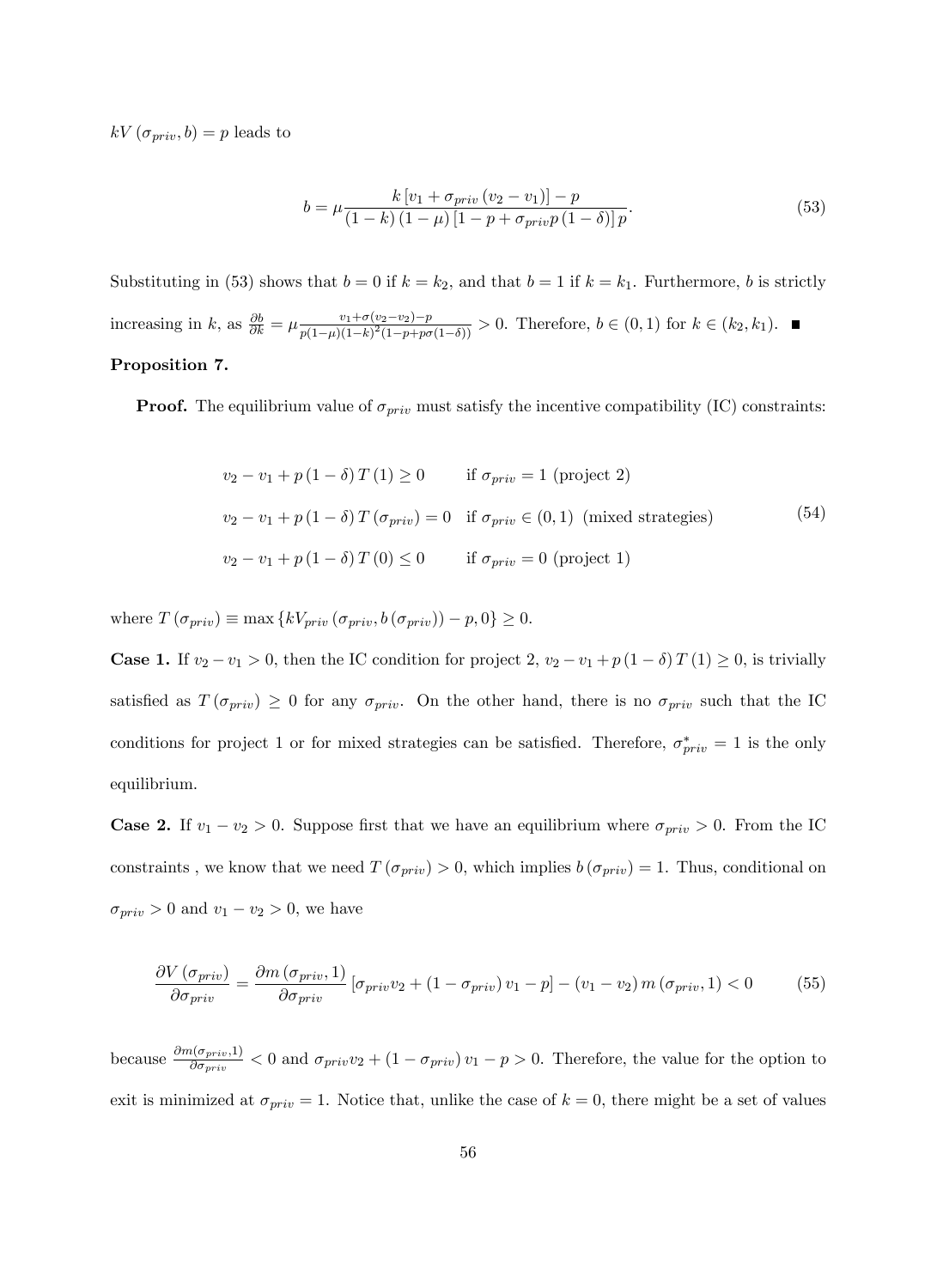$\sigma \in [0, 1]$  that minimize  $T(\sigma)$ , because  $T(\sigma)$  is no longer strictly positive.

If  $\frac{v_1-v_2}{p(1-\delta)} \leq T(1)$ , then the IC condition for project 2 is satisfied for any  $\sigma_{priv}$ , while there is no  $\sigma_{priv}$  < 1 such that the IC conditions for project 1 or for mixed strategies can be satisfied. Therefore,  $\sigma_{priv}^* = 1$  is the only equilibrium.

If  $T(1) < \frac{v_1-v_2}{p(1-\delta)} < T(0)$ , as  $T(\sigma_{priv})$  is continuous and (weakly) decreasing in  $\sigma_{priv} \in (0,1)$ , there exists a unique  $\sigma_{priv}^* \in (0,1)$  such that  $T(\sigma_{priv}^*) = \frac{v_1 - v_2}{p(1 - \delta)}$ . In this case, the IC condition for mixed strategies holds exactly at  $\sigma_{priv}^*$  and  $u_{priv,1} = u_{priv,2}$ .

If  $T(0) \leq \frac{v_1-v_2}{p(1-\delta)}$  $\frac{v_1-v_2}{p(1-\delta)}$ , then the IC condition for project 1 is satisfied for any  $\sigma_{priv}$ , while there is no  $\sigma_{priv} > 0$  such that the IC conditions for project 2 or for mixed strategies can be satisfied. Therefore,  $\sigma_{priv}^* = 0$  is the only equilibrium.

**Case 3.**  $v_1 = v_2$ . Define the interval  $\phi \equiv [\sigma_L, 1] = \arg \min_{\sigma} T(\sigma)$ . If  $T(1) > 0$ , then the IC constraint for project 2 is satisfied with strict inequality, implying a unique equilibrium  $\sigma_{priv}^{*} = 1$ . In this case,  $\sigma_L = 1$  and  $\phi$  is a singleton.

If  $T(1) = 0$ , then  $T(\sigma_{priv}) = \max\{kV_{priv}(\sigma_{priv}, b(\sigma_{priv})) - p, 0\} = 0$  for any  $\sigma_{priv}^* \in [\sigma_L, 1]$ , which implies that the insider is indifferent between any  $\sigma_{priv}^* \in [\sigma_L, 1]$ , proving the result.

## Lemma 7.

Proof. The ex ante share values for the insider under projects 1 and 2 are

$$
u_{priv,1} \equiv \mu k V_{priv} (\sigma, b) + (1 - \mu) \{ (1 - p) [bk V_{priv} (\sigma, b) + (1 - b)p] + p (1 + p) \}
$$
(56)

$$
u_{priv,2} \equiv \mu k V_{priv} (\sigma, b) + (1 - \mu) \{ (1 - \delta p) [bk V_{priv} (\sigma, b) + (1 - b)p] \} + \delta p (1 + \theta p) \}, \quad (57)
$$

which are also the valuations for the investors at date 0, given our assumption that investors share the same liquidity shock. Because investors do not know which project will be chosen at the time they invest, in equilibrium they are willing to buy each share by  $\sigma u_{priv,2} + (1 - \sigma) u_{priv,1}$ , which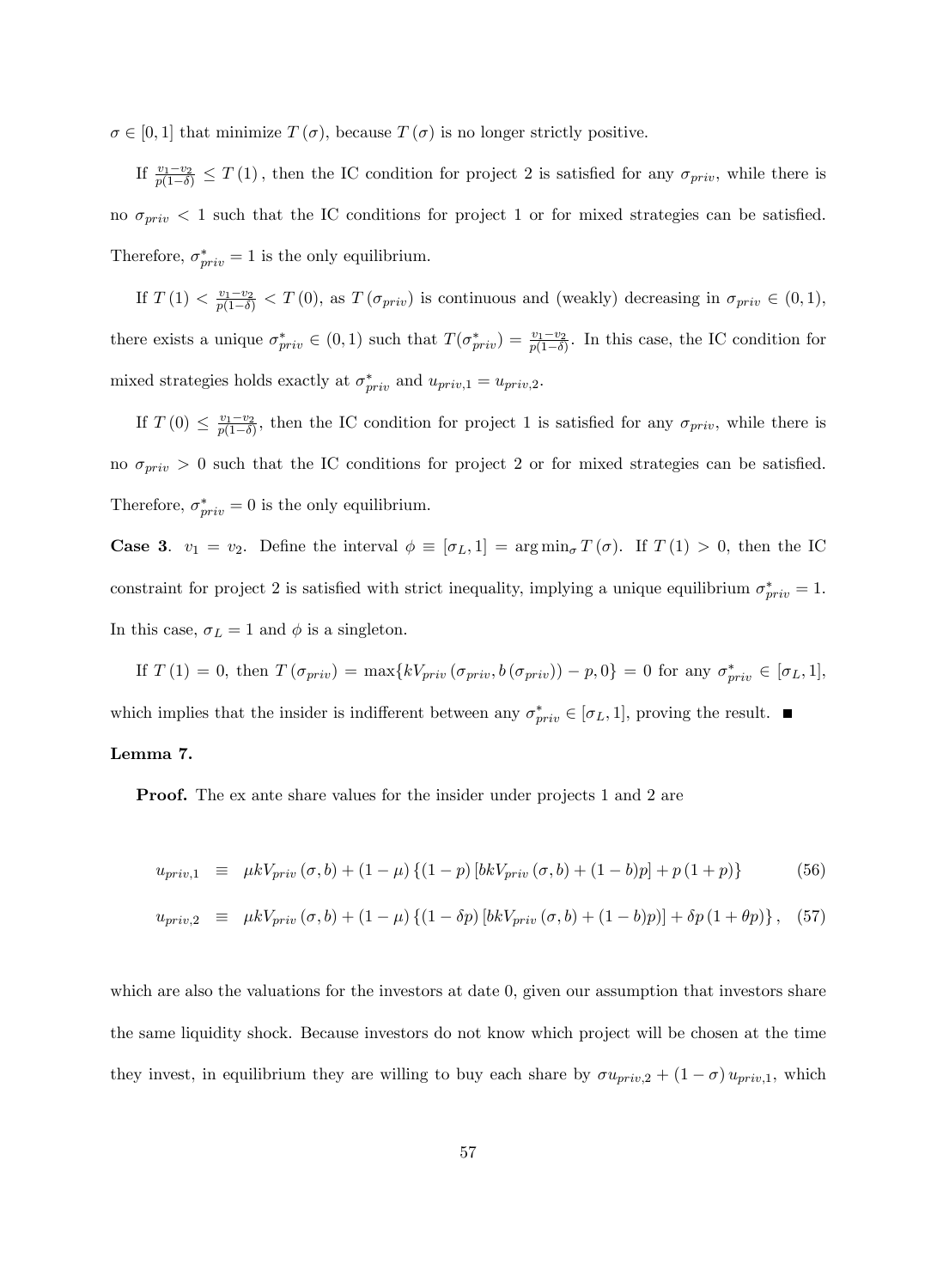implies

$$
\alpha^* = 1 - \frac{I}{c_{priv}[\sigma u_{priv,2} + (1 - \sigma) u_{priv,1}]}.
$$
\n
$$
(58)
$$

We thus have

$$
W_{priv} = \left\{ 1 - \frac{I}{c_{priv}[\sigma u_{priv,2} + (1 - \sigma) u_{priv,1}]} \right\} [\sigma u_{priv,2} + (1 - \sigma) u_{priv,1}]
$$
  

$$
= \sigma u_{priv,2} + (1 - \sigma) u_{priv,1} - \frac{I}{c_{priv}}.
$$
 (59)

To prove this Lemma we to consider three different cases.

(1) Suppose that  $k \geq k_1$ . Thus, from Lemma 6 we have that  $b = 1$ . Define

$$
u_1(\sigma, k=1) \equiv \mu V_{priv}(\sigma, 1) + (1-\mu) [(1-p) V_{priv}(\sigma, 1) + p(1+p)] \tag{60}
$$

$$
u_2(\sigma, k=1) \equiv \mu V_{priv}(\sigma, 1) + (1 - \mu) [(1 - \delta p) V_{priv}(\sigma, 1) + \delta p (1 + \theta p)]. \tag{61}
$$

These are the ex ante utilities if  $k$  is 1. Thus,

$$
u_{priv,1} = u_1 (\sigma, k = 1) - [\mu + (1 - \mu) (1 - p)] (1 - k) V_{priv} (\sigma, 1)
$$
 (62)

$$
u_{priv,2} = u_2 (\sigma, k = 1) - [\mu + (1 - \mu) (1 - \delta p)] (1 - k) V_{priv} (\sigma, 1).
$$
 (63)

The value of one share held by the insider is thus

$$
\sigma u_{priv,2} + (1 - \sigma) u_{priv,1} = \sigma u_2 (\sigma, k = 1) + (1 - \sigma) u_1 (\sigma, k = 1)
$$

$$
- [\mu + (1 - \mu)] [\sigma (1 - \delta p) + (1 - \sigma) (1 - p)] (1 - k) V_{priv} (\sigma, 1) (64)
$$

From Lemma 3, we know that  $\sigma u_2 (\sigma, k = 1) + (1 - \sigma) u_1 (\sigma, k = 1) = \sigma v_2 + (1 - \sigma) v_1$ . Thus, from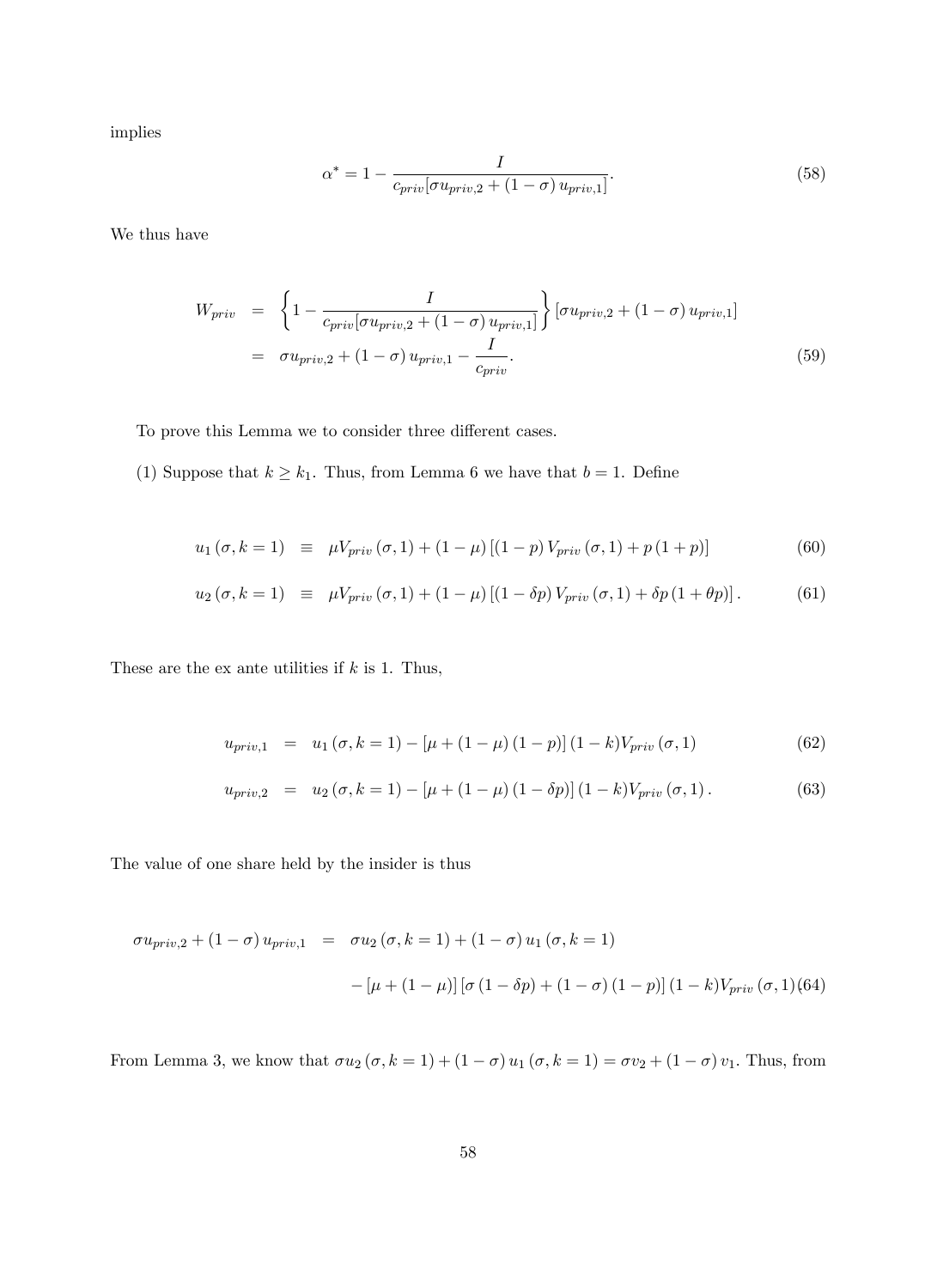(59) we have

$$
W_{priv} = \sigma v_2 + (1 - \sigma) v_1 - \frac{I}{c_{priv}}
$$
  
 
$$
- [\mu + (1 - \mu)] [\sigma (1 - \delta p) + (1 - \sigma) (1 - p)] (1 - k) V_{priv} (\sigma, 1).
$$
 (65)

From

$$
V_{priv}(\sigma, b) = \frac{\mu \left[v_1 + \sigma \left(v_2 - v_1\right)\right] + (1 - \mu) \left[1 - p + \sigma p \left(1 - \delta\right)\right] pb}{\mu + (1 - \mu) \left[1 - p + \sigma p \left(1 - \delta\right)\right] b},\tag{66}
$$

we get

$$
W_{priv} = \sigma v_2 + (1 - \sigma) v_1 - \frac{I}{c_{priv}}
$$
  
-(1 - k) { $\mu$  [ $\sigma v_2$  + (1 -  $\sigma$ )  $v_1$ ] + (1 -  $\mu$ ) [1 -  $p$  +  $\sigma p$  (1 -  $\delta$ )]  $p$ }. (67)

(2) Suppose that  $k \in (k_2, k_1)$ . In this case, the insider is indifferent between selling and not selling and thus  $kV(\sigma, b(\sigma)) = p$ . We then have

$$
u_{priv,1} \equiv \mu p + (1 - \mu) [(1 - p) p + p (1 + p)] = \mu p + (1 - \mu) v_1 \tag{68}
$$

$$
u_{priv,2} \equiv \mu p + (1 - \mu) [(1 - \delta p) p + \delta p (1 + \theta p)] = \mu p + (1 - \mu) v_2. \tag{69}
$$

Thus

$$
\sigma u_{priv,2} + (1 - \sigma) u_{priv,1} = \sigma v_2 + (1 - \sigma) v_1 - \mu [\sigma v_2 + (1 - \sigma) v_1 - p]. \tag{70}
$$

Thus, from (59) we have

$$
W_{priv} = \sigma v_2 + (1 - \sigma) v_1 - \frac{I}{c_{priv}} - \mu \left[ \sigma v_2 + (1 - \sigma) v_1 - p \right]. \tag{71}
$$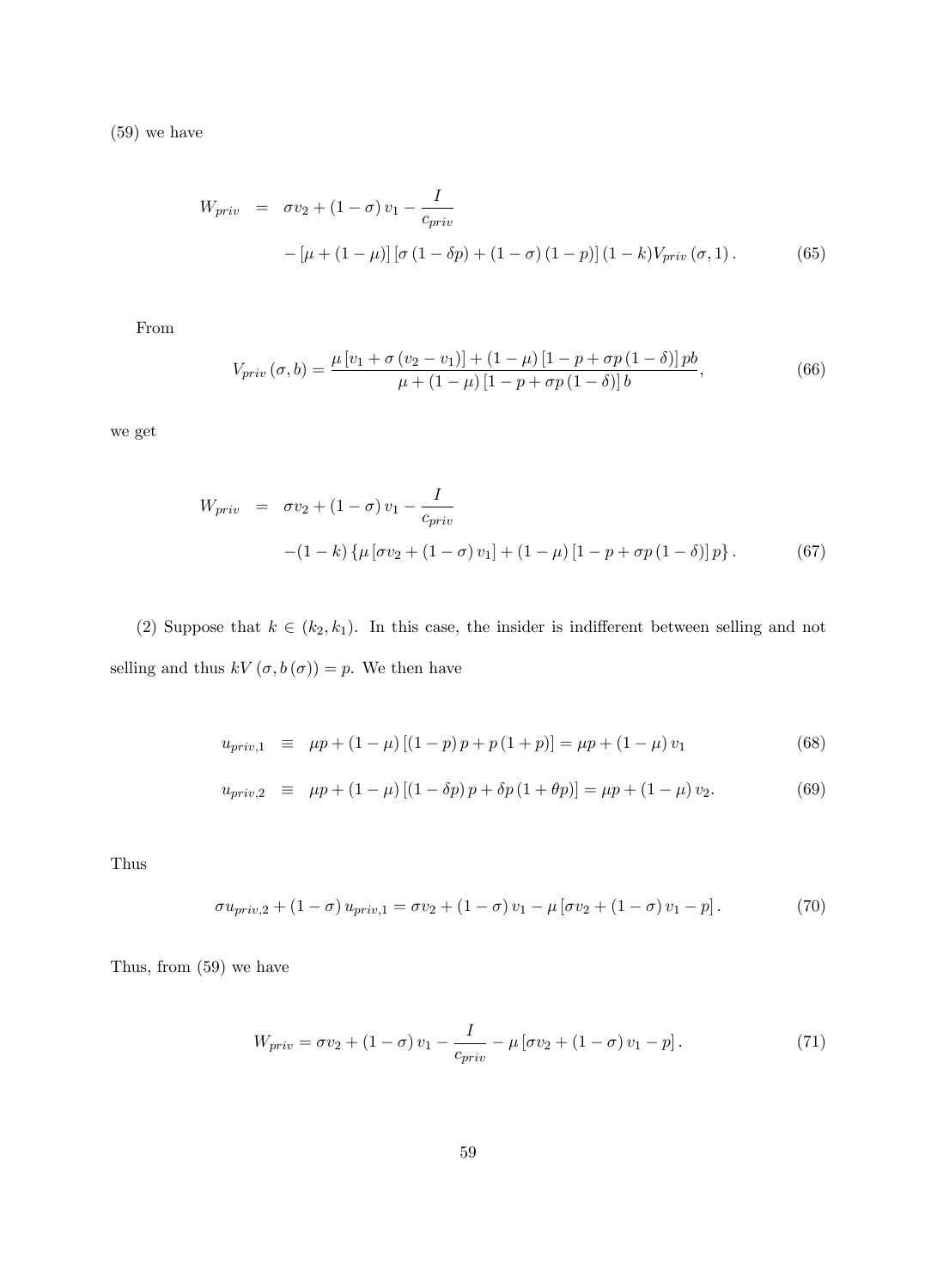(3) Suppose that  $k \leq k_2$ . From Lemma 6,  $b = 0$ . Thus,

$$
u_{priv,1} \equiv \mu k V_{priv} (\sigma, 0) + (1 - \mu) v_1 \tag{72}
$$

$$
u_{priv,2} \equiv \mu k V_{priv} (\sigma, 0) + (1 - \mu) v_2. \tag{73}
$$

Thus

$$
\sigma u_{priv,2} + (1 - \sigma) u_{priv,1} = \sigma v_2 + (1 - \sigma) v_1 - \mu [\sigma v_2 + (1 - \sigma) v_1 - kV_{priv} (\sigma, 0)]
$$
  

$$
= \sigma v_2 + (1 - \sigma) v_1 - \mu (1 - k) [\sigma v_2 + (1 - \sigma) v_1]. \tag{74}
$$

Thus, from (59) we have

$$
W_{priv} = \sigma v_2 + \left(1 - \sigma\right)v_1 - \frac{I}{c_{priv}} - \mu\left(1 - k\right)\left[\sigma v_2 + \left(1 - \sigma\right)v_1\right].
$$

#### $\blacksquare$

## Proposition 8.

**Proof.** Define  $w(k) \equiv W_{priv} - W_{pub}$ . The insider chooses the private structure if  $w(k) > 0$ . With  $c_{priv} = c_{pub}$ , the expression of  $w(k)$  simplifies to  $w(k) = u_{priv} - u_{pub}$ . Notice that the value of  $u_{pub}$  does not depend on k, as k affects the sale of shares only in the private case.

Part 1. If  $v_1 \ge v_2$ , by Proposition 3,  $\sigma_{pub}^* = 0$ , then  $u_{pub} = v_1$ . If  $k < 1$ , the insider is strictly worse off by choosing the private structure, because under the private structure  $\sigma_{priv}^* \geq 0$  and the illiquidity cost  $L(k)$  is strictly positive.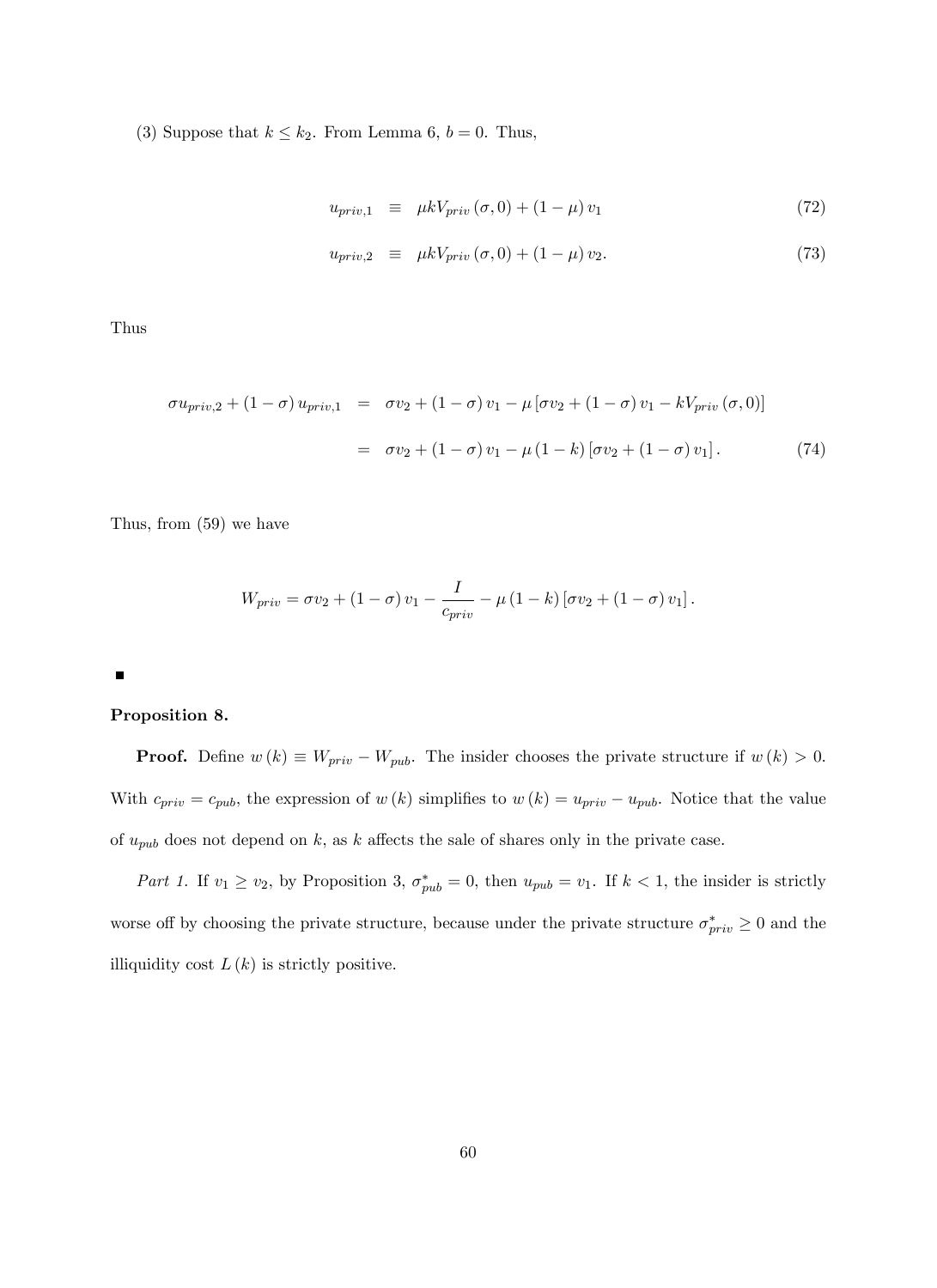Part 2. If  $v_2 > v_1$  then, by Proposition 3, after some algebra,

$$
\sigma_{pub}^{*} = \begin{cases}\n\frac{v_2 - v_1 - \delta \mu p^2 (\theta - 1)}{(v_2 - v_1)(1 - \delta \mu)}, & \text{if } \mu < \mu_L \equiv \frac{v_2 - v_1}{\delta p^2 (\theta - 1)}, \\
0, & \text{if } \mu \ge \mu_L.\n\end{cases}
$$
\n(75)

By Proposition 6,  $\sigma_{priv}^{*} = 1$ . Thus,  $u_{priv} = v_2 - L(k)$ . To show that there exists a  $k^* \in (0,1)$ such that the insider chooses the private structure if  $k \geq k^*$ , we need to show that  $w(k)$  is nondecreasing and that a unique  $k^* \in (0,1)$  exists such that  $w(k^*) = 0$ . To prove the existence of at least one  $k^* \in (0,1)$  such that  $w(k^*) = 0$ , it suffices to show that the function  $w(k)$  has the following properties:  $w(k)$  is continuous in k,  $w(0) < 0$ , and  $w(1) > 0$ . Existence thus follows from the Intermediate Value Theorem. Continuity of  $w(k)$  is easily verified by inspection of the function  $L(k)$ .

(i)  $w(0) < 0$ . Proof: Consider first the case of  $\mu \ge \mu_L$ . In such a case,  $w(0) = W_{priv} - W_{pub} =$  $(1 - \mu) v_2 - v_1$ . Because this function is decreasing in  $\mu$ , it achieves a maximum at  $\mu = \mu_L$ , in which case it becomes

$$
\left[1 - \frac{v_2 - v_1}{\delta p^2 (\theta - 1)}\right] v_2 - v_1 = v_2 - v_1 - \frac{v_2 (v_2 - v_1)}{\delta p^2 (\theta - 1)}
$$
\n(76)

$$
= -(v_2 - v_1) \frac{(1+\delta)}{\delta p(\theta - 1)} < 0.
$$
 (77)

Thus  $w(0)$  is also negative for any  $\mu > \mu_L$ .

What about  $\mu < \mu_L$ ? In this case, we have  $u_{pub} = v_1 + \sigma_{pub}^*(v_2 - v_1)$ , or

$$
u_{pub} = v_1 + \frac{v_2 - v_1 - \delta \mu p^2 (\theta - 1)}{(1 - \delta \mu)},
$$
\n(78)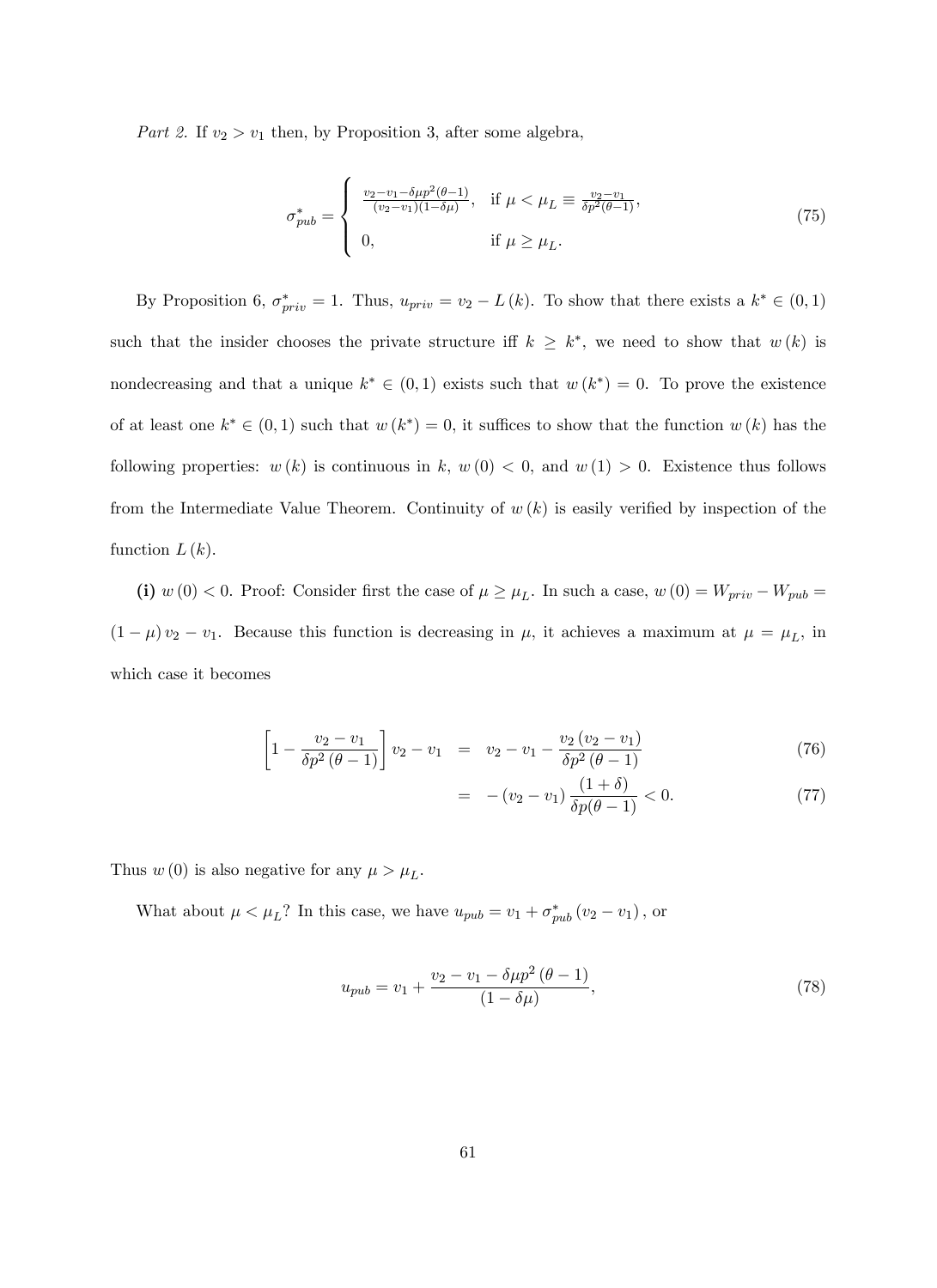which implies

$$
w(0) = (1 - \mu) v_2 - v_1 + \frac{v_2 - v_1 - \delta \mu p^2 (\theta - 1)}{(1 - \delta \mu)}
$$
\n(79)

$$
= (1 - \mu) v_2 - v_1 + p \frac{p \delta (\theta - 1) (1 - \mu) - (1 - \delta)}{(1 - \delta \mu)}.
$$
 (80)

Differentiating this expression with respect to  $\mu$  yields

$$
\frac{\partial w\left(0\right)}{\partial \mu} = -v_2 + p\delta \frac{p\delta\left(\theta - 1\right)\left(1 - \mu\right) - \left(1 - \delta\right) - p\left(\theta - 1\right)\left(1 - \delta\mu\right)}{\left(1 - \delta\mu\right)^2} \tag{81}
$$

$$
= -p\delta \frac{\left[p\left(\theta - 1\right) + 1\right]\left(1 - \delta\right)}{\left(1 - \delta\mu\right)^2} < 0. \tag{82}
$$

Thus, the highest value of w (0) occurs when  $\mu \to 0$ . As  $\lim_{\mu \to 0} w (0) = v_2 - v_2 = 0$ , then  $w (0) < 0$ for all  $\mu > 0$ .

(ii)  $w(1) > 0$ . Proof: This is trivially verified:  $w(1) = v_2 - \sigma_{pub}^* v_2 - \left(1 - \sigma_{pub}^*\right)v_1$ . Proposition 3 implies that  $\sigma_{pub}^* < 1$ , thus  $w(1) > 0$  if  $v_2 > v_1$ .

As a result, there exists at least one  $k^* \in (0,1)$  such that  $w(k^*) = 0$ .

Now we need to show that  $w(k)$  is nondecreasing. We have to consider the different regions in which  $b = 0, 0 < b < 1$ , and  $b = 1$ . In Region 3 ( $k \le k_2$ ), we have  $u_{priv} = v_2 - (1 - k) \mu v_2$  (recall that  $u_{priv} = W_{priv} + \frac{I}{c_{err}}$  $\frac{I}{c_{priv}}$ ; see Lemma 7 for the expressions for  $W_{priv}$  in each case), which is strictly increasing in k. In Region 2 ( $k_2 < k < k_1$ ), we have  $u_{priv} = \mu p + (1 - \mu) v_2$ , which is constant in k. In Region 1 ( $k \ge k_1$ ), we have  $u_{priv} = v_2 - (1 - k) [\mu v_2 + (1 - \mu) (1 - \delta p) p]$ , which is strictly increasing in k. Thus,  $u_{priv}$  is increasing in regions 1 and 3, and constant in region 2. Therefore,  $w(k)$  is nondecreasing in k.

Finally, to prove uniqueness, we have to rule out  $w(k) = 0$  for  $k \in [k_2, k_1]$ . As  $u_{priv}$  is constant in k in this region, it suffices to show that  $w (k_2) < 0$ . If  $\mu \ge \mu_L$ , then  $u_{pub} = v_1$ . Thus,  $w (k_2) = \mu p + (1 - \mu) v_2 - v_1$ , which is decreasing in  $\mu$ . Substituting the expression of  $\mu_L$ , we have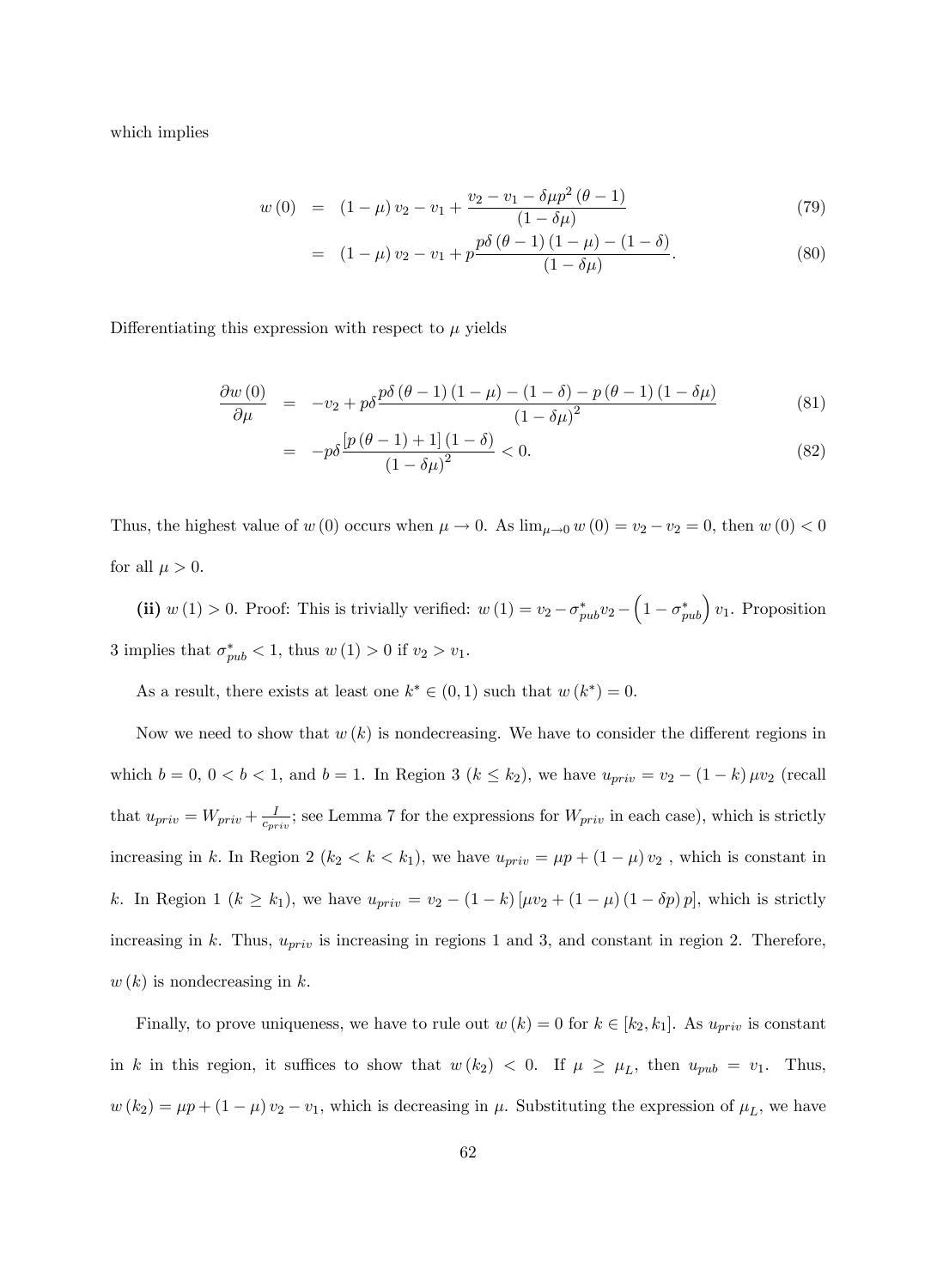that  $w(k_2)|_{\mu=\mu_L} = -\frac{v_2 - v_1}{p(\theta - 1)} < 0$ . If  $\mu < \mu_L$ , then  $w(k_2) = \mu p + (1 - \mu) v_2 - v_1 - \frac{(v_2 - v_1) - \delta p^2(\theta - 1)\mu}{(1 - \delta \mu)}$  $\frac{(1-\delta p^2(\theta-1))\mu}{(1-\delta\mu)}$ We have  $w (k_2) = 0$  trivially if  $\mu = 0$ , which is ruled out by assumption. For  $\mu > 0$ , we have  $w (k_2) < 0 \Leftrightarrow \mu < 1$ , which is always true. Therefore,  $w (k_2) < 0$  for all  $\mu$ , which implies that  $k^* > k_2$ . As  $w(k)$  is constant in  $[k_2, k_1]$ , then  $k^* > k_1$ . Because  $w(k)$  is strictly increasing for

 $k > k_1$ , we have a unique  $k^*$ .

# References

Acharya, V., and K. Subramanian. 2009. Bankruptcy codes and innovation. Review of Financial Studies 22:4949-4988.

Acharya, V., R. Baghai, and K. Subramanian. 2010. Labor laws and innovation. Working paper, New York University, London Business School, and Emory University.

Aghion, P., and J. Tirole. 1994. The management of innovation. *Quarterly Journal of Economics* 109:1185-1209.

Aghion, P., J. Van Reenen, and L. Zingales. 2009. Innovation and institutional ownership. CEP Discussion Paper No 911, February.

Almazan, A., S. Banerji, and A. Motta. 2008. Attracting attention: Cheap managerial talk and costly market monitoring. Journal of Finance 63:1399-1436.

Asker, J. W., J. Farre-Mensa, and A. Ljungqvist. 2011. Does the Stock Market Distort Investment Incentives? ECGI - Finance Working Paper No. 282/2010.

Asquith, P., and D. Mullins. 1986. Equity issues and offering dilution. *Journal of Financial Eco*nomics 15:61-89.

Atanassov, J., V. Nanda, and A. Seru. 2007. Finance and innovation: The case of publicly traded Örms. Working paper, University of Oregon, Arizona State University, and University of Chicago.

Axelson, U., P. Strömberg, and M. Weisbach. 2009. Why are buyouts levered? The financial structure of private equity firms. Journal of Finance 64:1549-1582.

Axelson, U., T. Jenkinson, P. Strömberg, and M. Weisbach. 2010. Borrow cheap, buy high? Determinants of leverage and pricing in buyouts. Working paper, London School of Economics, Oxford University, Stockholm School of Economics, and The Ohio State University.

Bebchuk, L. A., and C. Fershtman. 1994. Insider trading and the managerial choice among risky projects. Journal of Financial and Quantitative Analysis 29:1-13.

Belenzon, S., T. Berkovitz, and P. Bolton. 2009. Intracompany governance and innovation. Working paper, Duke University and Columbia University.

Bernstein, S. 2011. Does Going Public Affect Innovation? Working paper, Harvard University.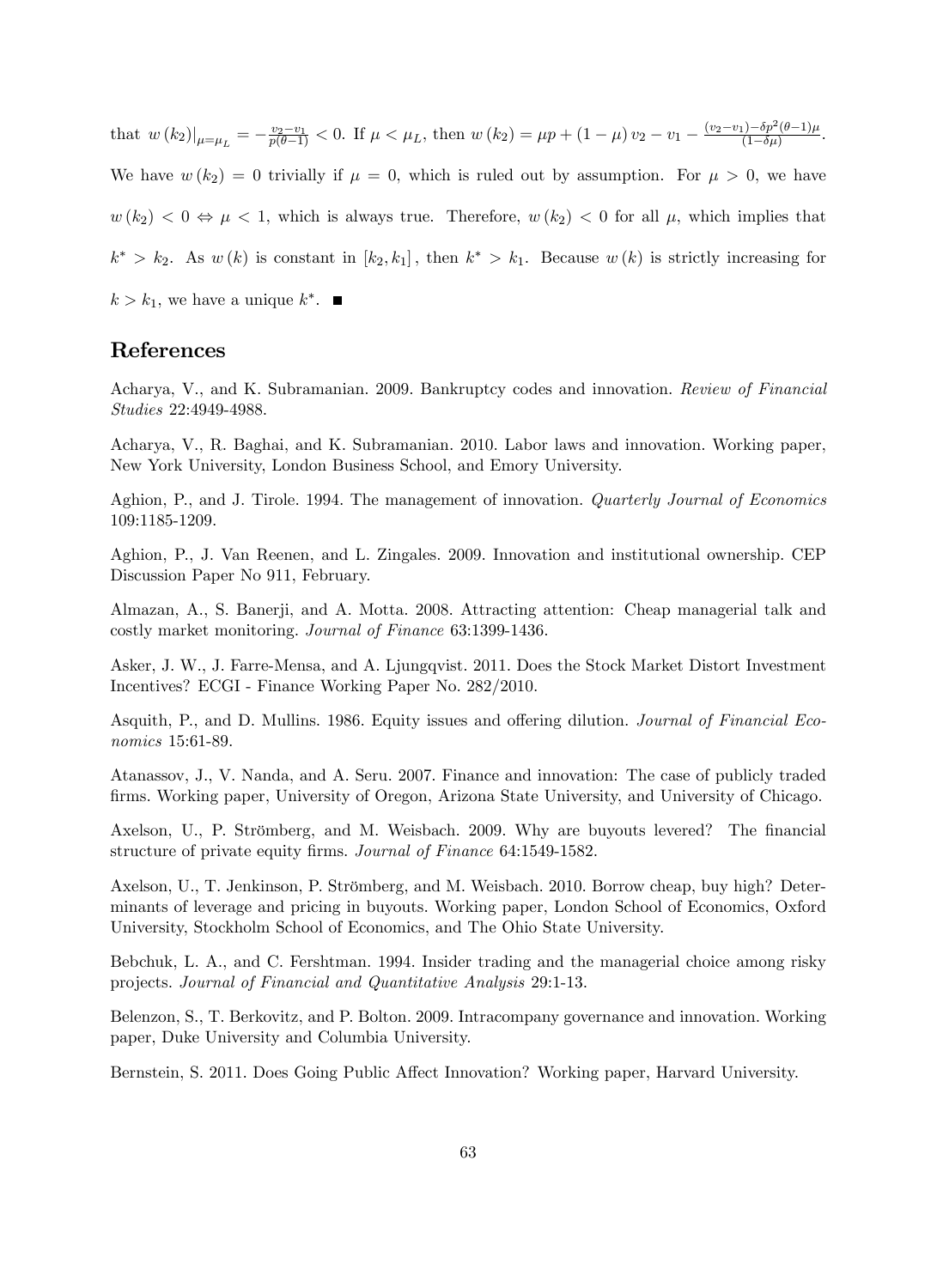Bhattacharya, S., and S. Guriev. 2006. Knowledge disclosure, patents, and the organization of R&D. Journal of the European Economic Association 4:1112-1147.

Bhattacharya, S., and S. Guriev. 2009. Control rights and corporate venturing. Working paper, London School of Economics and New Economic School.

Bhattacharya, S., and J. R. Ritter. 1983. Innovation and Communication: Signaling with Partial Disclosure. Review of Economic Studies 50:331-346.

Biais, B., J-C. Rochet, and P. Woolley. 2009. The lifecycle of the financial sector and other speculative industries. Working paper, Tolouse School of Economics and London School of Economics.

Bolton, P., T. Santos, and J. A. Scheinkman. 2011. Cream skimming in financial markets. Working paper, Columbia University and Princeton University.

Boot, A. W. A., R. Gopalan, and A. V. Thakor. 2006. The entrepreneur's choice between private and public ownership. Journal of Finance 61:803-837.

Boucly, Q., D. Sraer, and D. Thesmar. 2009. Growth LBOs. Forthcoming in the Journal of Financial Economics.

Burkart, M., D. Gromb, and F. Panunzi. 1997. Large shareholders, monitoring, and the value of the firm. *Quarterly Journal of Economics* 112:693-728.

Chemmanur, T. J., and P. Fulghieri. 1999. A theory of the going-public decision. Review of Financial Studies 12:249-279.

Chemmanur, T. J., S. He, and D. Nandy. 2010. The going-public decision and the product market. Review of Financial Studies 23:1855-1908.

Chemmanur, T. J., and Y. Jiao. 2007. Dual class IPOs, share recapitalizations, and unifications: A theoretical analysis. Working paper, Boston College and Rensselaer Polytechnic Institute.

Chemmanur, T. J., E. Loutskina, and X. Tian. 2011. Corporate Venture Capital, Value Creation, and Innovation. Working paper, Boston College, University of Virginia, and Indiana University.

Chemmanur, T. J., and X. Tian. 2010. Do Anti-Takeover Provisions Spur Corporate Innovation? Working paper, Boston College and Indiana University.

Diamond, D. W., and P. H. Dybyig. 1983. Bank runs, deposit insurance, and liquidity. *Journal of* Political Economy 91:401-419.

Dow, J., and G. Gorton. 1997. Stock market efficiency and economic efficiency: Is there a connection? Journal of Finance 52:1087-1129.

Edmans, A. 2009. Blockholders, market efficiency, and managerial myopia. Journal of Finance 64: 2481-2513.

Fang, V. W., X. Tian, and S. Tice. 2010. Does Stock Liquidity Enhance or Impede Firm Innovation? Working Paper, Rutgers University.

Faure-Grimaud, A., and D. Gromb. 2004. Public trading and private incentives. Review of Financial Studies 17:985-1014.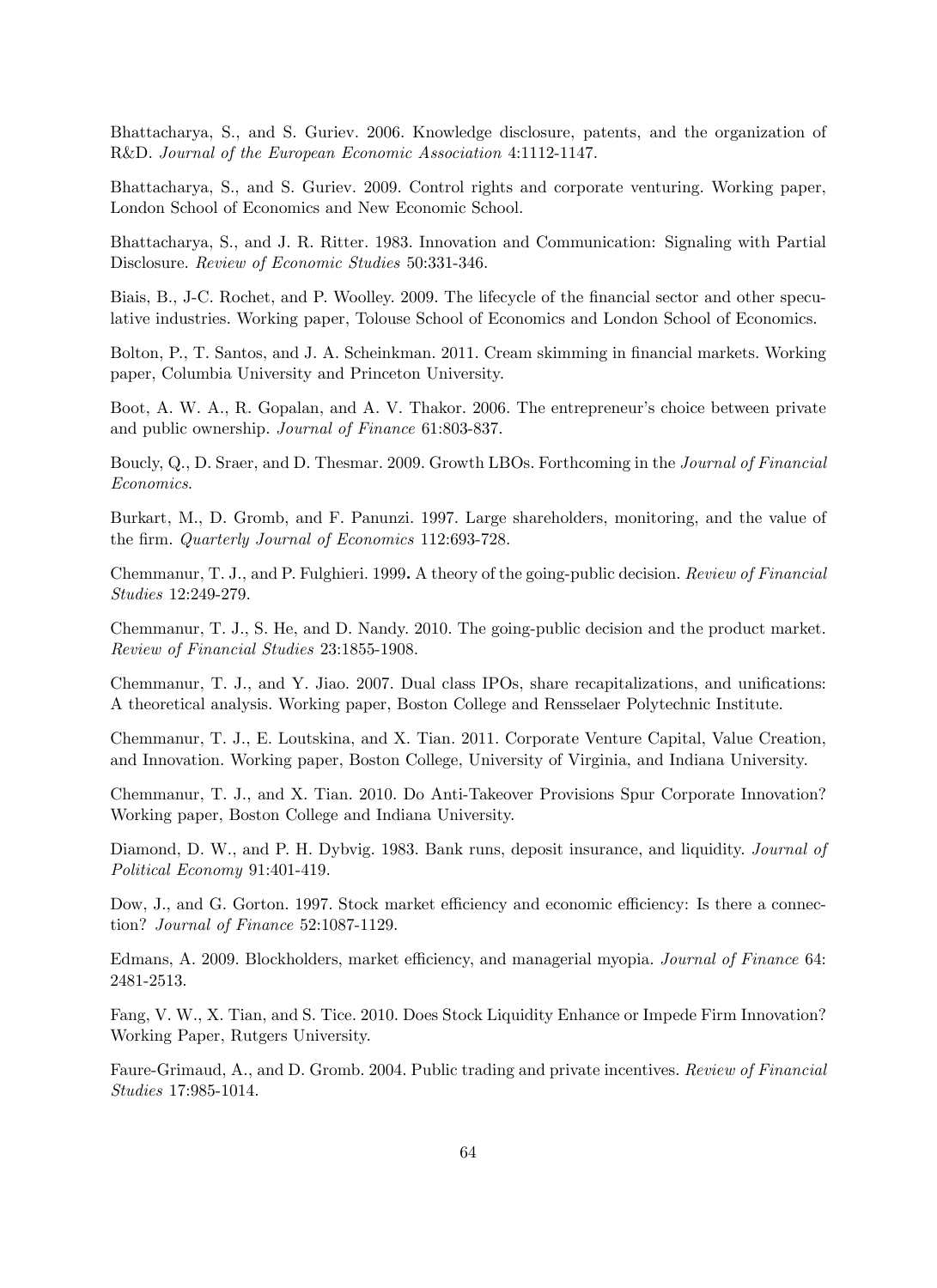Freixas, X., and J-C. Rochet. 1997. Microeconomics of banking. Cambridge and London: The MIT Press.

Fulghieri, P., and M. Sevilir. 2009. Organization and financing of innovation, and the choice between corporate and independent venture capital. Journal of Financial and Quantitative Analysis 44:1291- 1321.

Gompers, P. A. 1996. Grandstanding in the venture capital industry. Journal of Financial Economics 42:133-156.

Hirshleifer, J. 1971. The private and social value of innovation and the reward to inventive activity. American Economic Review 61:561-574.

Holmström, B., and J. Tirole. 1993. Market liquidity and performance monitoring. *Journal of* Political Economy 101:678-709.

Jensen, M. C., and W. H. Meckling. 1976. Theory of the firm: Managerial behavior, agency costs and ownership structure. Journal of Financial Economics 3:305-360.

Kallunki, J-P., H. Nilsson, and J. Hellström. 2009. Why do insiders trade? Evidence based on unique data on Swedish insiders. Journal of Accounting and Economics 48:37-53.

Kaplan, S., and P. Strömberg. 2009. Leveraged buyouts and private equity. *Journal of Economic* Perspectives 23:121-146.

Keppler, S. 1996. Entry, Exit, Growth, and Innovation over the Product Life Cycle. American Economic Review 86:562-583.

Khanna, N., S. Slezak, and M. Bradley. 1994. Insider trading, outside search, and research allocation: Why firm and society may disagree on insider trading restrictions. Review of Financial Studies 7:575-608.

Lee, I., S. Lochhead, J. R. Ritter, and Q. Zhao. 1996. The costs of raising capital. Journal of Financial Research 19:59-74.

Lerner, J., M. Sorensen, and P. Strömberg. 2011. The long-run impact of private equity: The impact on innovation. Journal of Finance 66:445-478.

Maksimovic, V., and P. Pichler. 2001. Technological innovation and initial public offerings. Review of Financial Studies 14:459-494.

Manso, G. 2011. Motivating innovation. Forthcoming at the Journal of Finance.

March, J. G. 1991. Exploration and exploitation in organizational learning. Organization Science 2:71-87.

Pagano, M., and A. Roell. 1998. The choice of stock ownership structure: Agency costs, monitoring and the decision to go public. Quarterly Journal of Economics 113:187-225.

Ritter, J. R. 1987. The costs of going public. Journal of Financial Economics 19:269-281.

Ritter, J. R., and I. Welch. 2002. A review of IPO activity, pricing, and allocations. Journal of Finance 57:1795-1828.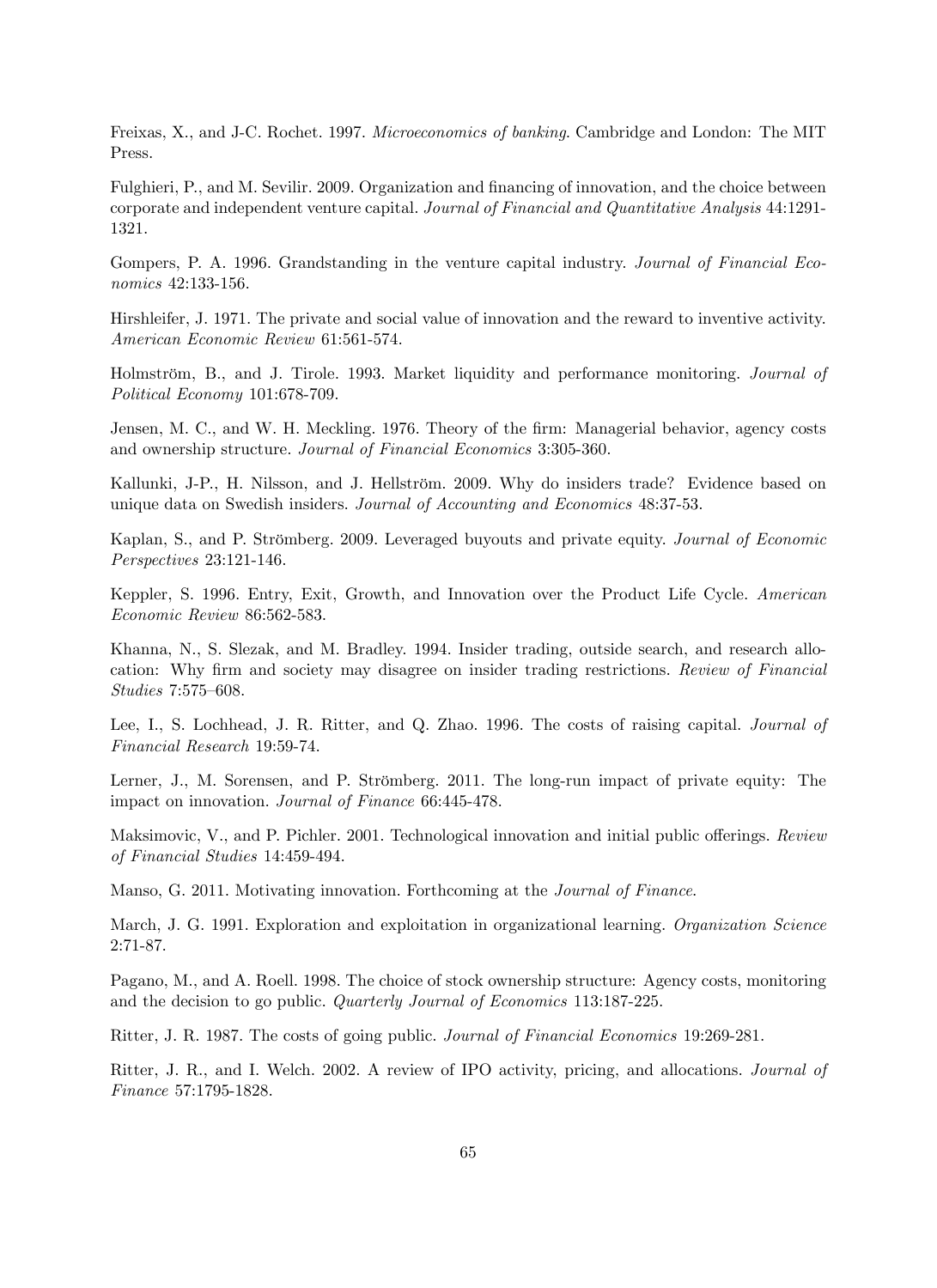Shah, S., and A. V. Thakor. 1988. Private versus public ownership: investment, ownership distribution, and optimality. Journal of Finance 43:41-59.

Spiegel, M., and H. Tookes. 2009. Dynamic competition, innovation and strategic financing. Working paper, Yale School of Management.

Stein, J. C. 1989. Efficient capital markets, inefficient firms: A model of myopic corporate behavior. Quarterly Journal of Economics 104:655-669.

Tian, X., and T. Y. Wang. 2011. Tolerance for Failure and Corporate Innovation. Working paper, Indiana University and University of Minnesota.

Zingales, L. 1995. Insider ownership and the decision to go public. Review of Economic Studies 62:425-448.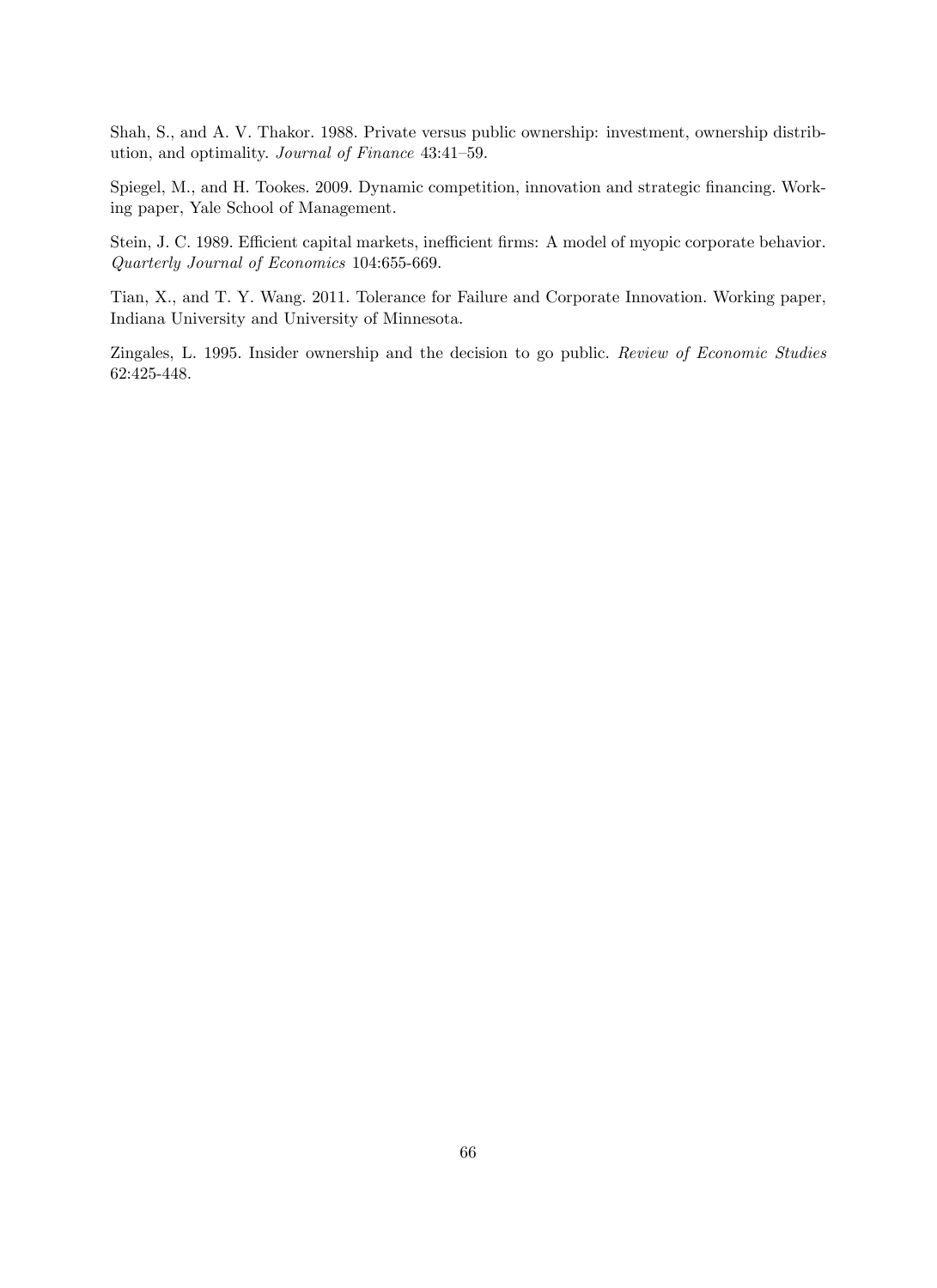# Notes

<sup>1</sup>For an alternative incentive-based theory of the life cycle of speculative industries, see Biais, Rochet, and Woolley (2009).

<sup>2</sup>Boucly, Sraer and Thesmar (2009) provide evidence that the distinction between private-toprivate and public-to-private transitions is relevant. They Önd that leveraged buyouts (LBOs) are followed by growth if the targets are financially constrained. LBOs are not followed by growth in public-to-private transitions (and in private-to-private LBOs of Önancially unconstrained targets). While our model has no explicit implications for firm growth, if growth is related to periods of exploitation of existing technologies, then our model would predict that IPOs should be followed by growth. Moreover, in line with the evidence in Boucly et al., public-to-private LBOs would be followed by restructuring or experimentation with an innovative process, but no immediate growth.

<sup>3</sup>We interpret the liquidity shock as any reason, other than private information, for the insider to sell shares, including portfolio rebalancing, tax considerations, and behavioral biases. For evidence of such motives to trade, see e.g. Kallunki, Nilsson, and Hellström (2009).

 $4<sup>4</sup>$ An extension of the model in which the firm can also issue debt can be found in some of the older working paper versions.

<sup>5</sup>Lee et al. (1996) estimate that administrative and underwriting costs usually amount to approximately 11% of the IPO proceeds. IPO underpricing can create much higher costs, with total costs reaching the  $20-30\%$  range (Ritter, 1987). Seasoned Equity Offerings (SEOs) are less costly, but discounts are also common, with a typical negative stock price reaction after announcements of equity offerings of  $3\%$  of the pre-issue price (Asquith and Mullins, 1986), to which direct costs of roughly 7% of the proceeds should be added (Lee et al., 1996).

 $6$ Axelson et al. (2010) provide evidence that buyout activity increases in periods of low interest rates and that, in such periods, shareholders of target firms are able to sell their shares at higher premiums.

<sup>7</sup>Our results do not change qualitatively under the weaker assumption that there is a positive probability that the private investors cannot offer liquidity insurance to the insider. There are many reasons for that being the case. One possibility is that all capital committed to a private equity fund has already been used. Even if there is still capital available, fund covenants may impose limits on the amount of fund capital invested in a single firm (Kaplan and Strömberg, 2009). Fund covenants and restrictions on raising additional capital can be rationalized as potential solutions to agency conflicts between general partners (fund managers) and limited partners (Axelson, Strömberg, and Weisbach, 2009). Finally, it could also be the case that funds need to exit early to produce evidence of good performance and raise more capital (Gompers, 1996).

<sup>8</sup>It may seem strange to assume that private buyers are in short supply but have no bargaining power. This is only for simplicity; there is no loss of generality. All we need is that insiders have some bargaining power. If insiders had no bargaining power  $(\beta = 1)$ , then the existence of private buyers would not improve the insider's situation, and thus sophisticated investors would play no role in the model.

<sup>9</sup>Because *b* can only be non-zero if  $x_1 = 0$ , *b* does not need to be conditional on project choice.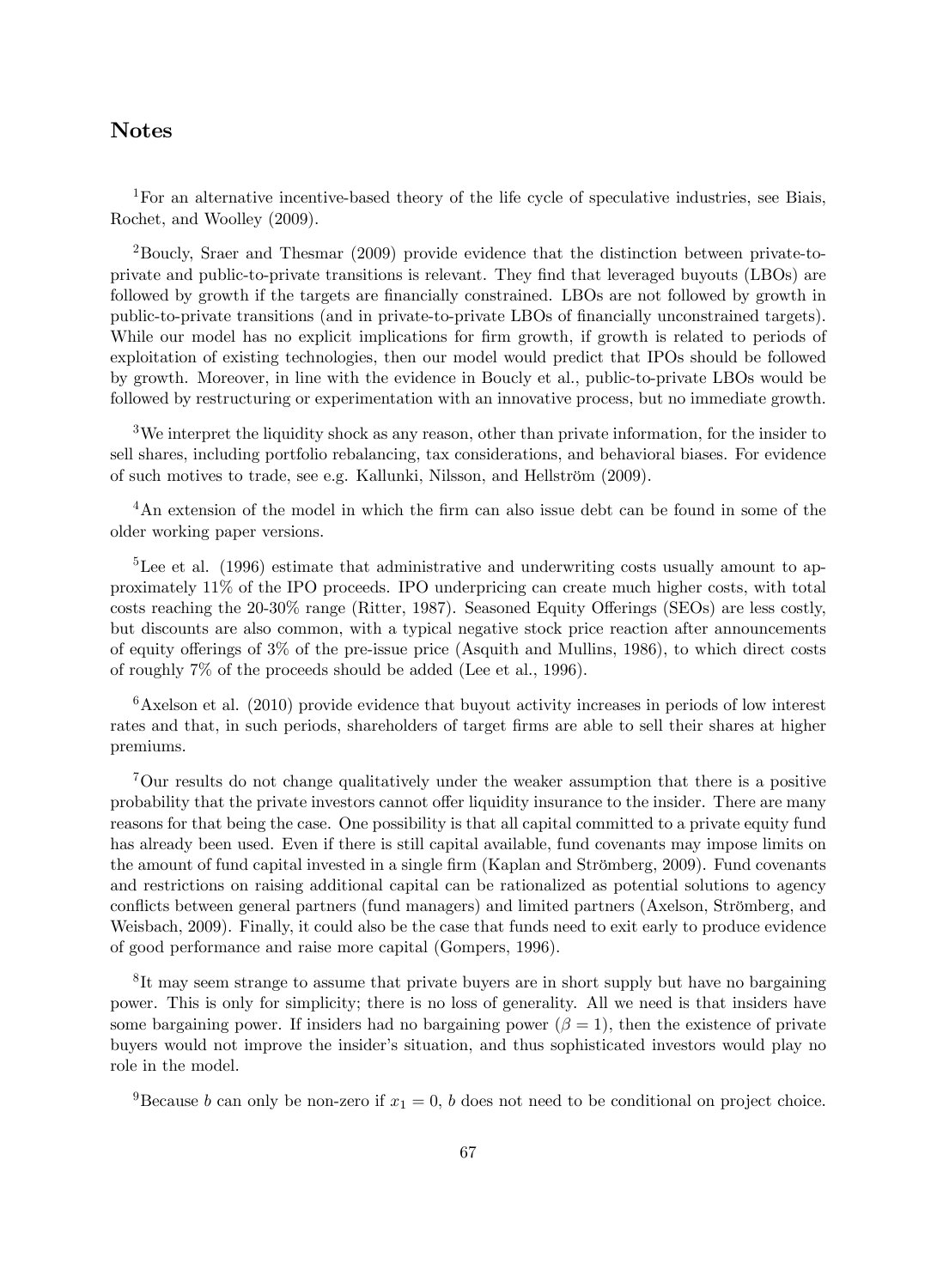For brevity, we omit the proof of this claim.

<sup>10</sup>We can also interpret an increase in  $\mu$  as an improvement in stock liquidity, because a higher  $\mu$ reduces the price impact of insider sales. Under this interpretation, improvements in stock liquidity reduce the probability of innovation.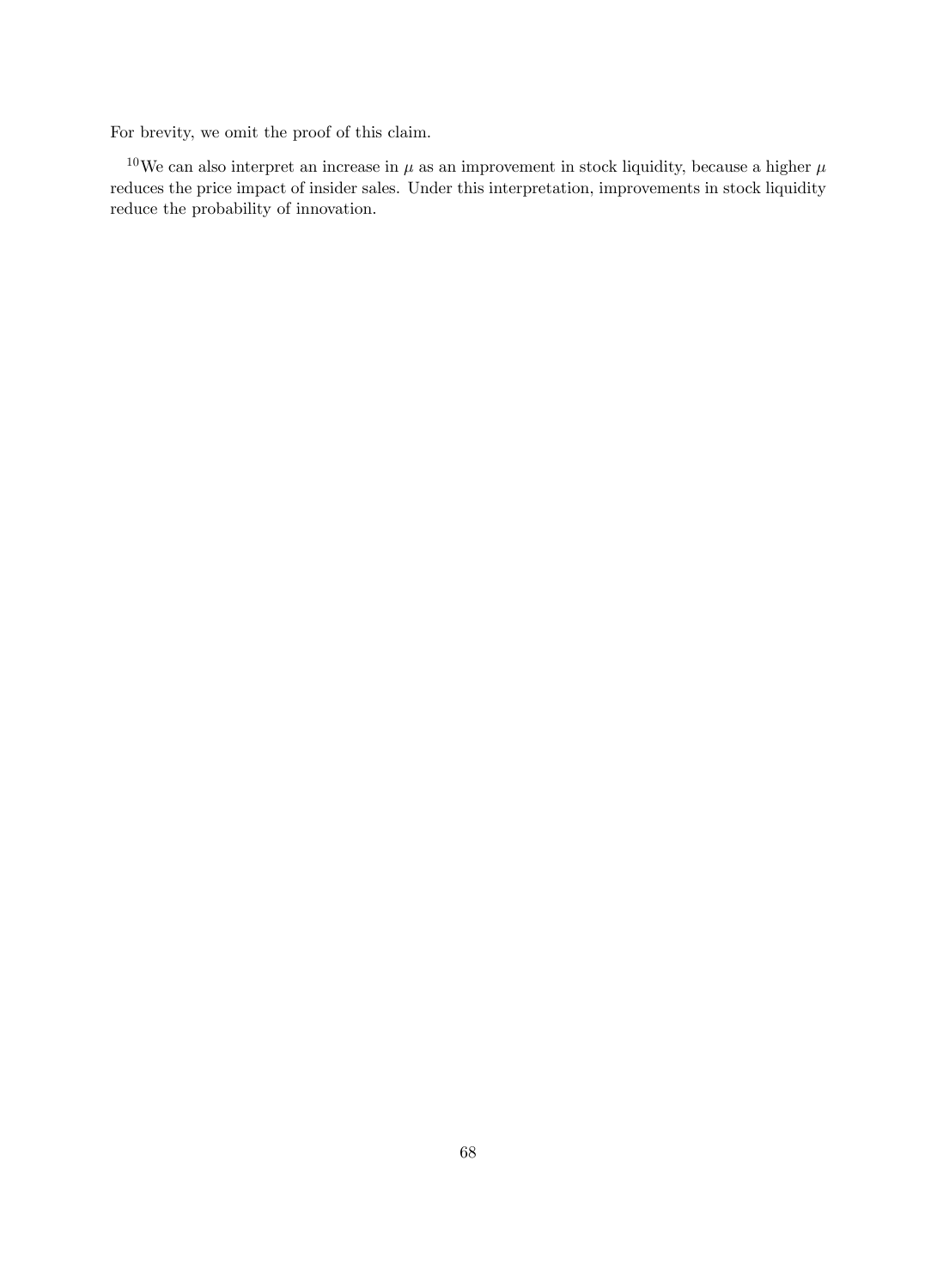Figure 1: Earnings and probabilities associated with each initial project choice.

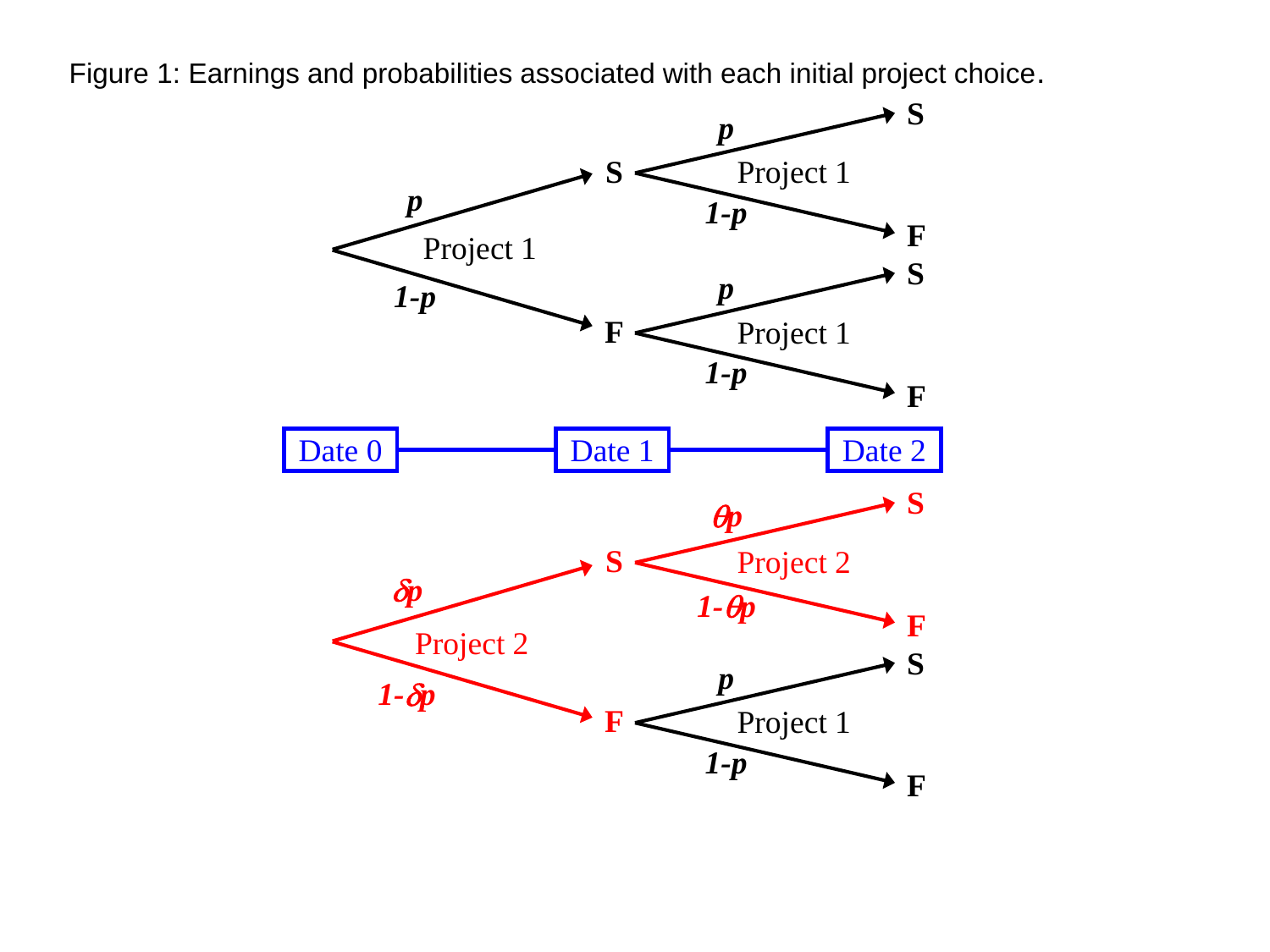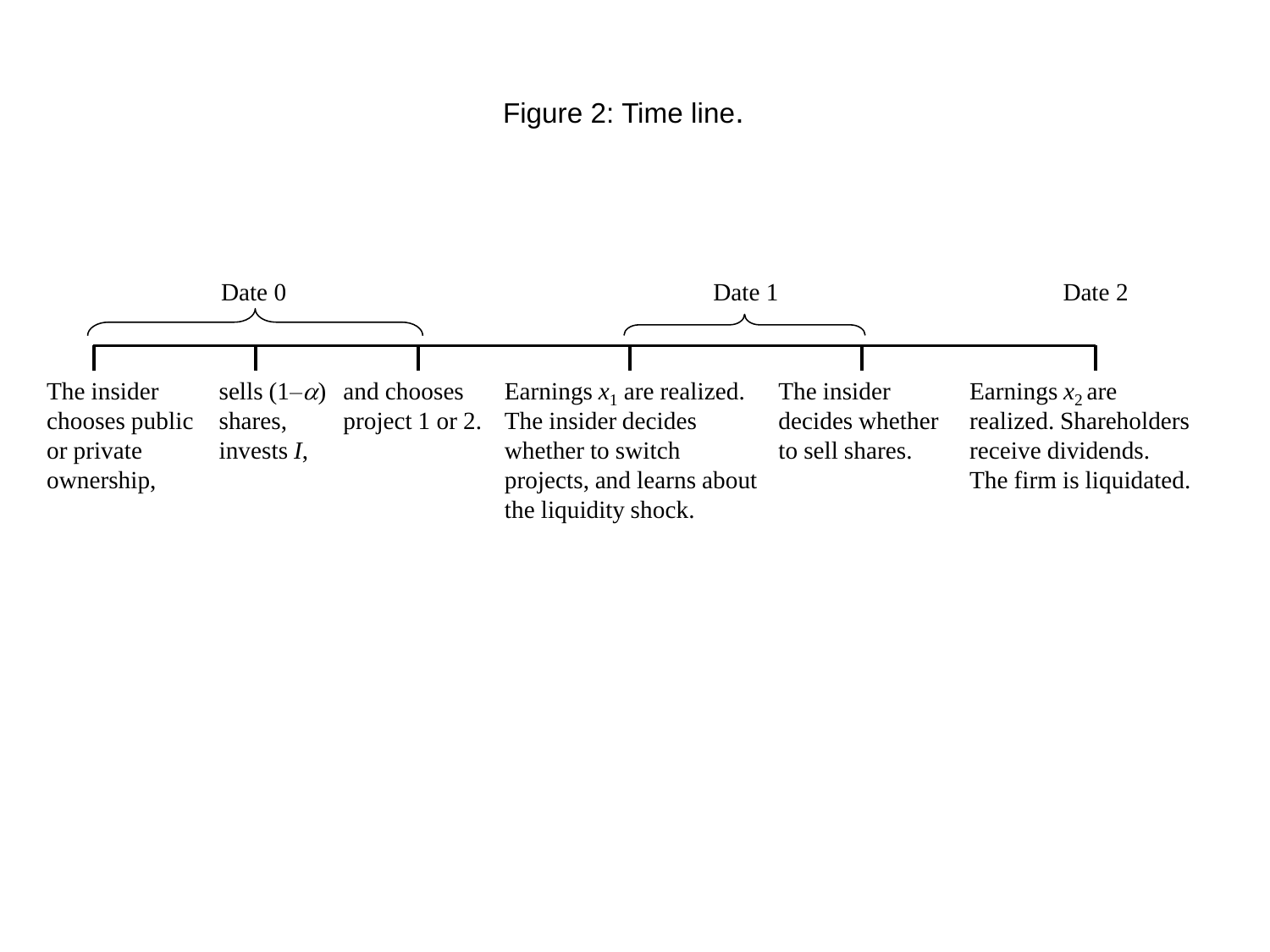Figure 3: Equilibrium probability of innovation if exploitation is efficient.